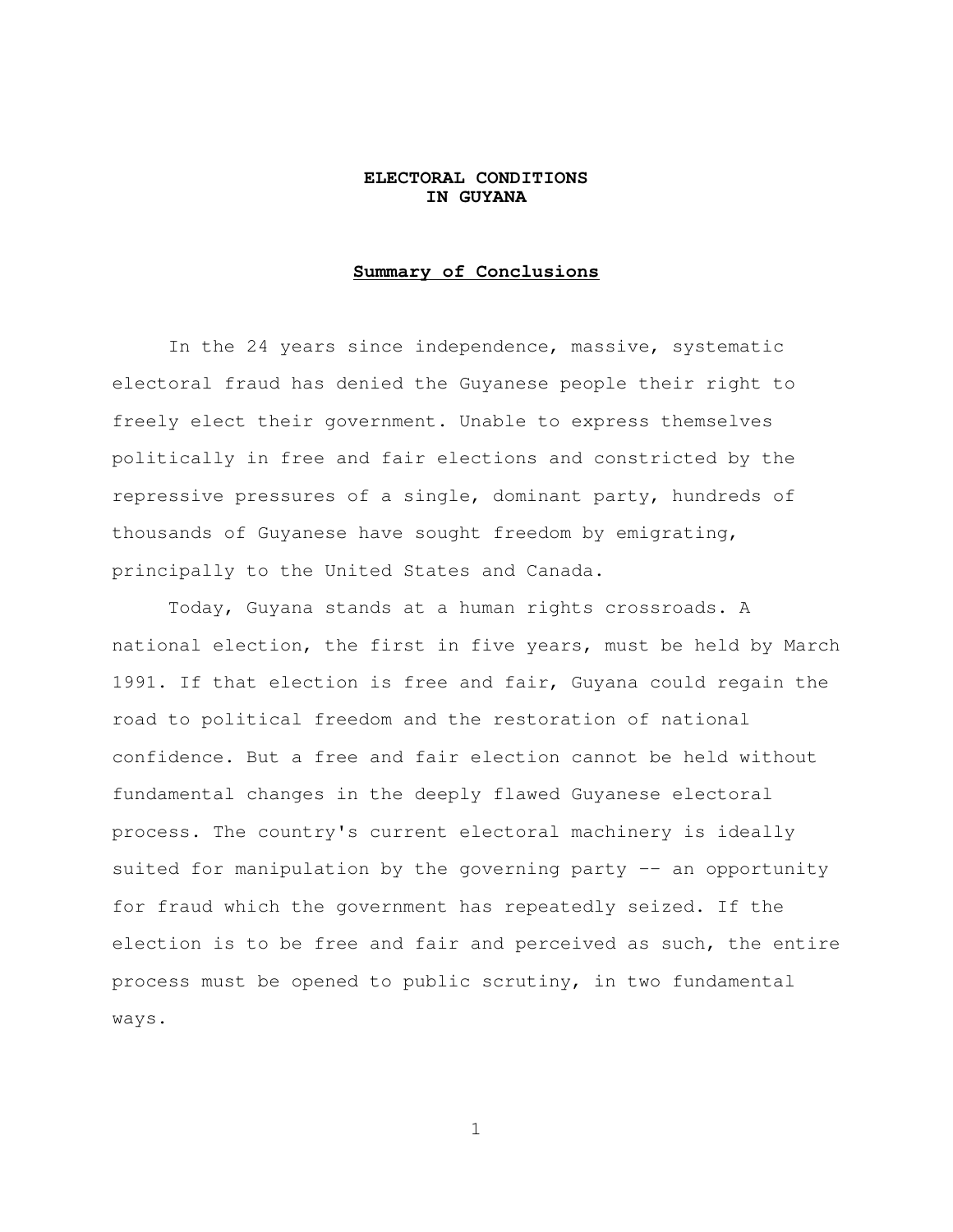First, the entire electoral process must be opened to international observers. Although polling agents of the opposition parties are permitted by law to observe all aspects of the voting, police and electoral officials acting at the behest of the governing party have in the past prevented these polling agents from witnessing crucial portions of the electoral process. The presence of trained and able international observers to witness every aspect of the electoral process, from the creation of the lists of voters through the balloting on election day to the final counting of the votes, is indispensable to bolster domestic monitoring efforts. A substantial international observer presence, both in its own right and as a tool to strengthen domestic polling agents, will either deter the numerous abuses reported in past elections or, should such abuses reoccur, permit them to be recorded more completely and reported for all to judge.

 The government's recent gesture in this direction -- the enactment of a statute authorizing the President to invite international observers -- seems designed more to restrict and control observers than to facilitate their presence and participation. In particular, the statute limits observers to those specifically invited by the President and enforces that limitation by making it a felony for anyone else to "impersonate an observer." Furthermore, as of the date that this report went to press, the President has announced his intention to limit his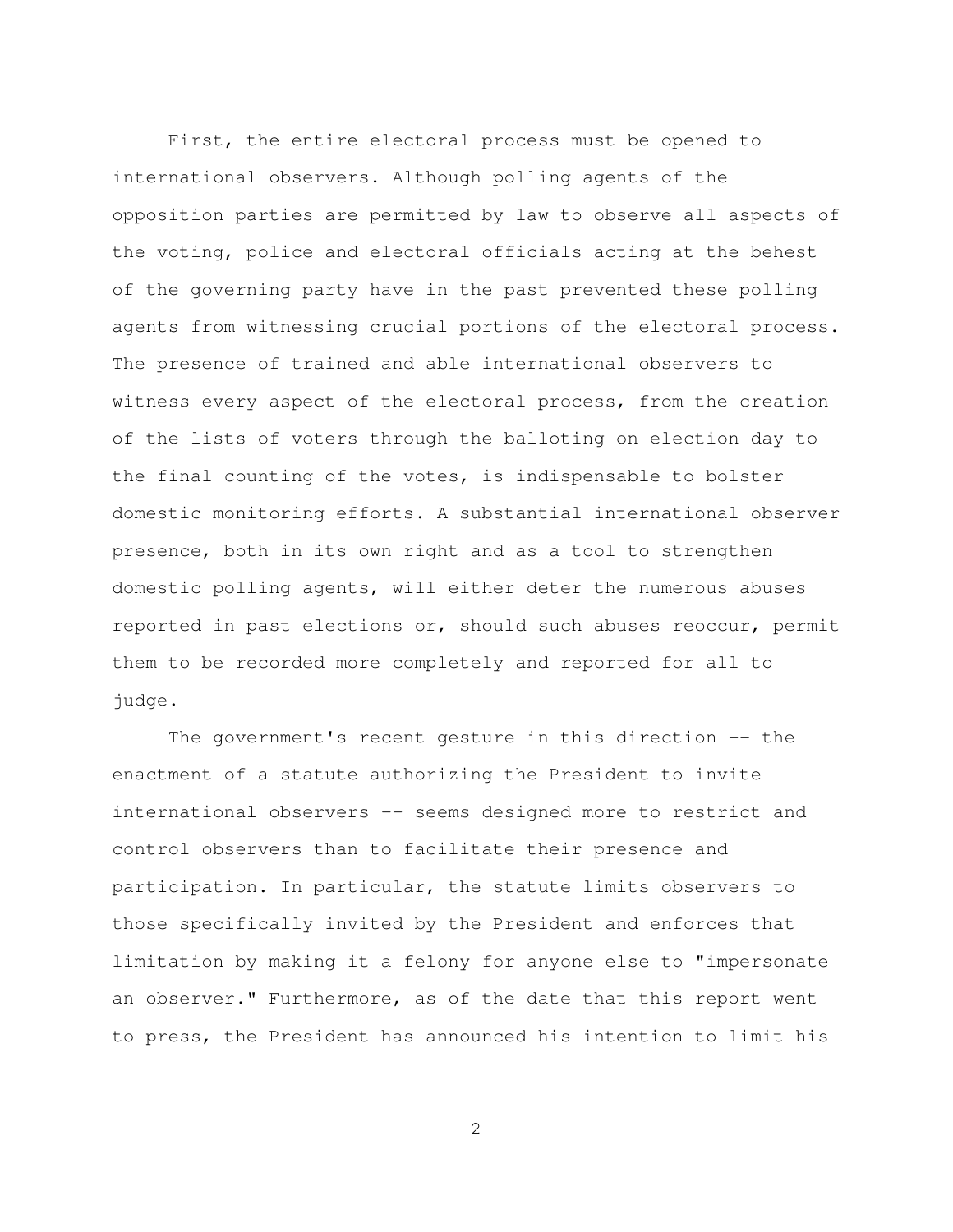invitation to a team selected by the Secretary General of the Commonwealth and a team led by former US President Carter. The strategy of issuing an initiation to the Commonwealth group seems further intended to tightly circumscribe any observer role, given the historically intimate relationship of the Commonwealth organization to the Guyanese government: until earlier this year, the Secretary General of the Commonwealth was a former member of the Guyanese government who had served as Attorney General when the current electoral statute was enacted. The invitation to President Carter may also prove unavailing if the government schedules the national election too close to the December 16 Haitian elections, which President Carter is already committed to monitor.

 Second, steps must be taken to ensure that both international observers and domestic polling agents are able to monitor the ballots from the moment they are cast until the time they are counted. Given the history of fraud when other methods designed to serve this purpose have been used, advocates of electoral reform in Guyana universally endorse the simple method of performing a preliminary count of all ballots at the polling place. The current method of counting -- delaying the count for as much as 48 hours while the ballot boxes are transported, largely without independent scrutiny, to a handful of central counting stations -- is widely recognized in Guyana as a vehicle for fraud. To date, the government has stubbornly resisted the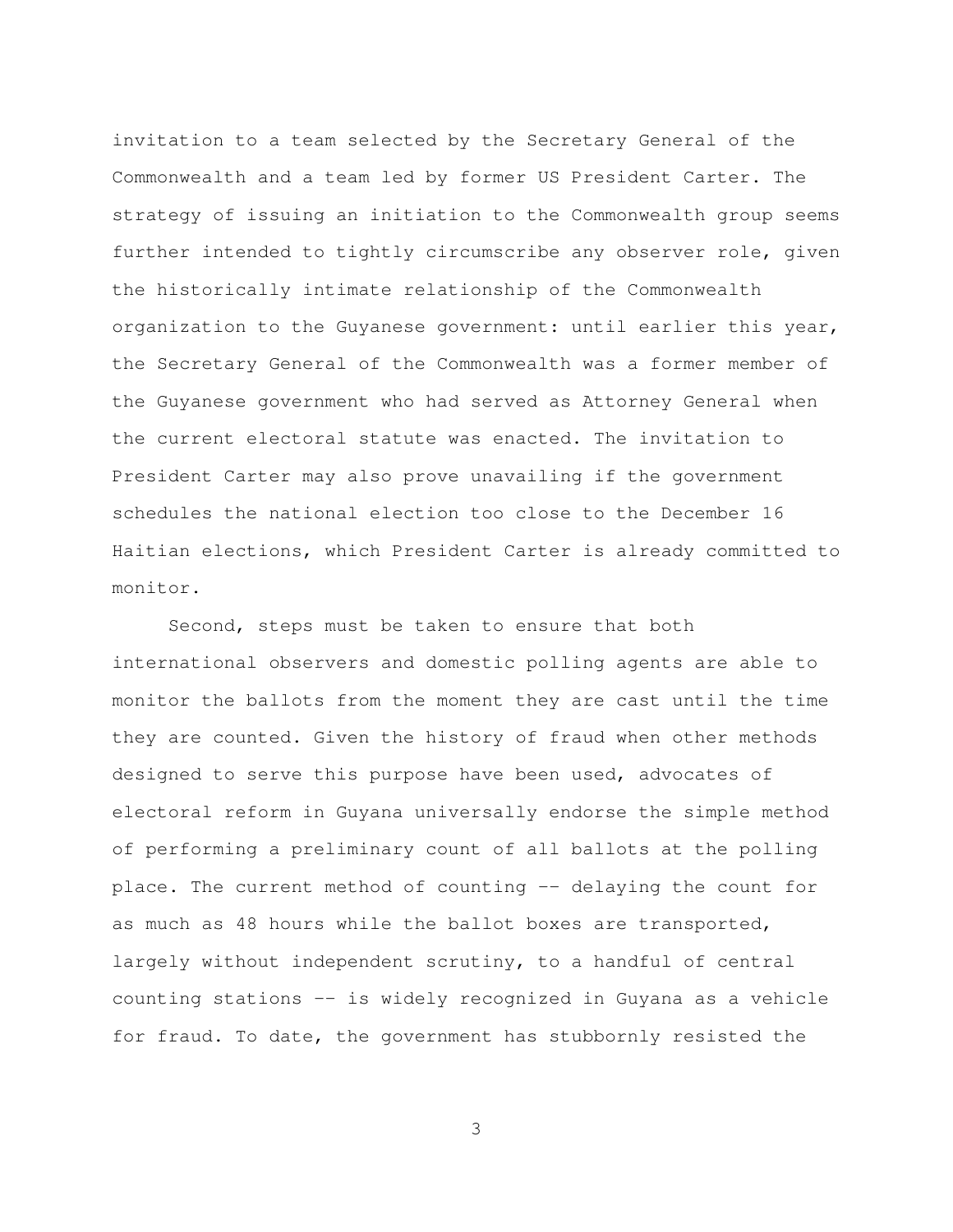disarmingly simple step of tabulating votes at polling places, despite the absence of any persuasive counter arguments. This very resistance confirms the widespread belief that the government is not committed to holding a fair election.

 Besides these two basic changes, neither of which would require any new legislation or amendment of the Constitution, other things can be done to facilitate the conduct of a free and fair election. First, to permit a fair campaign, restrictions on free assembly and access to the press for all opposition parties should be lifted. Second, as a supplement to formal election observers, the press, both domestic and international, should be permitted full access to all parts of the electoral process, as President Hoyte promised in a recent interview. Third, the electoral laws should be enforced in the open spirit promised by the governmental officials interviewed by Americas Watch. Specifically, as discussed in more detail below, the process by which voter lists are generated and corrected must be made considerably more open and flexible than has previously been the case, and those responsible for administering polling places on election day must adhere to the laws limiting their powers and protecting the rights of monitors and observers. A fourth helpful step would be to accept the technical assistance offered by a number of sources, including the United States Government, in areas designed to help secure the integrity of the electoral process, such as the printing of ballots, the provision of ballot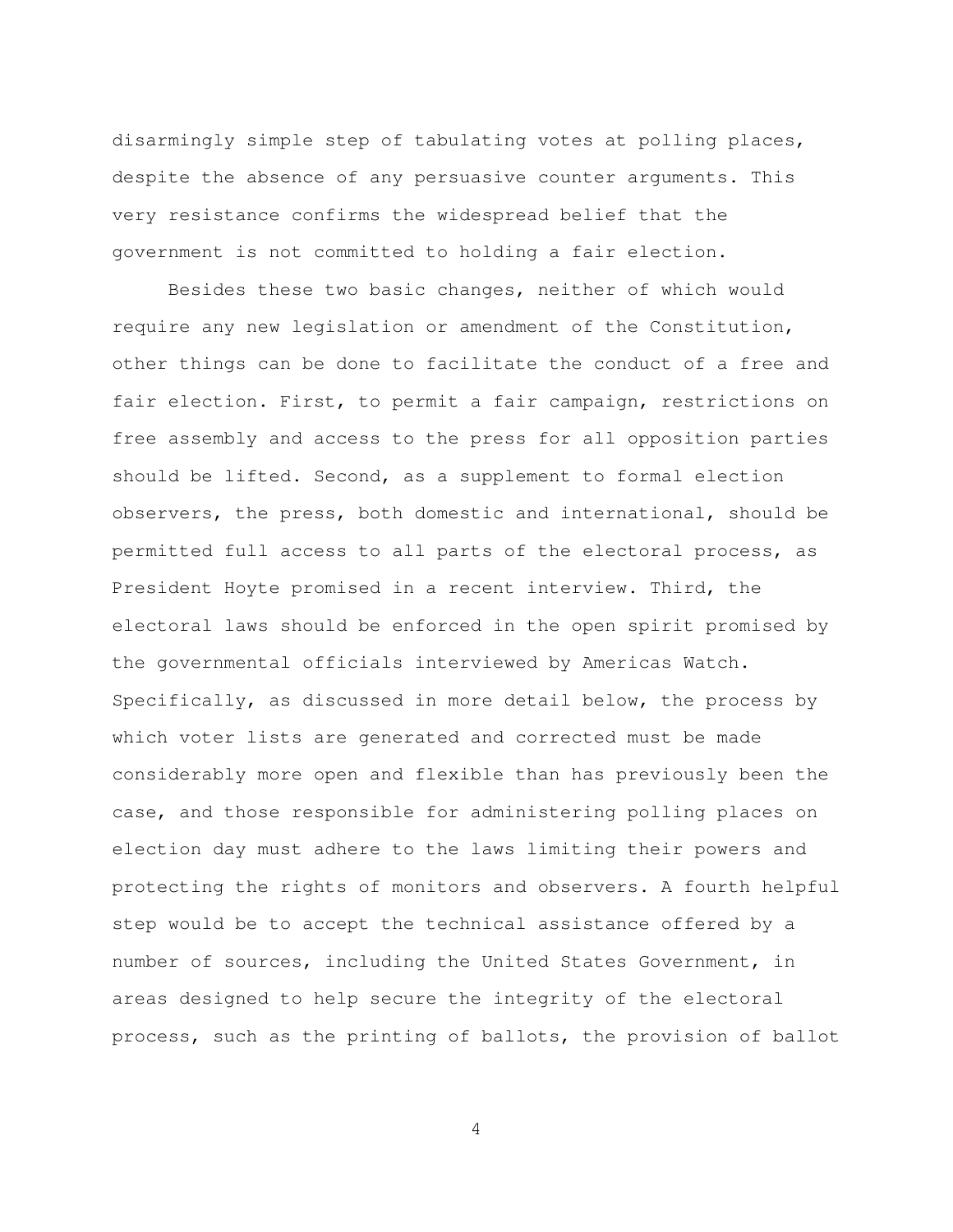boxes, transportation, communications and the like.

 Finally, in the longer term, the supposedly independent Electoral Commission should be reformed or replaced because it has lost all semblance of independence. Sufficient safeguards should be adopted to prevent the subversion of that body's independent authority by any particular government.

## **The Americas Watch Investigative Mission**

 This report is based on an Americas Watch investigative mission to Guyana, from July 29 through August 5, 1990. The Americas Watch observer, New York attorney Jeffrey C. Slade, was the first representative of an independent, international human rights organization to enter Guyana to inquire into the openness and fairness of the national electoral process since Lord Avebury of the British Parliamentary Human Rights Group ("BPHRG") led a team to observe the national election in December 1980. In the spring of 1985, Americas Watch and the BPHRG were invited to Guyana by a group of political, religious and civic organizations to report on whether conditions existed for the holding of a free and fair election, but the government declined to cooperate with the mission. Lord Chitnis of the BPHRG then requested a visa to visit Guyana, and that was refused. Finally, Americas Watch and the BPHRG sent a mission to neighboring Trinidad, where they met with a number of Guyanese political leaders in May 1985. The report of that mission, entitled Political Freedom in Guyana,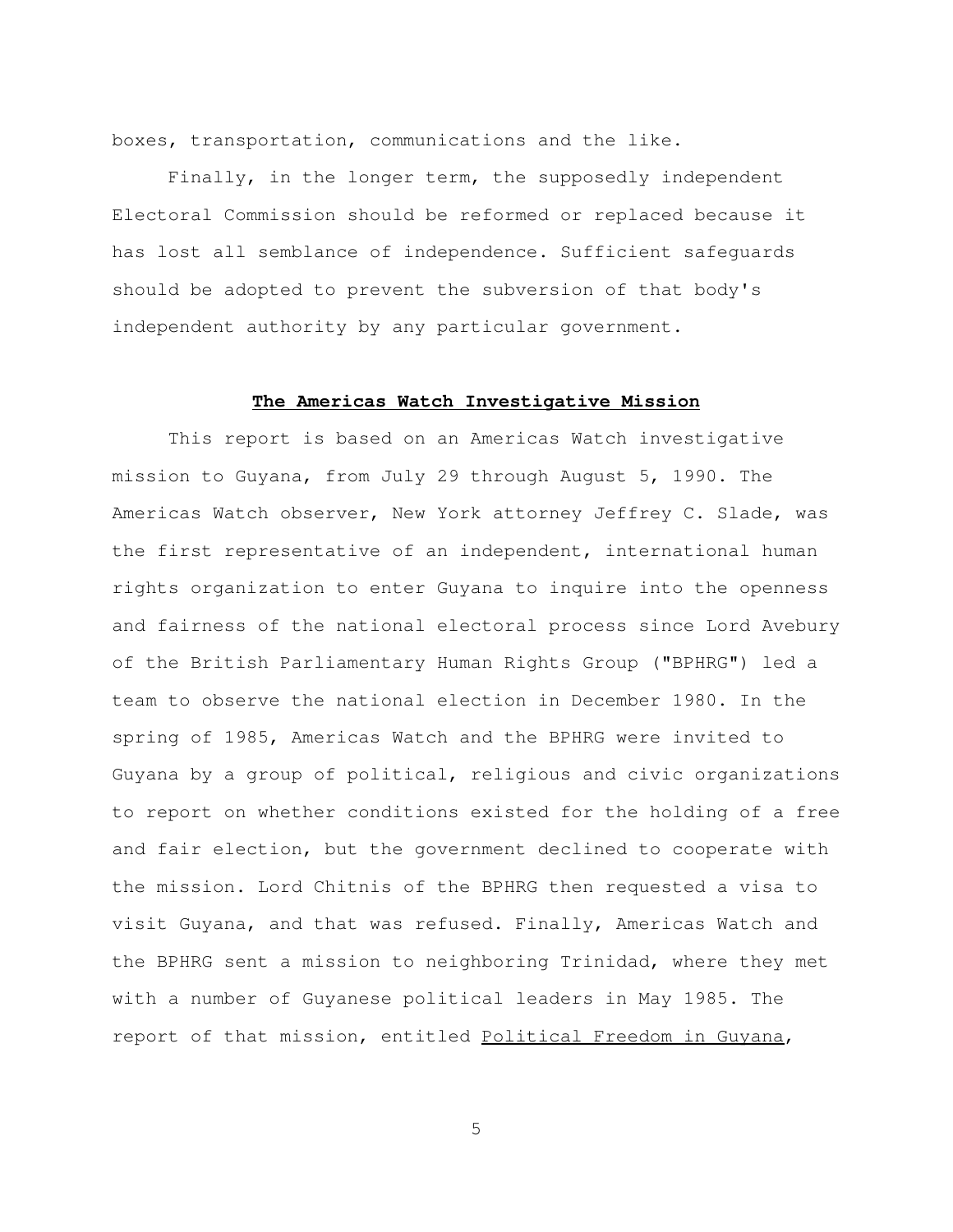will be discussed in more detail below.

 In March 1990, Americas Watch requested permission to send an investigative mission to Guyana, again for the purpose of examining the openness and fairness of the electoral process in light of the anticipated national election. The government responded that it would not be "convenient" for the mission to come before the end of July. A second application in April resulted in a visa for a trip in late July and early August, a mutually agreed time.

 After the issuance of the visa, the government cooperated fully with the mission. A governmental official acted as liaison, scheduling interviews with all officials to whom the mission requested access. (A full list of the officials and other individuals interviewed is attached as an appendix to this report.) Unfortunately, the mission coincided with the annual summit meeting of leaders of the Caricom nations, held in Jamaica. A number of officials who might otherwise have been interviewed were thus unavailable, including President Hugh Desmond Hoyte. The mission also met with representatives of a broad range of Guyanese society, including members of the major political parties, labor unions, the bar, and religious and human rights organizations.

 In addition, the mission took note of materials prepared by other groups on past elections. Particularly instructive were the reports of the last two international missions: Something To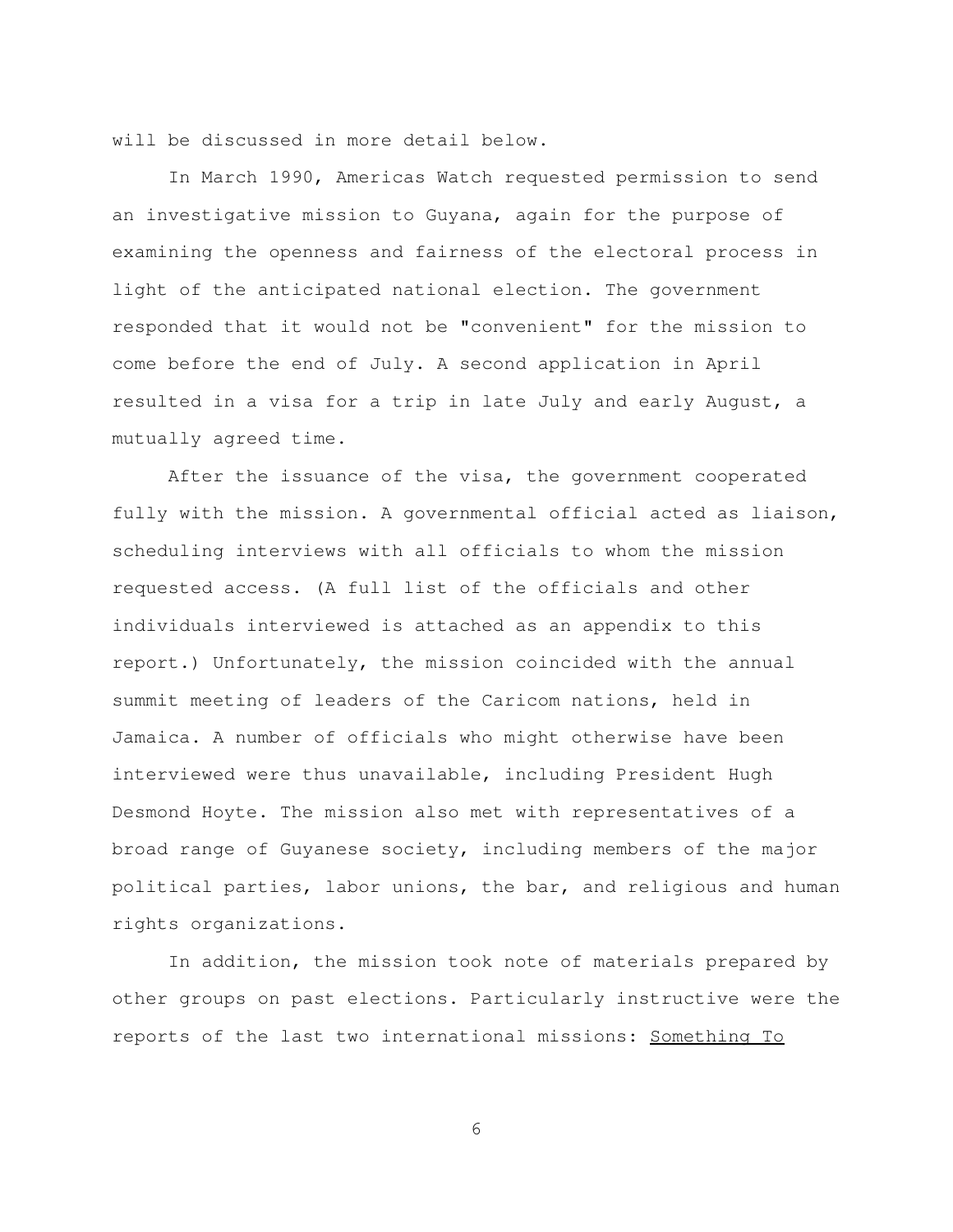Remember, The Report of the International Team of Observers at the Elections in Guyana, December 1980, prepared by the BPHRG group; and the previously mentioned joint report of the 1985 Americas Watch and BPHRG mission, Political Freedom in Guyana. This report will not attempt to repeat the analysis of those two documents but will refer to their conclusions as background.

# **Historical Background**

 The last Guyanese national election universally acknowledged to have been free and fair was held in 1964. That election, a prelude to national independence in 1966, was the first held under the system of proportional representation. Under the previous "first-past-the-post" model, the People's Progressive Party ("PPP"), an avowedly Marxist party founded by Dr. Cheddi Jagan and others in the early 1950s, had consistently won governmental majorities though securing only a plurality of the votes cast. A second party, the People's National Congress ("PNC"), which had broken away from the PPP in the mid-1950s under the leadership of Forbes Burnham, had also gained considerable support.

Leadership by the PPP had produced a series of

È,

<sup>\*</sup> Under a "first-past-the-post" system, each legislative district elects the individual who receives the most votes in that district. By winning a majority of districts, a party can achieve a majority in the Legislature even though its national vote totals less than a majority.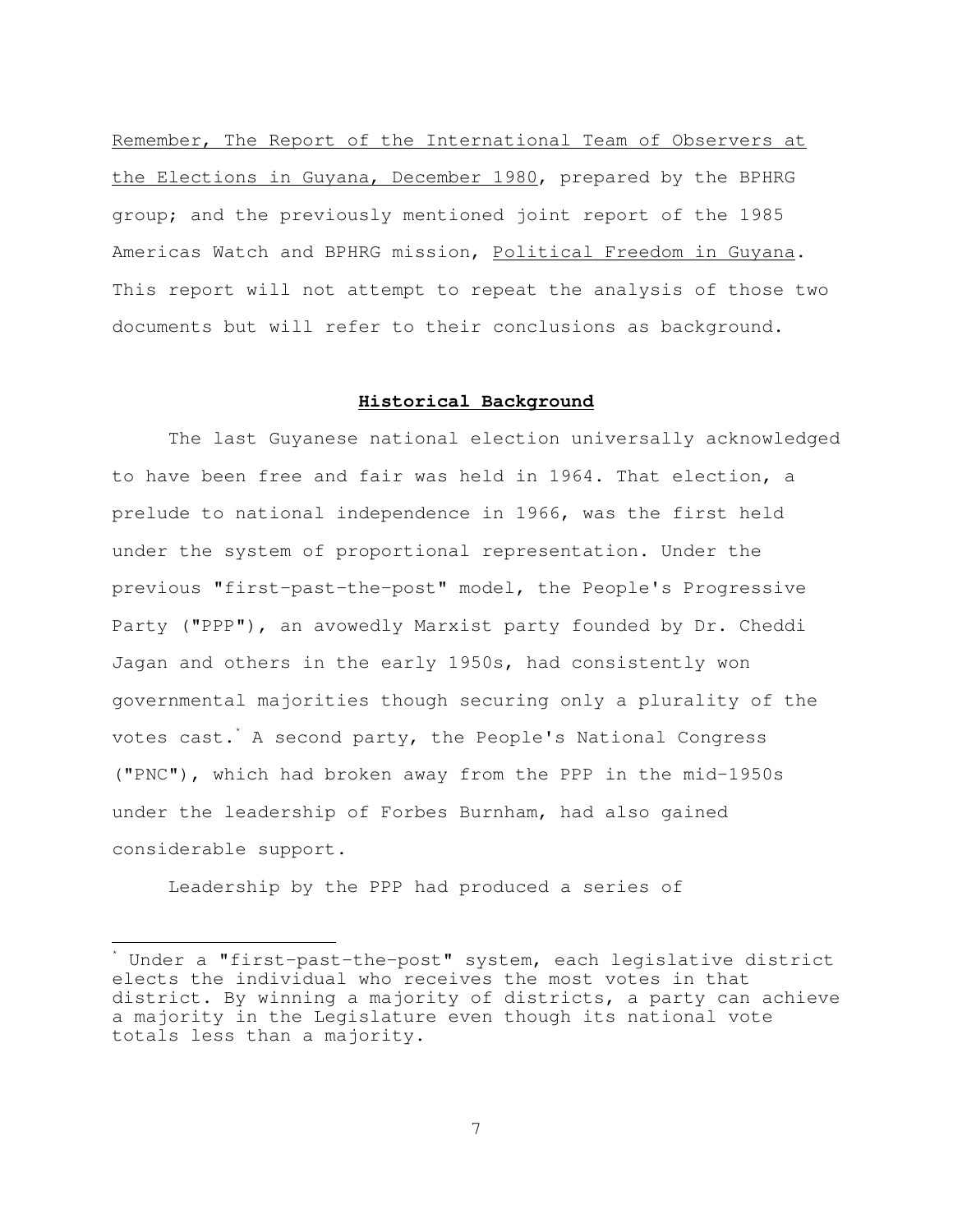confrontations with the British colonial administration, including the suspension of the Constitution in 1953 to prevent "communist subversion" and an 80-day general strike in 1963. The British, uncomfortable with PPP governments, were reluctant to permit full independence if the PPP would continue in power. The solution, which paved the way to the 1964 election, was the proportional representation system proposed by the British Colonial Secretary. Under this system, membership in the Guyanese National Assembly would be proportional to the share each party received of the national vote. Since the PPP had secured only 42.6% of the national vote in 1961, it was expected that under proportional representation the PPP would not achieve an outright majority and thus could control the legislature only by making a coalition with some other party. The Colonial Secretary's decision in this regard apparently followed pressure from the Kennedy administration, which wanted to avoid the installation of a Marxist PPP government in Guyana.

 The 1964 election produced the desired result. Although the PPP increased its share of the total vote from a 42.6% plurality in 1961 to 45.8% in 1964, the new government was formed by a majority coalition of the PNC and the United Force ("UF"). The government supported by this coalition was in power upon independence in 1966, and the PNC has steadfastly increased its power ever since.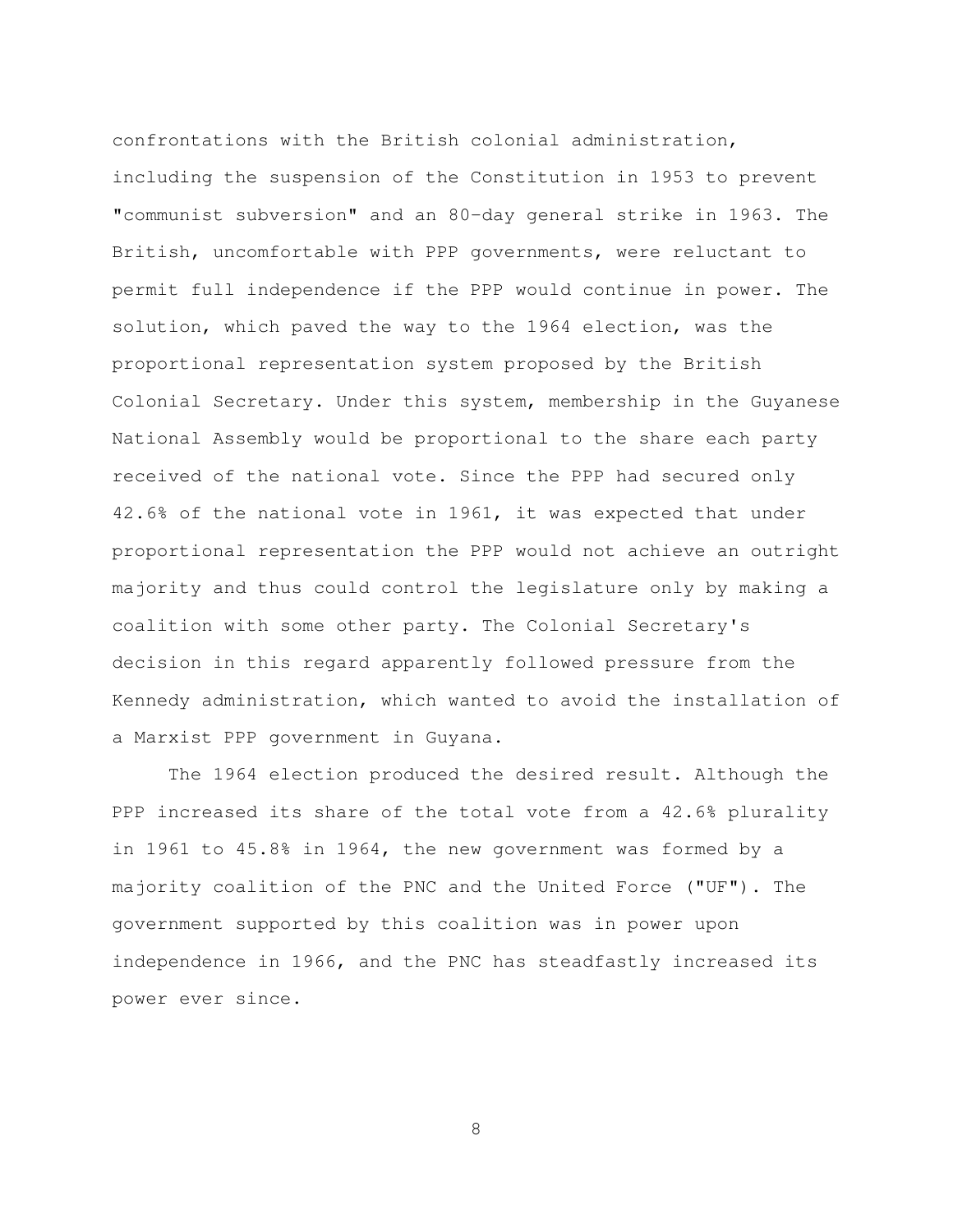### The Path to Control: 1967 and 1968 Legislative Changes

 Before the 1968 national election, the PNC-dominated government made a number of fundamental changes in the electoral system, bringing the electoral machinery tightly within its control and reversing the open and free process which had prevailed until then. These changes are detailed in Political Freedom in Guyana, the 1985 report by Americas Watch and the BPHRG, and will only be summarized here. First, and most important, the entire electoral machinery -- from voter registration through polling and counting -- was removed from the direction and control of the previously independent Elections Commission. In 1967, the National Assembly had passed the National Registration Act, ostensibly to establish a national system of registration and identity cards. A subtle but significant change followed the next year: instead of basing the voter rolls on a registration process conducted by the Elections Commission, the new elections statute -- the Representation of the People Act -- provided that the voter rolls would be "extracted" from the national registration list. Since that list was created by the government, under the supervision of the Commissioner of Registration, the Elections Commission effectively lost control of the registration process.

 Moreover, the Commissioner of Registration became directly responsible, subject to the general direction and authority of the Minister of Home Affairs, for all aspects of elections, from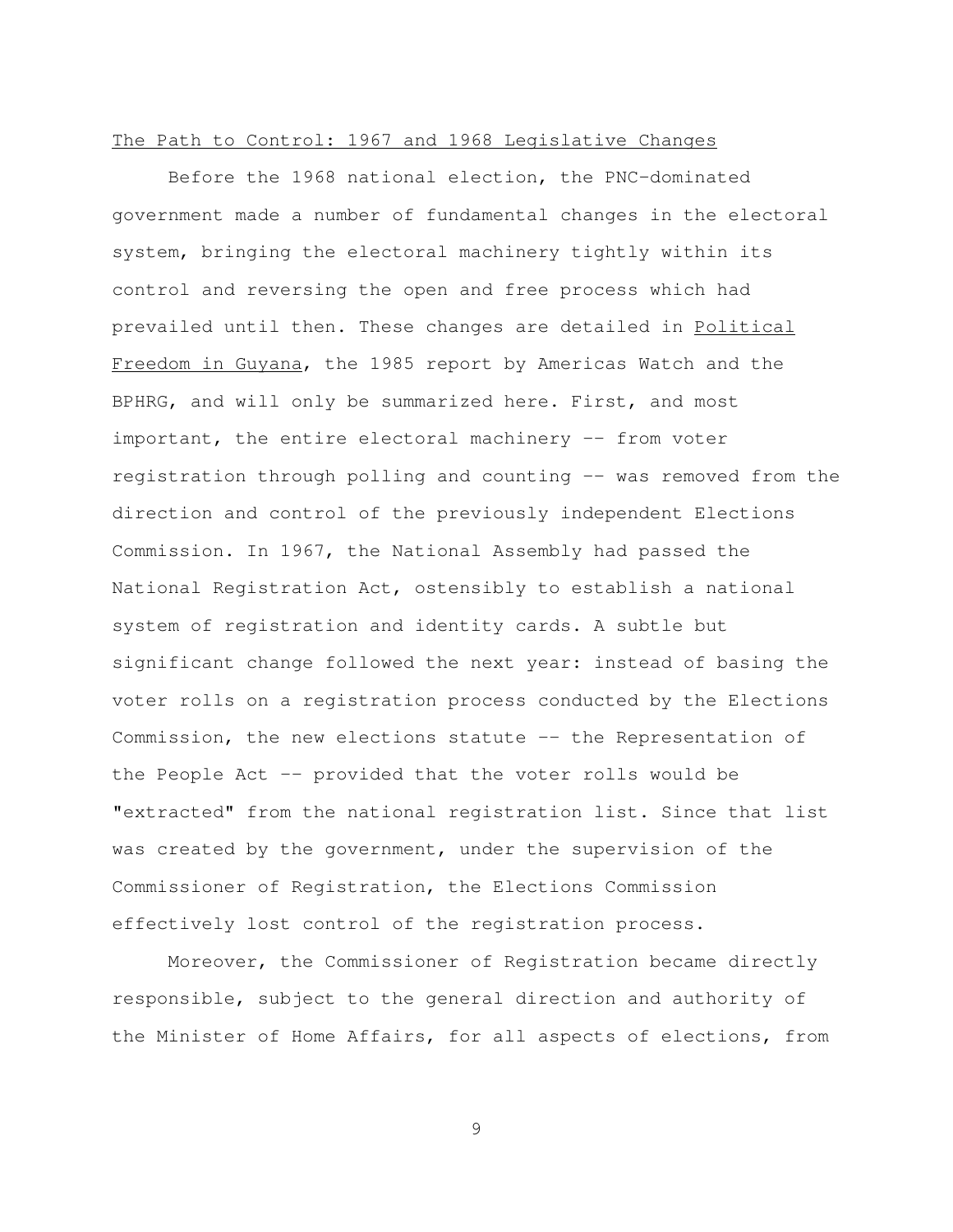the extraction of voter lists through the operation of polling places and the counting of ballots. His title became Commissioner of Registration and Chief Elections Officer. The role of the Elections Commission was reduced to "oversight," and its listless performance of that function ever since caused it to be aptly characterized by Lord Avebury in 1980 as "the toothless poodle of the PNC."

 Several significant changes were also made in the electoral law itself. Two new methods of voting were authorized: (1) postal voting "if it is likely to be impracticable or seriously inconvenient by reason of the general nature of [the voter's] occupation, service or employment, or for other good cause, for [the voter] to go in person to the polling place," and (2) overseas voting, in which Guyanese living abroad could vote through ballots ostensibly obtained from Guyanese officials in foreign countries. These new voting methods were obviously ripe for subversion by those in control of the election machinery and ultimately proved to be so transparently abused that they were abolished in 1985. By that time, however, the PNC had firmly established its position in power.

 The government also enacted the National Assembly (Validity of Elections) Act which, together with later restrictive interpretations by the Guyanese courts (see below), made legal challenges to the result of any election virtually impossible. In particular, the result of an election cannot be challenged unless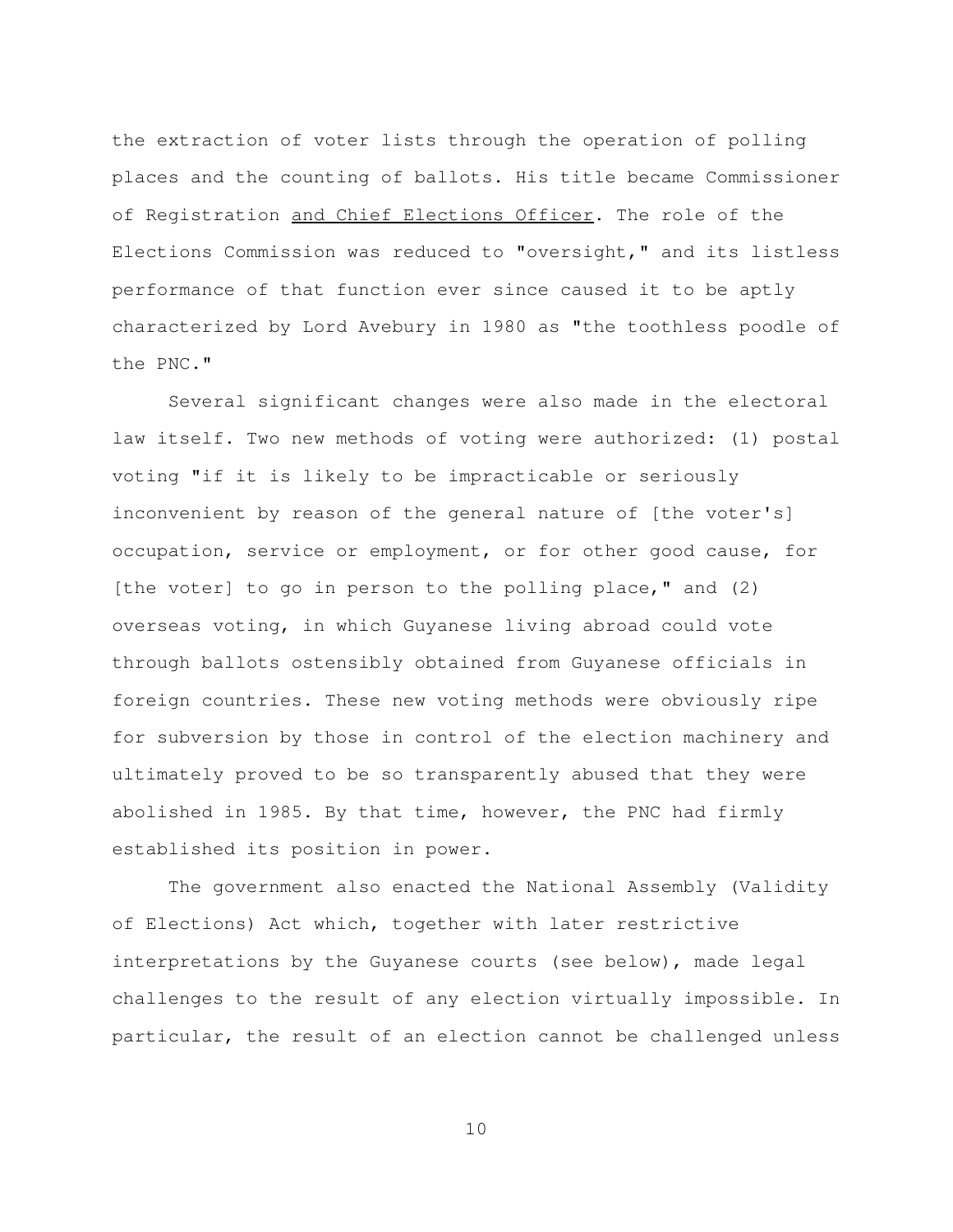the High Court is "satisfied . . . beyond a reasonable doubt" that the practice or act challenged would have changed the result of the election so drastically that either the order of the parties under proportional representation or more than half the seats in the National Assembly would change. Needless to say, there has never been a successful judicial challenge to an election since this stringent standard was introduced.

# The 1968 Election

È,

 These changes were in place for the 1968 national election, and the results were striking. For the first time, the PNC was able to achieve a clear majority in the National Assembly -- 30 of the 53 seats -- making a coalition with the UF no longer necessary. A pattern of fraud was also established. The government succeeded in registering tremendous growth in the number of enrolled voters, out of proportion to population growth. This inflated list made overseas, postal and proxy' votes possible in significant, albeit highly questionable, numbers. For example, when two British groups investigated the lists of Guyanese voters supposedly living in the United Kingdom, they found that somewhere between 50 and 75% of these supposed voters

<sup>\*</sup> Under the original version of the Representation of the People Act, many classes of persons, including those "unlikely by reason of...physical infirmity to travel to the polling places," could have a "proxy" -- another voter registered at the same polling place -- vote for them, upon presentation of a signed form.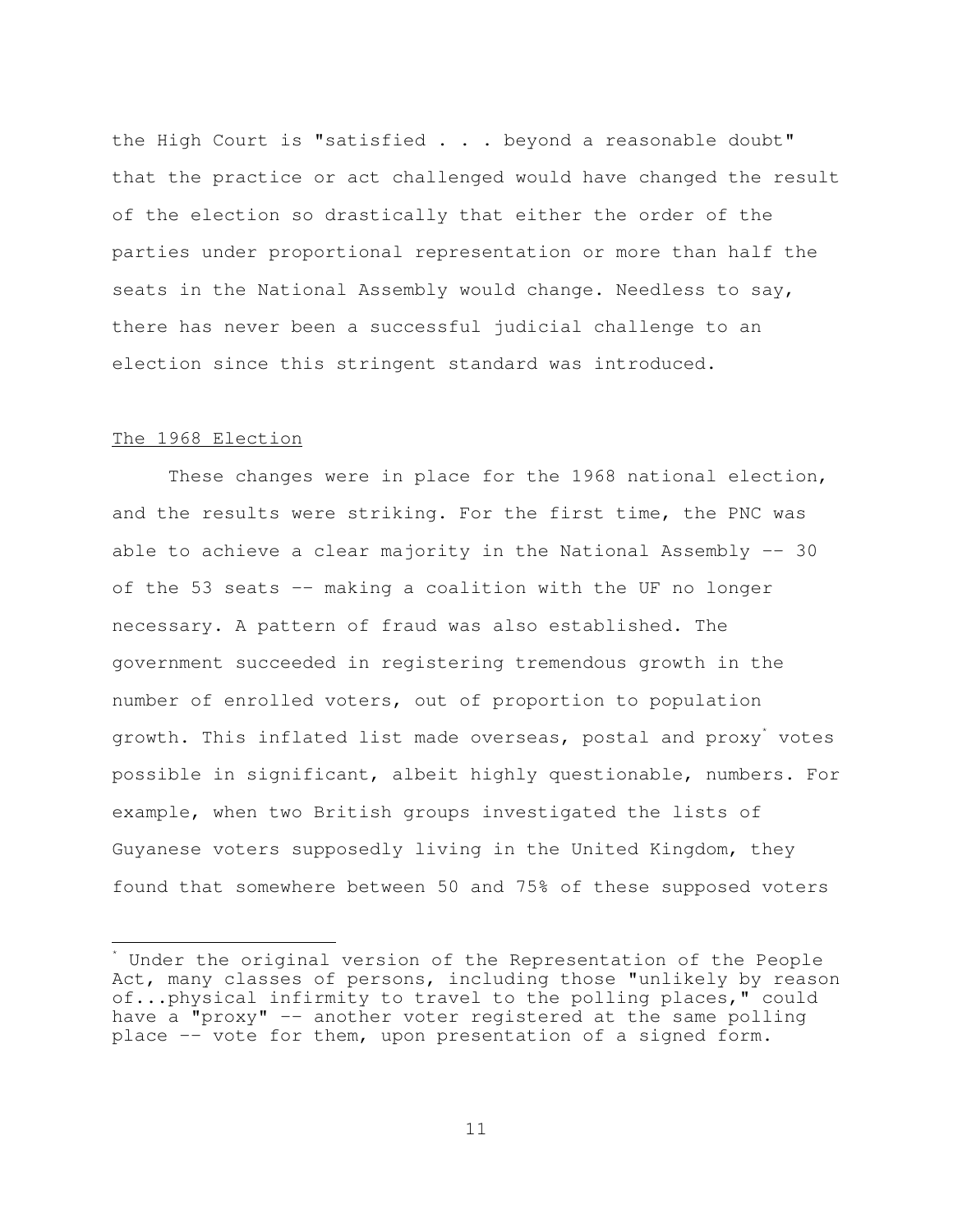did not exist. The overseas votes went overwhelmingly to the PNC. There were also reports of irregularities at the polls themselves and in the condition of the ballot boxes as ultimately counted. Such reports continued through the last election in 1985.

# The 1973 Election

 Having won an absolute majority in the National Assembly in 1968, the PNC openly sought in the 1973 election to achieve a two-thirds "super" majority, permitting the party more freely to amend the Constitution. Not surprisingly, that result was achieved in the published results. Again, postal and overseas voting were used, although the government had been forced to admit that there had been "some irregularities in the compilation of the overseas register."

 Before the election, the government also announced that all ballots would be counted at three buildings in Thomas Lands, where the army headquarters is located. When the opposition vigorously protested this move, the government had a pretext for predicting possible violence on election day and was thus able to mobilize the military, ostensibly to protect the ballots. This ploy, too, was used in later elections.

 Furthermore, despite the government's promise that opposition polling agents would be permitted to accompany the ballot boxes to the place where they would be counted, that supposed instruction was either not communicated, misunderstood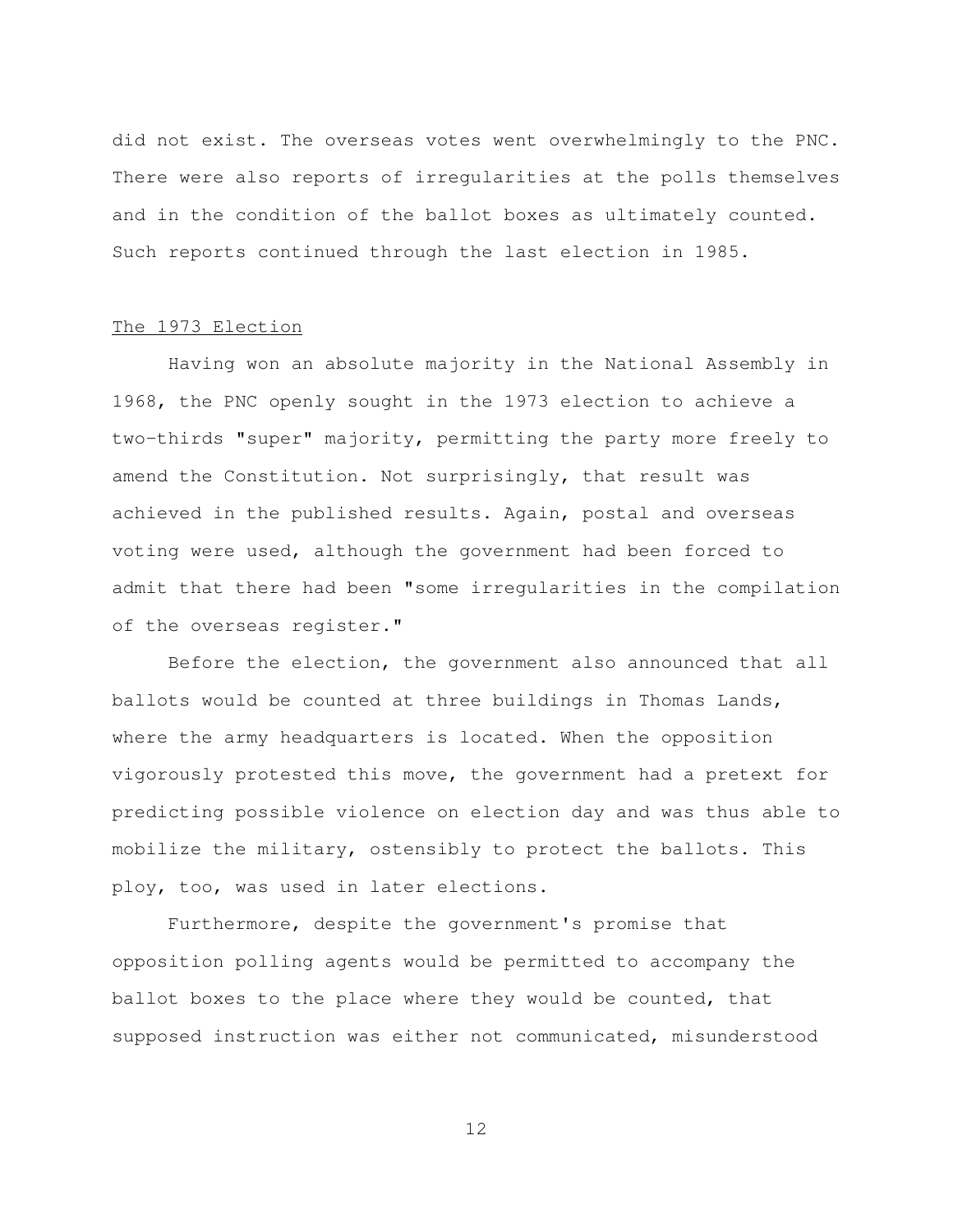or disobeyed by the army, resulting in several violent confrontations in which people were killed and injured. The violence reinforced the government's predictions and provides a precedent that has since been cited frequently for tight military and police control over the electoral process.

 The 1973 count was delayed for a substantial period of time after the polls closed. When the ballots were finally counted, there were many reports of tampering, broken ballot-box seals, altered ballots and the like. The result was hardly surprising: the PNC announced a landslide, claiming to have captured 37 out of 53 seats, just enough for the predicted two-thirds majority. The result was so one-sided and inconsistent with national expectations that the opposition parties announced they would boycott the National Assembly.

### The 1978 Referendum and Amendment of the Constitution

With a two-thirds majority in hand, the government was able to pass a bill authorizing a referendum to do away with the article of the Constitution that permitted amendments to the basic, "entrenched" provisions of the Constitution only upon approval by a national referendum. The effort became known as "The Referendum To Abolish Referenda." Opposition groups, both political and civic in nature, united against the referendum. They demanded a number of basic electoral reforms to combat the abuses of the prior two elections. When the government refused to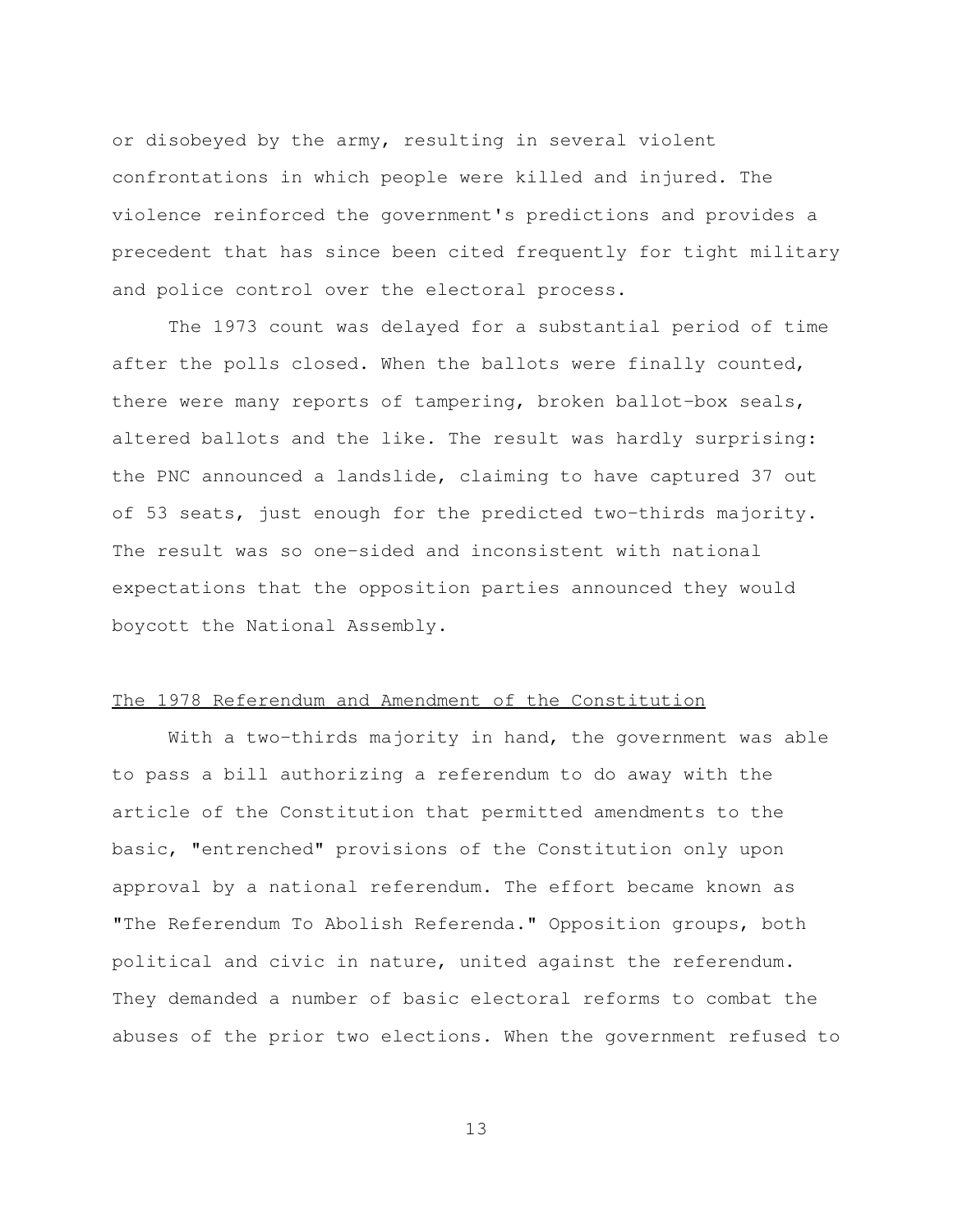respond to these demands, the opposition called a highly effective boycott of the referendum.

 This boycott provided significant information on the actual political situation in Guyana. Opposition monitoring efforts were carried out in 13 of the then-38 electoral districts, principally in urban areas that were traditional PNC strongholds. The monitors reported a turn-out of approximately 14%, as opposed to the "official" figure of 71.5%. This low turn-out allowed the monitors to identify many examples of multiple and "recycled" voting by PNC supporters. Again, postal, proxy and overseas voting produced effective results for the PNC. The government claimed a 97.7% vote in favor of the proposal to abolish constitutional referenda.

With this "mandate," a new Constitution was drafted, identical to the version proposed by the PNC. Although the National Assembly was retained, ultimate authority was vested in a President, who is the leader of the party with the most seats in the Assembly.

### The 1980 Election

 An election was held under the new Constitution in December 1980. Concern with past practices led the Guyana Human Rights Association to request the presence of international observers. Although President Burnham announced that "anyone who wants to observe the elections may do so," a request for accreditation by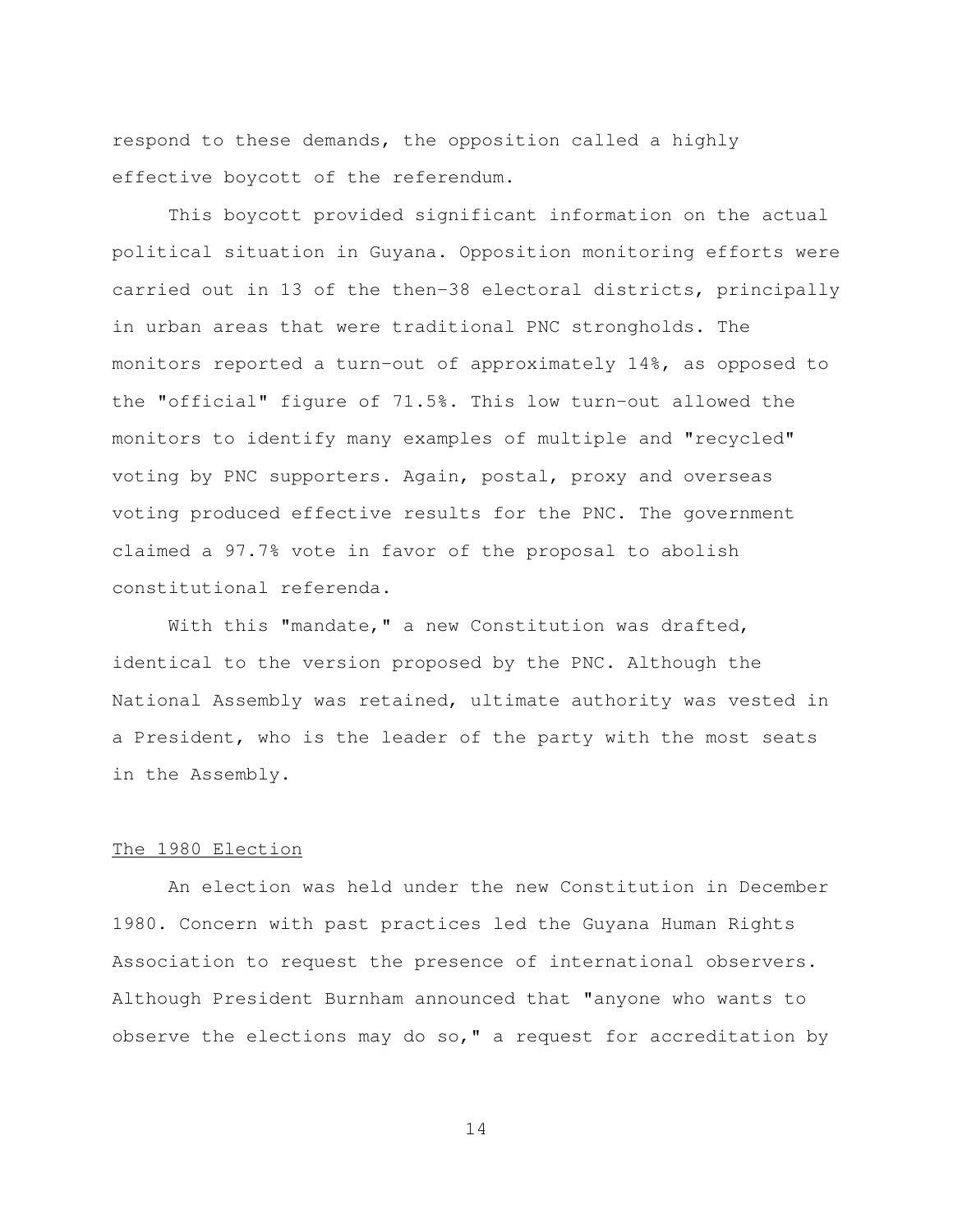Lord Avebury, chairman of a team proposed by the BPHRG, was rejected by the government. Nevertheless, a team of 11 observers from the United Kingdom, Canada, the Caribbean and the United States came to observe the elections, without governmental support. At the end of the voting, they announced an immediate and succinct conclusion: "we [are] obliged to conclude, on the basis of abundant and clear evidence, that the election was rigged massively and flagrantly. . . ."

 The BPHRG report detailed the manifold deficiencies of the electoral laws and machinery, limitations on political assembly and activity, and actual abuses and illegal activity on election day. The observers reported intimidation of voters and outright denial of access to the polls; deletion of names from voter lists; abuse of postal and proxy voting; double registration; late arrival of ballot boxes; irregularities in voting hours; intimidation by military presence; and massive "recycling" of voters, apparently with the support and assistance of the police. Following the closing of the polls, the observers reported the forcible expulsion of opposition polling agents from the place where the ballots were to be counted, as well as a delay of at least 15 hours in announcing the first returns. Preceding the election, the observers also reported serious "anomalies" in the preliminary voter lists, including addresses that did not exist, substantial numbers of voters no longer living at the addresses indicated, and double entries of names.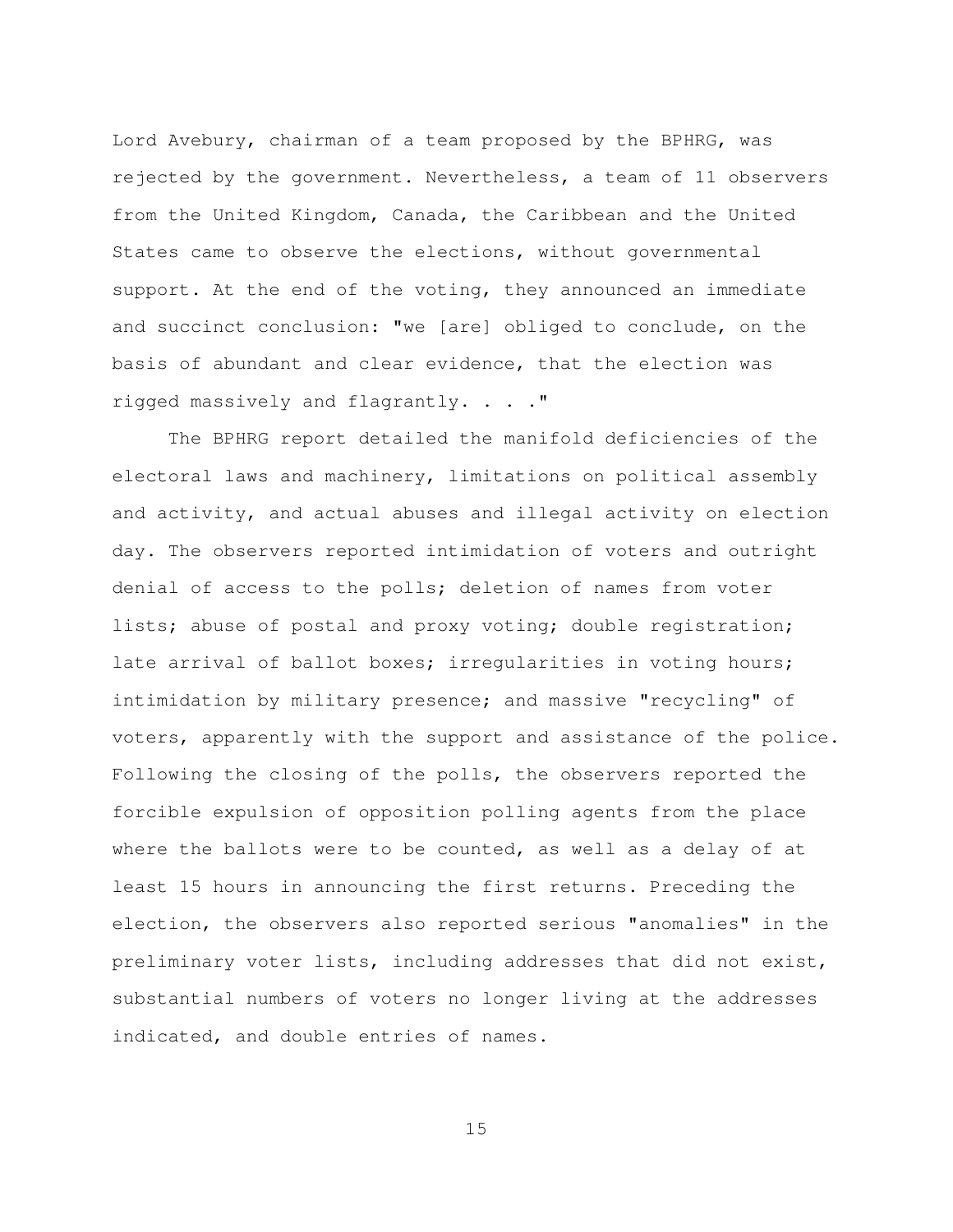### The 1985 Election

 The Guyanese Constitution provides that Parliament may not sit for more than five years, at which time it must be dissolved and an election held within three months. Accordingly, a national election was held in December 1985. Although the Americas Watch/BPHRG team sent to examine electoral conditions was not allowed into Guyana, it interviewed a number of individuals in advance of the elections and issued a report recommending fundamental changes to the Guyanese electoral system. Most of these changes were not implemented. The government did make several important changes, however. Most significantly, the facially abusive device of postal voting was abolished altogether, and non-resident voting was restricted to government employees living abroad and bona-fide students studying abroad. But the many other obstacles to free and fair elections were not removed.

 No international observers were present on election day. One international journalist, Anthony Jenkins of the United Kingdom, was beaten by a mob when he accompanied Dr. Cheddi Jagan on a visit to a rural polling place to investigate an irregularity. In 1990, the government told Americas Watch that this was Mr. Jenkins's fault, on the grounds that he had violated Guyanese law requiring all non-accredited persons to remain at least 200 yards from polling places. Jenkins, by his own account, did not enter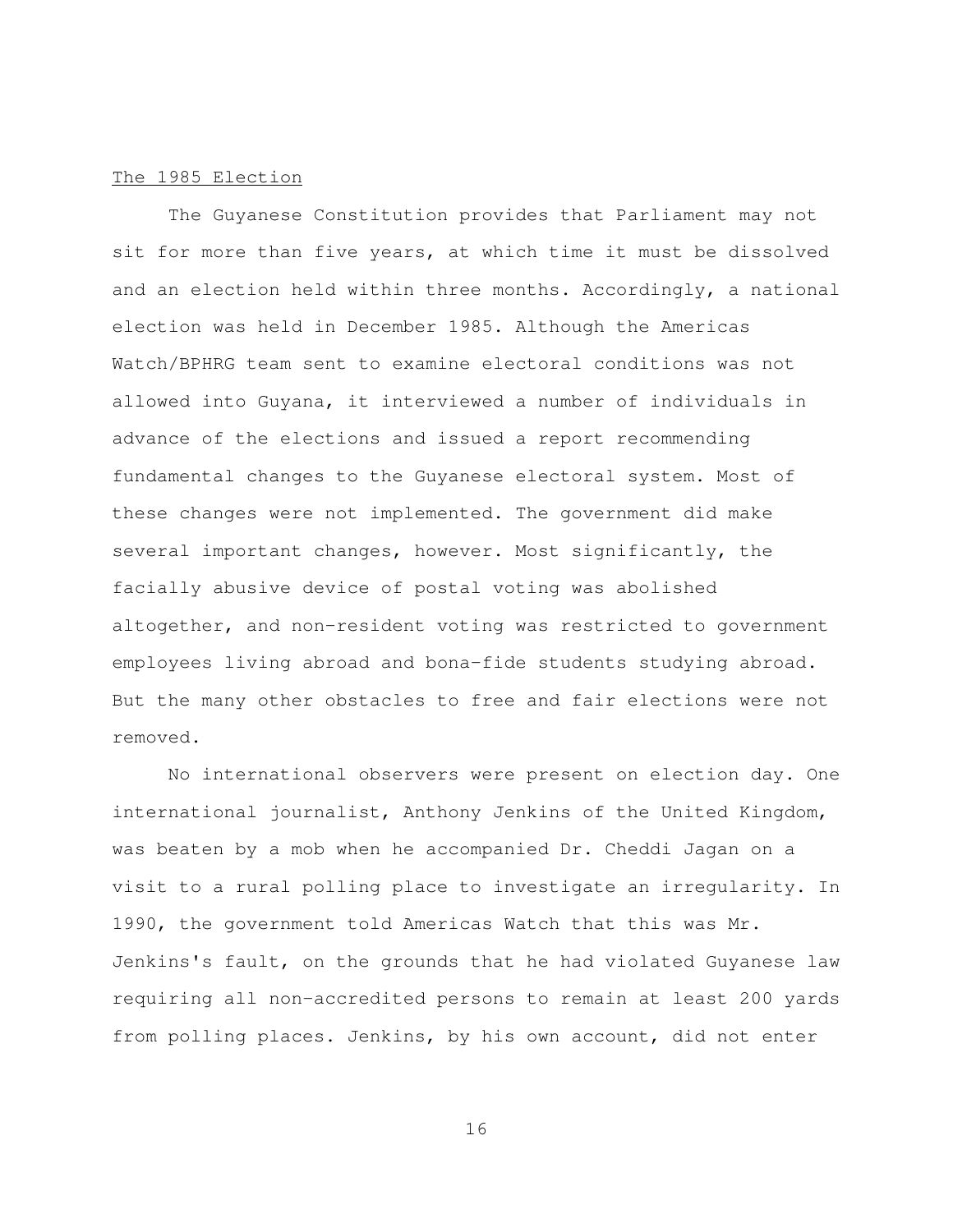the polling place and was assaulted outside.

 Despite the lack of international observer presence, Guyanese domestic monitoring groups documented massive electoral fraud. The day following the election, an amalgamation of civic leaders, including the Anglican and Catholic Bishops of Guyana, reported that the election had been characterized by "widespread disenfranchisement, multiple voting, ejection of polling agents, threats, intimidation, violence and collusion by police and army personnel." These leaders further noted that the government had only then started to announce the results, more than 24 hours after the polls had closed.

 A systematic effort was also made to catalogue the specific abuses on and after election day, with numerous affidavits and statements from opposition polling agents and others. Americas Watch was allowed to review these reports, which are detailed and

numerous. They present the following abuses:

 - Voting by persons posing as someone else/multiple voting by the same person.

- Partiality by polling officials to PNC supporters.

 - Opposition polling agents refused or delayed access to polls.

- Opposition polling agents evicted from polls by force.

 - Voters wrongfully turned away from polls, ostensibly on these grounds:

- Wrong identification card number.

- They had "already voted."

 - Their names could not be found on the list. - Polling agents illegally advised PNC activists of the names of voters who had not yet voted. - Ballots were marked outside polling places, including at PNC offices.

- Police failed to prevent or correct violations of law.

 - Polling agents not allowed to have voter lists or to take or keep notes.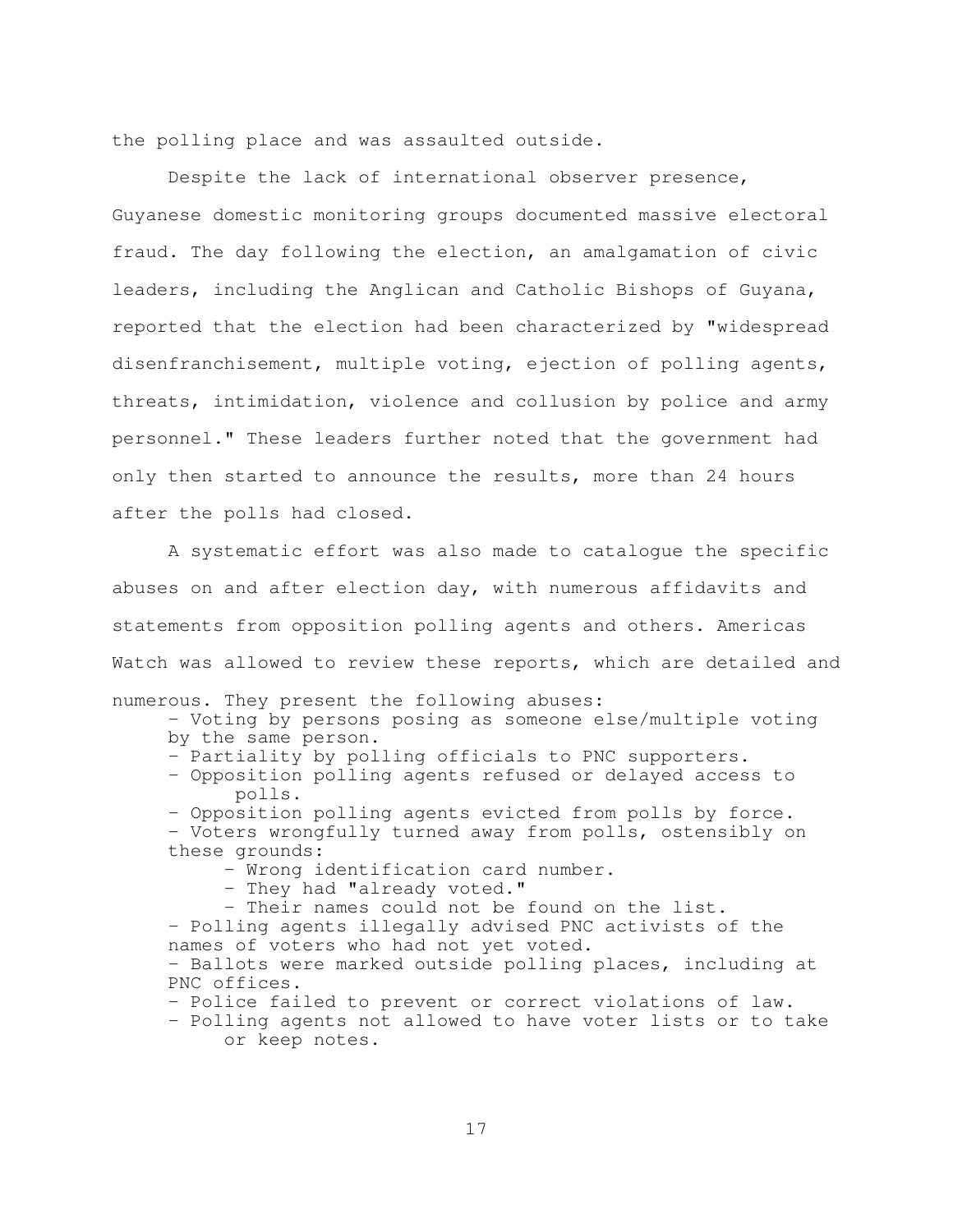- PNC supporters who were not accredited allowed in and out of polling places. - Fingers of PNC supporters not dipped in "electoral" ink to show voting. - Fingers of PNC supporters washed after being dipped in ink. - Opposition challenges to improper voters disallowed by Presiding Officers at polling places. - Ballot boxes taken away by Guyanese Defense Force soldiers or PNC supporters in violation of law. - Refusal to allow opposition polling agents to accompany ballot boxes to place for counting. - Ballots not counted until as late as 46-1/2 hours after the polls closed.

 Not surprisingly, the PNC once again announced a massive landslide victory: 77.5% PNC, 15.5% PPP, 3.2% UF and a total of 2.5% for all other parties combined. These figures gave the PNC 42 seats in the National Assembly, while all other parties combined had only 11. Furthermore, since membership on the Elections Commission is restricted to parties with at least five seats in the National Assembly, only the PNC and PPP remained entitled to seats on the Commission.

 These one-sided results were widely rejected as absurd. For example, an active and aggressive young party, the Democratic Labour Movement ("DLM"), reported during the 1985 electoral campaign that it had increased its dues-paying membership from 14,207 to 20,029. Yet, the government announced that the DLM had received only 2,157 votes. The result was more consistent with the government's announced opinion that the DLM was a "minor grouping, perhaps best described as a marginal or fringe entity," than with any reasonable or objective report of the DLM's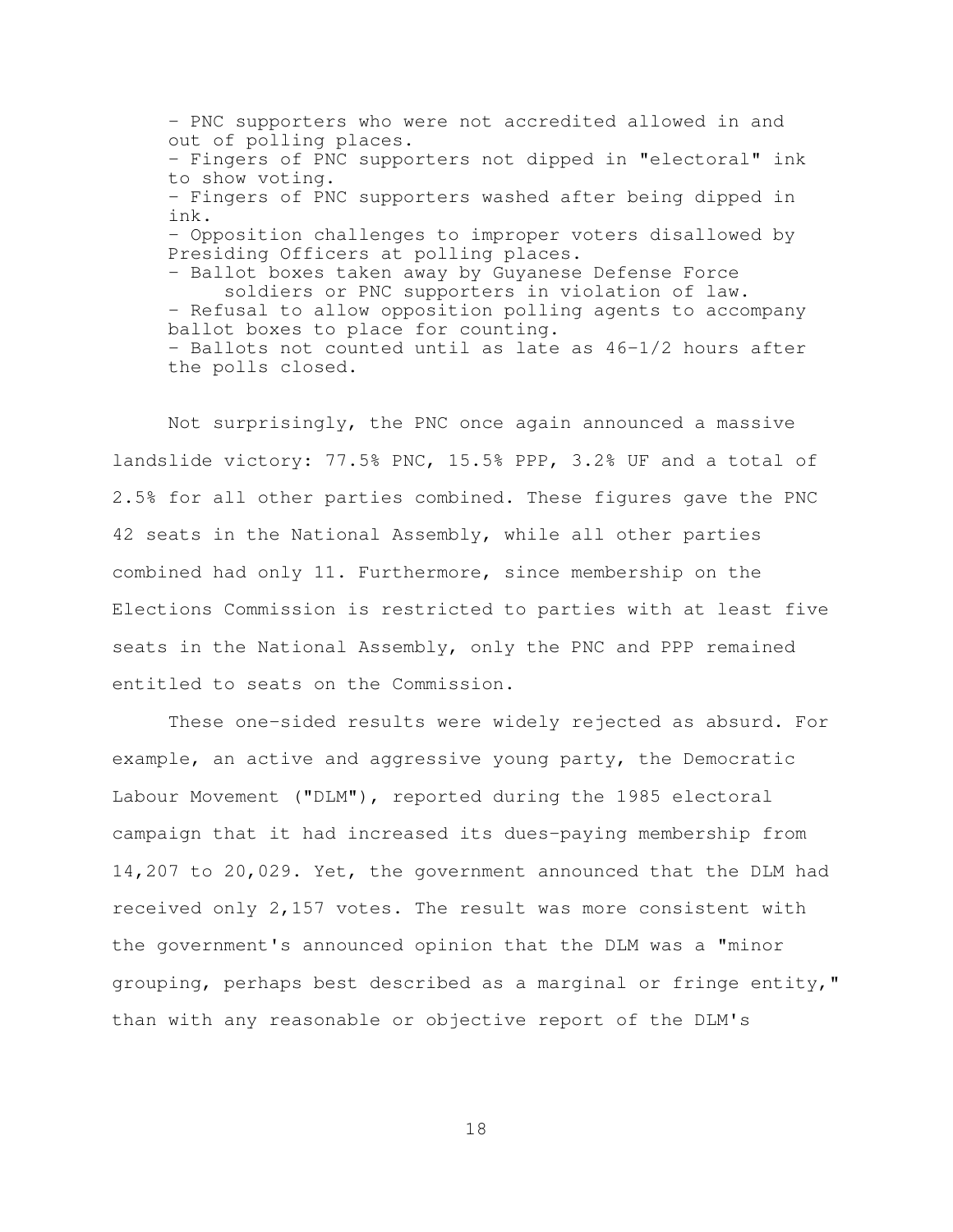strength.

 The government's response to the widespread charges of electoral fraud was to publish two glossy booklets, obviously targeted for foreign consumption, showing that the election had been "free and fair." These propaganda booklets were rushed into print so that President Hoyte could hand them out to West Indian leaders attending a meeting on the island of Mustique, but they were never circulated in Guyana itself. They attribute virtually all criticism of Guyanese electoral practices to "sour grapes" by the PPP's Dr. Cheddi Jagan, totally ignoring the criticisms of groups such as the BPHRG and Americas Watch as well as of the Anglican and Catholic Bishops. Picking and choosing among available facts, they attribute the PNC's victory to a combination of opposition incompetence and PNC brilliance.

## **Electoral Problems Today**

 Although the abuses of overseas and postal voting were abolished in 1985, other government actions continue to compromise the prospects of a free and fair election, including an electoral system that remains an open invitation to fraud by the ruling party.

 1. Freedom of expression and association during the campaign. As an initial matter, the ability to campaign freely and effectively is an integral part of a free and fair election.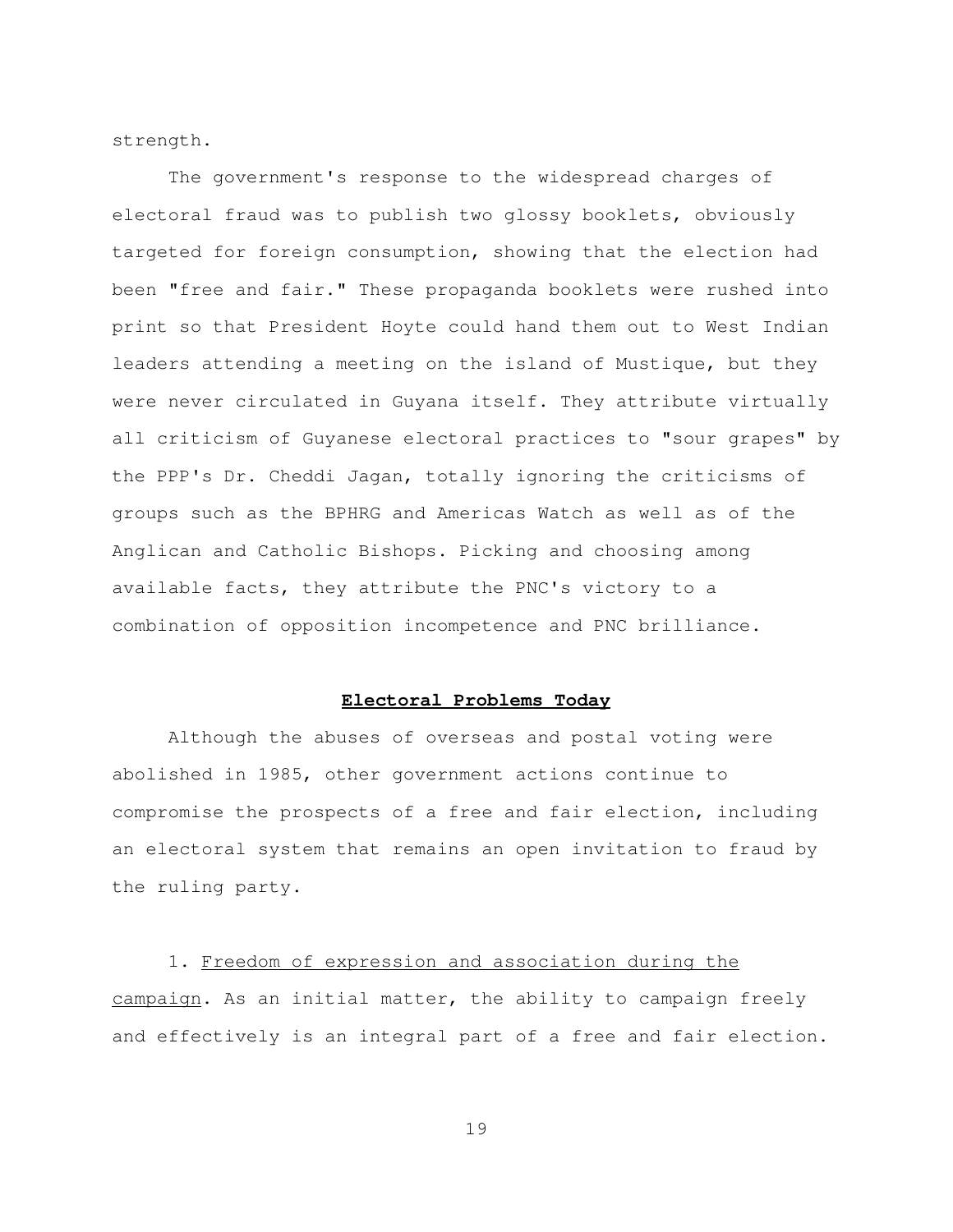On this score, while the situation in Guyana has improved somewhat since 1985, serious problems remain.

 Political opposition is strong and vocal in Guyana, a remarkable phenomenon in a country in which power has been withheld from opposition parties for a quarter century. Parties appear relatively free to have meetings and rallies, although there are a few reports of private meetings having been disrupted by police in remote locations. In August, Americas Watch witnessed a large rally by a civic reform movement, GUARD, in a central Georgetown park attended by approximately 10,000 persons who listened intently to many speakers critical of the government, whose words were conveyed by highly effective amplifiers.

 However, government actions continue to limit the opposition's opportunity to campaign. A GUARD march in September, for example, was violently assaulted by PNC thugs. A religions sister leading the march was personally assaulted, her car windows smashed, and equipment stolen.

 Problems also arise when groups seek to congregate in crowded areas, such as marketplaces, particularly during business hours when the public is present. Requests for permits for such gatherings are routinely denied on what appears to be a political basis, as are requests for marches that would take rallies past markets and other areas where large numbers of people naturally congregate. These denials are serious in a country in which faceto-face encounters are still the most effective means of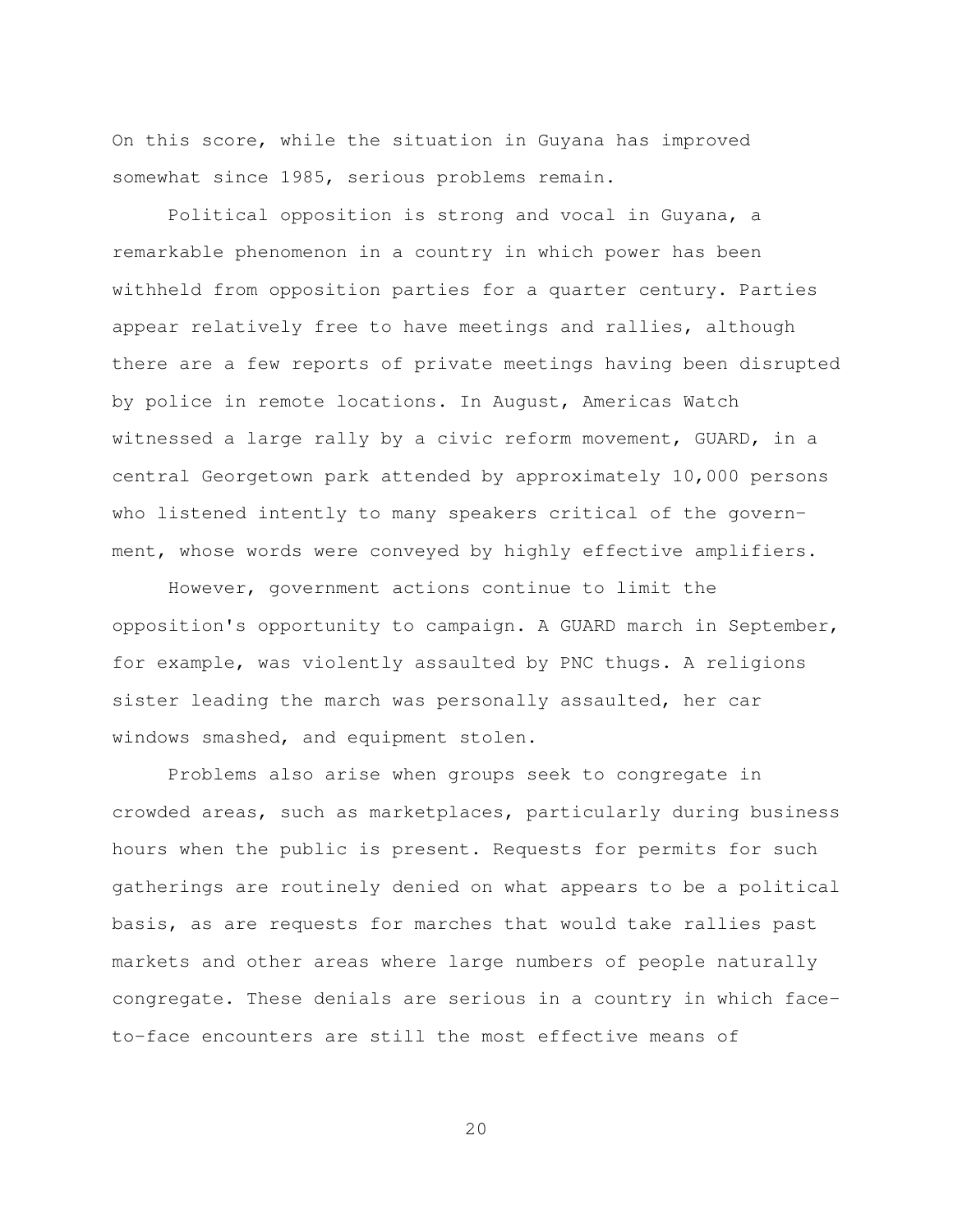political communication.

 The situation with respect to newspapers has improved greatly in recent years. The last Americas Watch report, from 1985, found that the government controlled the only daily newspaper and that the opposition press was allowed to exist but was "only barely tolerated." Today, a new newspaper, the Stabroek News, is published three days a week, offering independent and wide-ranging viewpoints on political and other issues. The traditional opposition newspapers, The Catholic Standard and The Mirror (published by the PPP), continue to publish weekly and are strenuous in their criticism of the government. The government's paper, The Chronicle, reflects the government's perspective and is openly hostile to opposing parties and points of view.

 There are, however, serious limitations on access to the other media. Radio is controlled by the government and, according to the Executive Chairman of the Guyana Public Communications Agency, air time will be allocated to the various parties by the National Assembly only when the election has been announced. Even then, it is expected that there will be severe limitations on opposition broadcasts, as there were in 1985, when the PNC dominated the airwaves.

 Guyanese television is new and somewhat unique. There are two "licensed" stations, although the government has set no technical or content standards. Basically, the local operators ("Rex" and "Vera") rebroadcast their own personal selections of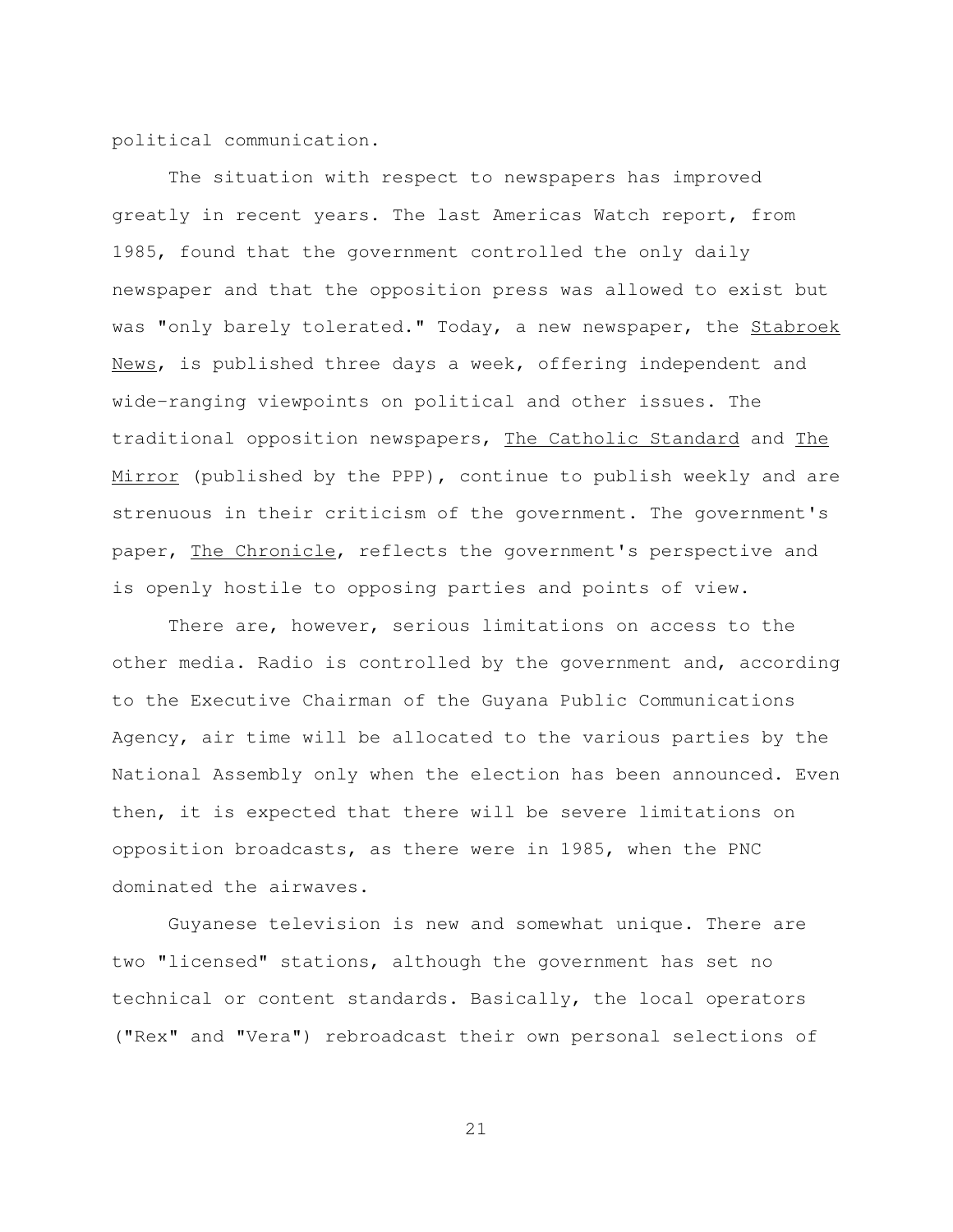transmissions picked up from North American satellites. The government operates "GTV," a news and information service, which broadcasts a news report ten minutes each day during a portion of certain segments of North American nightly news broadcasts (usually CNN) picked up and retransmitted by the local operators. GTV gets relatively high marks for objectivity and balance, but it does not reach a high proportion of the population. GTV has begun and intends to continue a series of "Face the Nation"-type broadcasts, featuring a wide variety of political spokespersons, approximately biweekly.

 Because of the shortcomings of television and radio, as well as the limited circulation of newspapers, direct meetings, rallies and marches continue to constitute the most effective means of political communication in Guyana. By restricting rallies and marches to prevent them from reaching large numbers of persons, the government has seriously interfered with freedom of political expression.

 2. Creation and correction of voter lists. Before a single vote is cast, government-imposed obstacles on the system used to correct voter lists ensures that these lists contain large numbers of names of people who, because of emigration or death, are no longer eligible voters. Because the PNC appears to have exclusive advance access to these lists, they can use the inaccuracies to facilitate fraudulent voting practices.

The creation of the national list of electors (voters) takes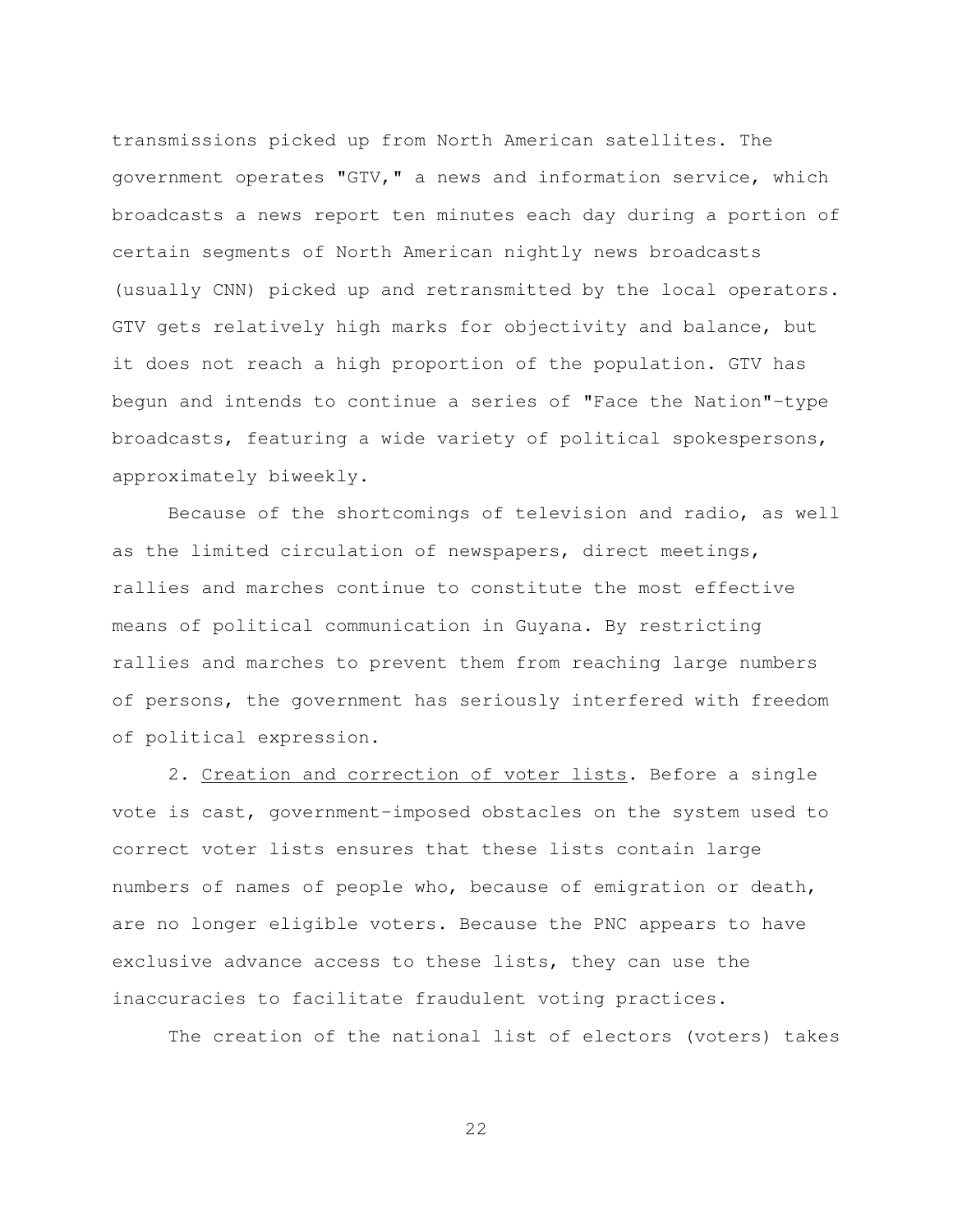place with no participation or input by opposition parties or independent groups. The task has been delegated to the staff of the National Registration Center, augmented by other public servants as needed. This agency conducts its work in a building surrounded by a high fence and barbed wire; its windows have been painted over. The staff, while ostensibly public servants with no specific party loyalty, owe their positions to the PNC and are subject to all the subtle and not-so-subtle intimidation that grows out of 26 years of PNC rule.

 In addition, the process by which the list is generated is seriously flawed -- flaws which, as noted, lay the groundwork for electoral fraud. The voter list is extracted from the national registration list, which is derived in the first instance from a house-to-house census of Guyanese citizens aged 14 and above. The census is performed only periodically, however. Thereafter, it is the responsibility of the Commissioner of Registration to keep the list as current and accurate as possible.

 The Commissioner of Registration, R. Andrew Jacobs, admitted that this is virtually an impossible task. In the first place, massive numbers of Guyanese emigrate each month -- as many as 1,000 to the United States alone. There is no accurate way to track this emigration. Even though the Central Police Office has been asked to collect emigration information at the airports and other points of departure, Guyanese citizens are understandably reluctant to report their intentions to the police. Therefore,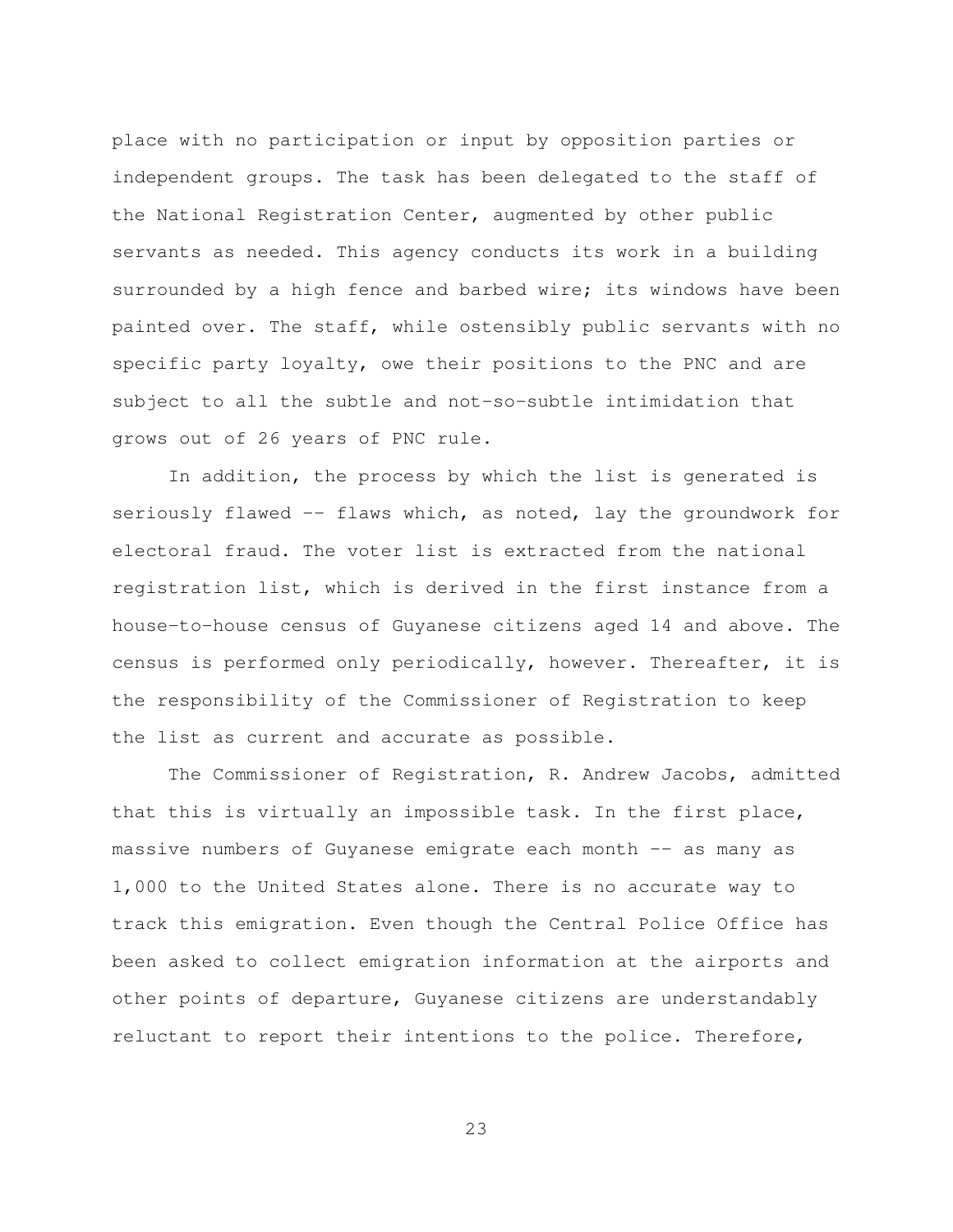the electoral rolls are swelled by the names of thousands upon thousands of "voters" who have in fact permanently left the country.

 Furthermore, the process depends on a cumbersome crossreferencing of deaths as reported to the Commissioner of Registration by the Registrar General of Births and Deaths. Even if well intentioned, the process creates further opportunities for error and omission.

 The cumulative effect of these systemic problems is quite striking. In 1980, for example, according to a report read to Americas Watch by the Commissioner of Registration and Chief Elections Officer, "undetected errors during the conversion phase [from 38 electoral districts to 10] resulted in the deletion of 112,000 names" from the lists of electors. In a country in which there are certainly no more than 400,000 electors, the sudden deletion of 112,000 is no small matter. Americas Watch was not allowed to see any of the reports referred to by the Commissioner during the interview, and they are not publicly available. Thus, the registration and election process, which should be open, is clothed in great -- and wholly unnecessary -- secrecy.

 According to the Commissioner of Registration and Chief Elections Officer, the list was reestablished in 1985 through a national house-to-house census. However, no one other than governmental officials was allowed to participate in or observe that process. Furthermore, five years have passed since the 1985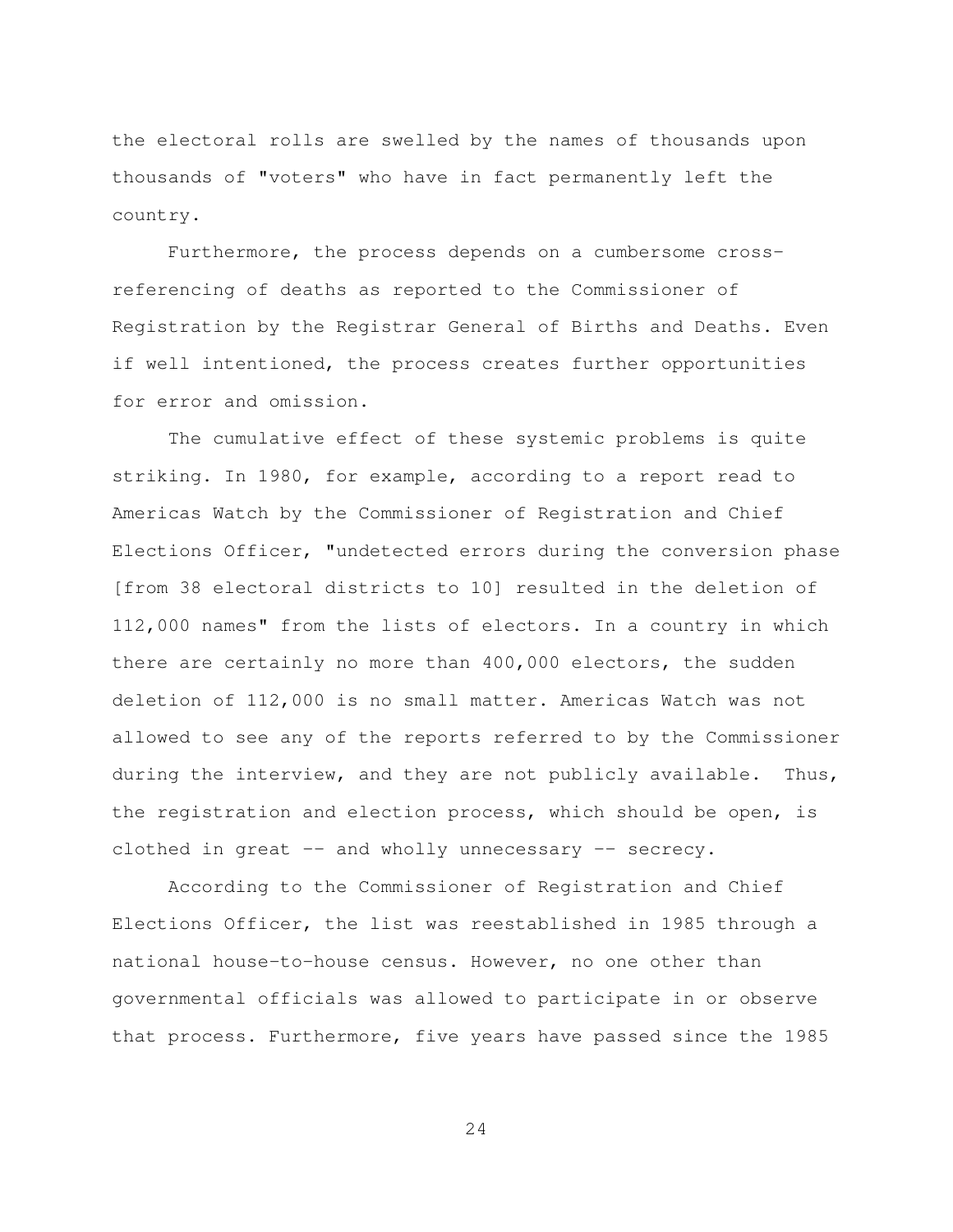census, during which time there has been significant and continuing degeneration of the list, for the reasons discussed above. Recently, the PPP did a random survey to determine the accuracy of the lists posted early in 1990 as part of the national registration process. The party selected 11 registration divisions in three of the country's ten districts. The results showed the lists to be approximately 20% inaccurate, combining the erroneous listing of the names of persons who had died, emigrated or were listed twice, with the erroneous deletion of persons who actually resided in the divisions and were otherwise eligible to vote.

 Massive inaccuracy in the electoral lists is, of course, an open invitation to electoral fraud. If lists are available to PNC operatives well in advance of the election -- as they seem always to have been, in contrast to the other parties -- then the party is able to ascertain the names of "electors" who in fact will not be voting and assign those names to other persons who will vote in their place, with the assistance of cooperative Presiding Officers at the polling places.

 Guyanese electoral law does contain a set of procedures for correcting the lists, but these procedures are extremely complex and, in practice, virtually impossible to follow. It is thus not at all surprising that the Commissioner of Registration and Chief Election Officer admitted that there had been few "claims" and "objections" in the past.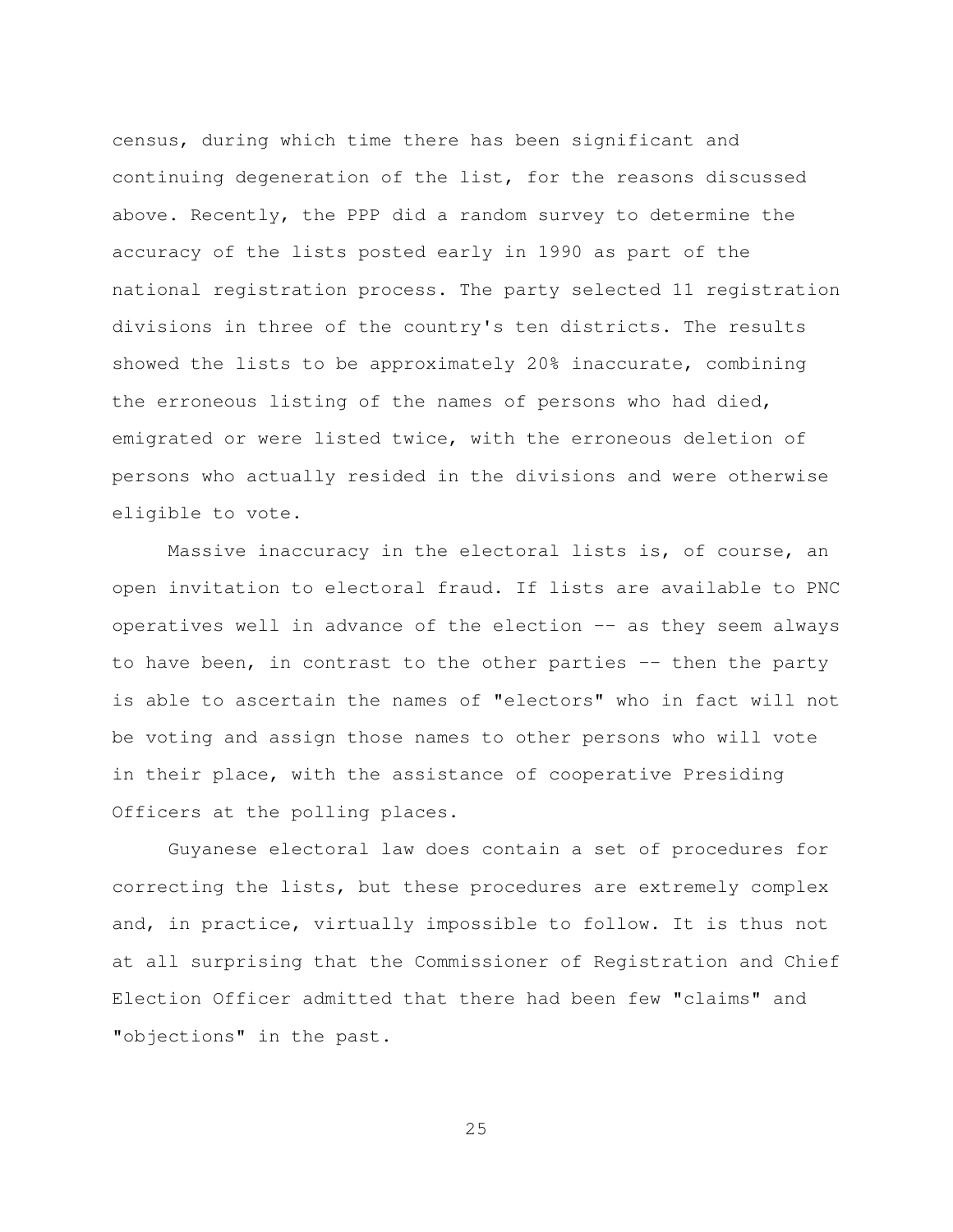The correction process starts with a direction from the Minister of Home Affairs to begin the extraction process. Preliminary lists of electors must be posted within two days after that direction is given.<sup>\*</sup> The applicable statute provides that two copies of the list for each registration/election division shall be posted on a building within that division. Since most of the 750 divisions contain persons eligible to vote,<sup>\*\*</sup> there will be something approaching 750 different lists posted throughout the country. There is no provision for the lists to be given out on a national basis, and nothing requires that these obviously crucial documents be given to the opposition political parties or to anyone else interested in determining the validity of the lists or seeking to correct them. Members of the government have said in the past that the lists have been made available to the parties and will be made available in the future. That promise was made again to Americas Watch. But representatives of the parties deny that they have been given the lists in advance of past elections, stating unequivocally that in

È,

<sup>\*</sup> Even though the process is computerized, it is difficult to believe that the extraction and posting process can be completed in two days. Therefore, the Commissioner of Registration and Chief Election Officer must be aware of the relevant dates much earlier, meaning that the entire PNC party apparatus has a significant planning advantage over all opposition parties.

<sup>\*\*</sup>The Commissioner of Registration and Chief Elections Officer told Americas Watch that while the country is divided into 750 divisions for the purpose of registration and voting, some of these divisions, particularly in the more rural parts of the country, have no one registered.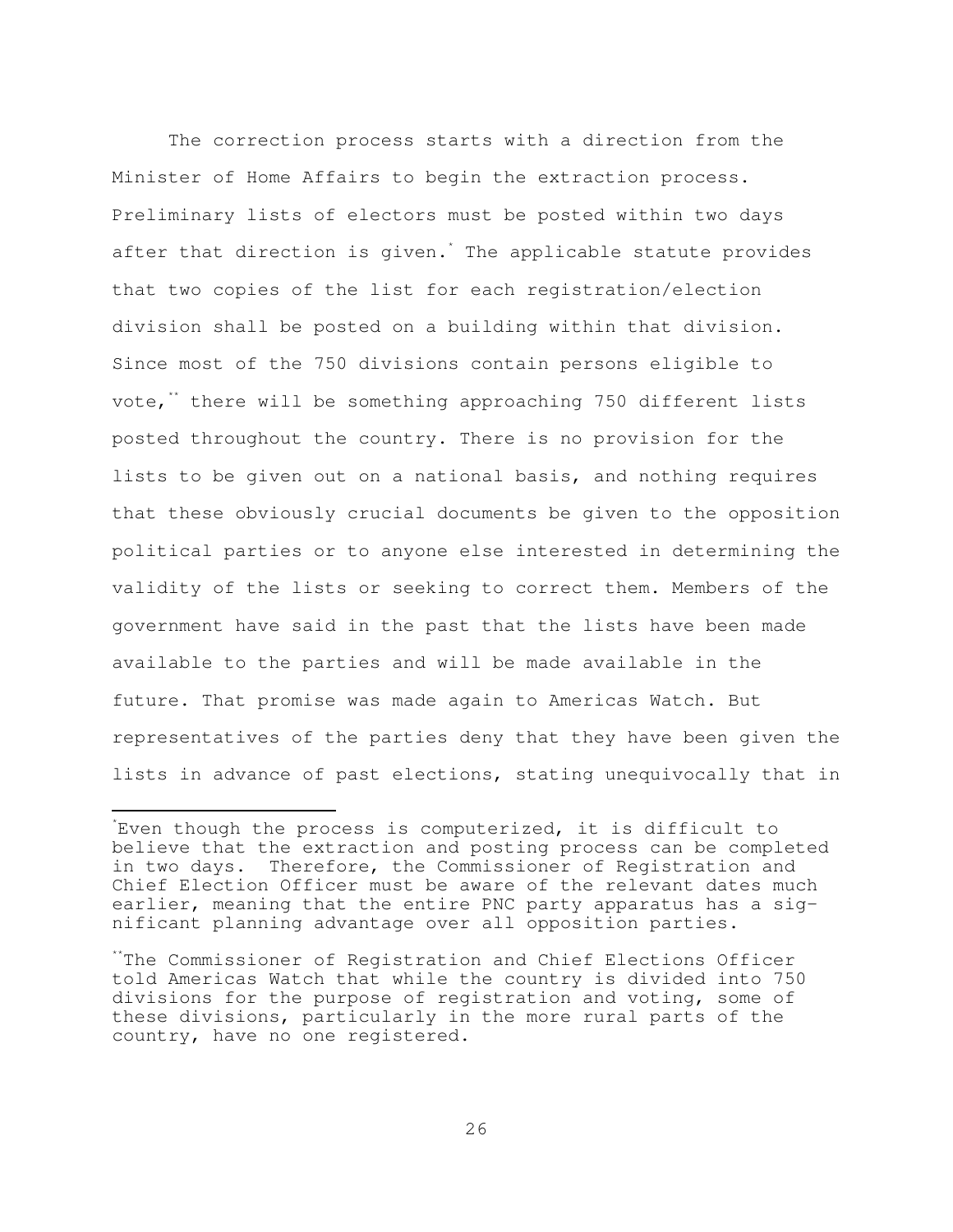1985 they did not receive any lists of electors until the eve, or in one case, early in the morning, of election day.

 Without their own copies of the electoral lists, the parties and anyone else wishing to test the validity of the lists are left to cope with a process that is designed to make review, let alone challenges, virtually impossible. Although the voter lists are required to be posted at published locations, only two copies are posted, many with hundreds of names, and these are frequently torn down almost immediately. Even if the lists remain "posted," they are often in fact controlled by the 750 divisional registrars, who have been reported to take a restrictive view of who can examine them and for what purpose. Furthermore, on occasion, many people seek to examine the lists, creating long lines. And, of course, this examination process must be repeated approximately 750 times, in 750 locations, by anyone who wishes to acquire a complete national list.

 Once the list has been posted, the administrative correction process begins. The process consists of the making of "claims" - requests by individuals to be included on a particular list or to have some piece of information about them (name, address, identification number or employment) corrected -- and "objections" -- requests that improper entries be removed. The applicable statute does not specify the procedure for claims and objections, stating only that they "shall be made in the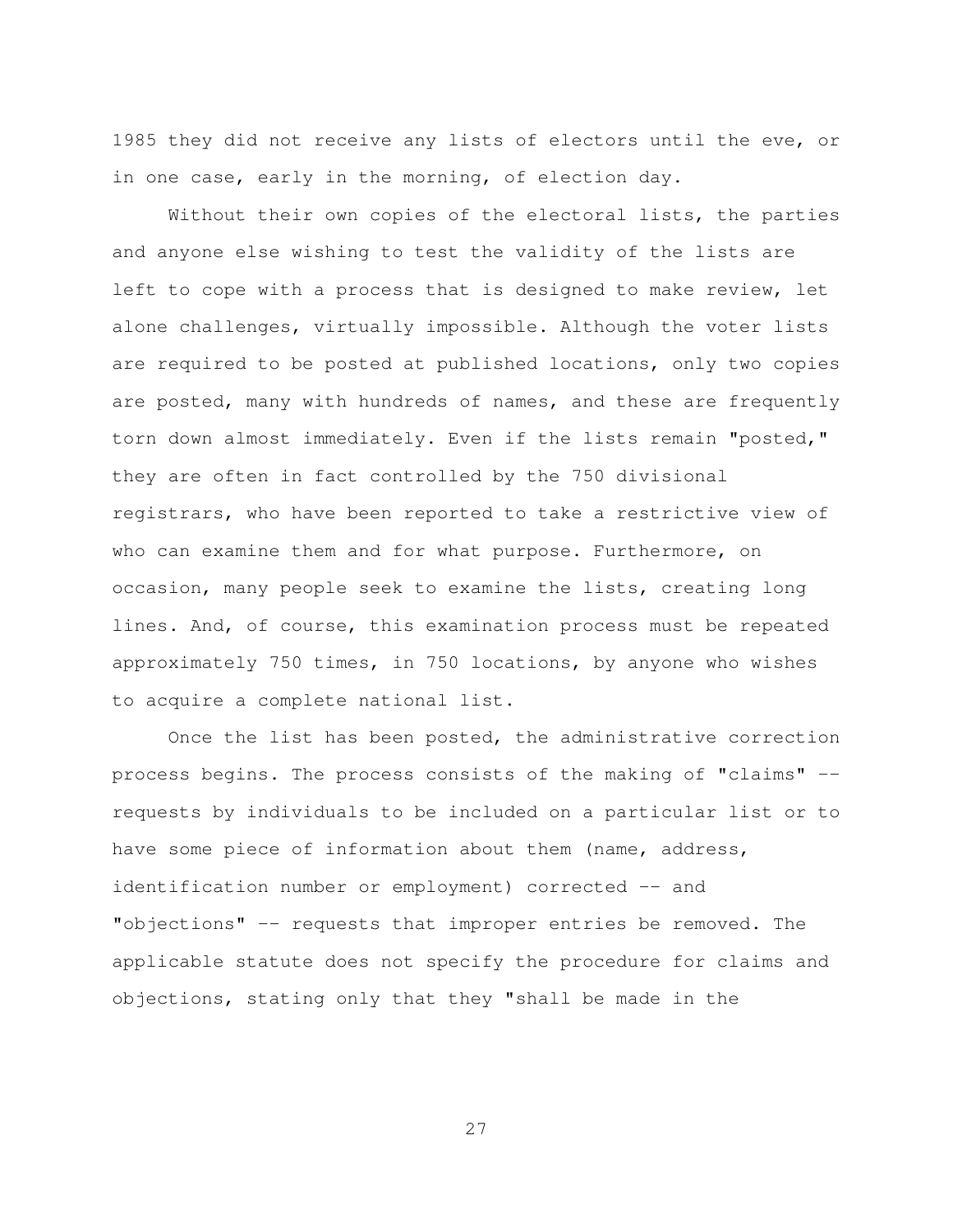prescribed manner."\* The method prescribed by the government's regulations seems designed to produce the result which has typically occurred: almost no one makes claims or objections.

 Objections are the most critical part of the process, since they provide the only mechanism for removing the large number of electors -- potential "phantom" voters -- who should no longer be on the lists. Objections must be filed within 14 days of the posting of the lists, in the particular divisions in which the challenged registrants live, by persons resident in that division. This creates an obvious administrative nightmare: the parties and anyone else wishing to guarantee the quality of the electoral rolls, working with 750 separate lists of which they do not have copies and which they may not even be able to inspect, must assemble the lists, canvass the entire country, find all the mistakes, prepare objections, and arrange for these to be filed by persons living in each of the 750 divisions, all within 14 days. It cannot be done.

 Furthermore, each of the objections must be accompanied by a "deposit" of \$5.00 (Guyanese). Although the deposit will most likely be refunded if the objection is sustained, the potential upfront cost of mounting an objection campaign to correct the approximately 100,000 errors in the national list estimated by opposition figures interviewed by Americas Watch would be on the

È,

 $^*$  National Registration Act § 15(2).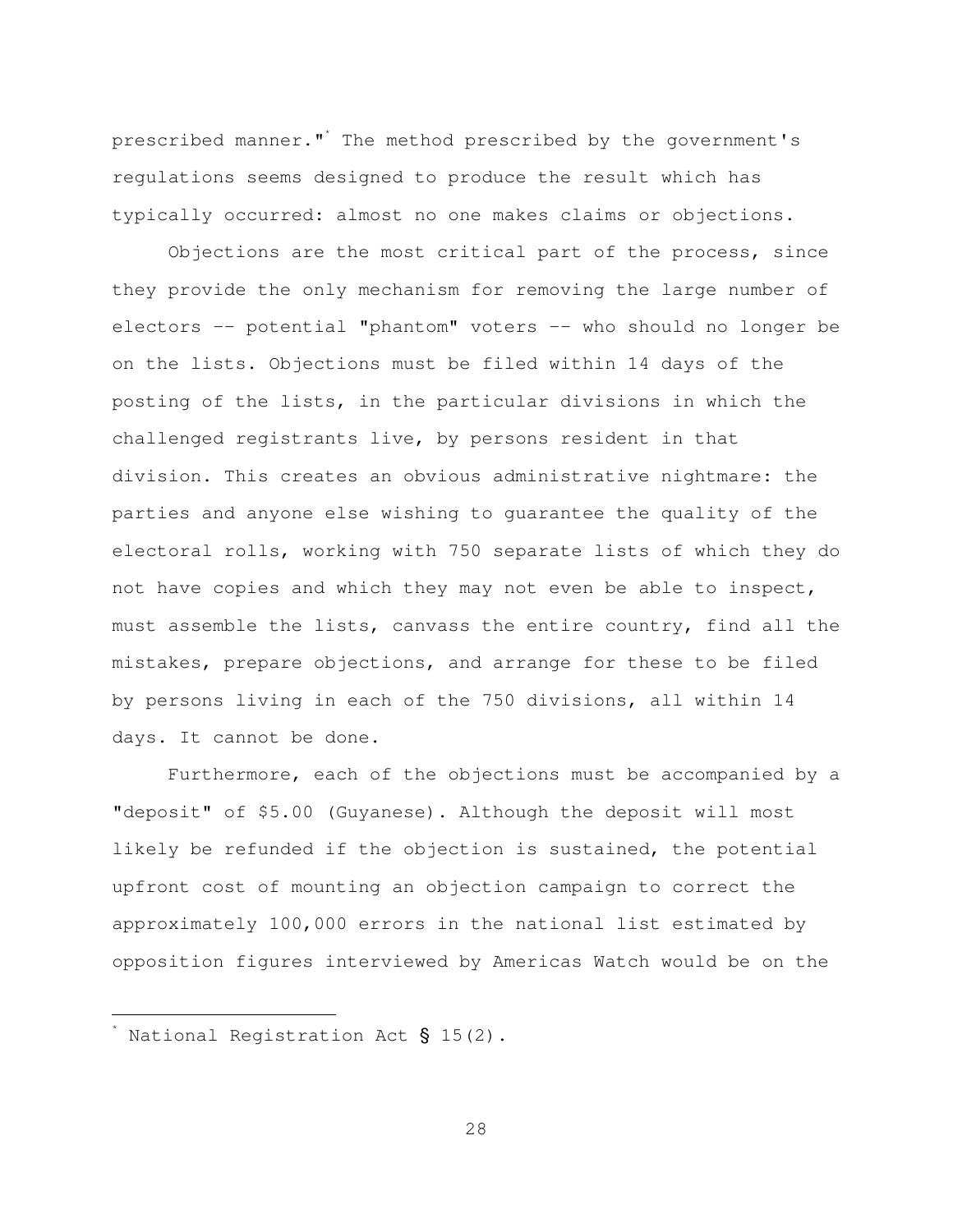order of \$500,000 (Guyanese), a tremendous burden in a country where the per capita income now competes with Haiti for last place in the Western Hemisphere.

 In sum, the process by which the voter lists are generated and corrected is seriously flawed. Managed by a government bureaucracy beholden to the ruling party and operating behind barbed wire and painted windows, full of administratively impossible deadlines and limitations, the current process, if run as it has been in the past, cannot possibly generate an accurate list of eligible voters, paving the way for fraud on election day.

 3. Election day: Operation of the polls. On election day, the polling places are in the absolute control of the Presiding Officers ("POs"), normally members of the Public Service appointed by the government. Again, the obvious problem of partisanship infects the administration of the polling places. Indeed, no one from any of the opposition parties could remember a single instance of one of their supporters being appointed a PO, nor could any member of the government or the PNC point to such an instance.

 The PO controls the polling place. Most critically, it is the PO who decides whether a person is eligible to vote, normally by checking the person's identity card against the list of electors. Although the PO has the right to refuse to issue a ballot to anyone who does not present an identity card, the PO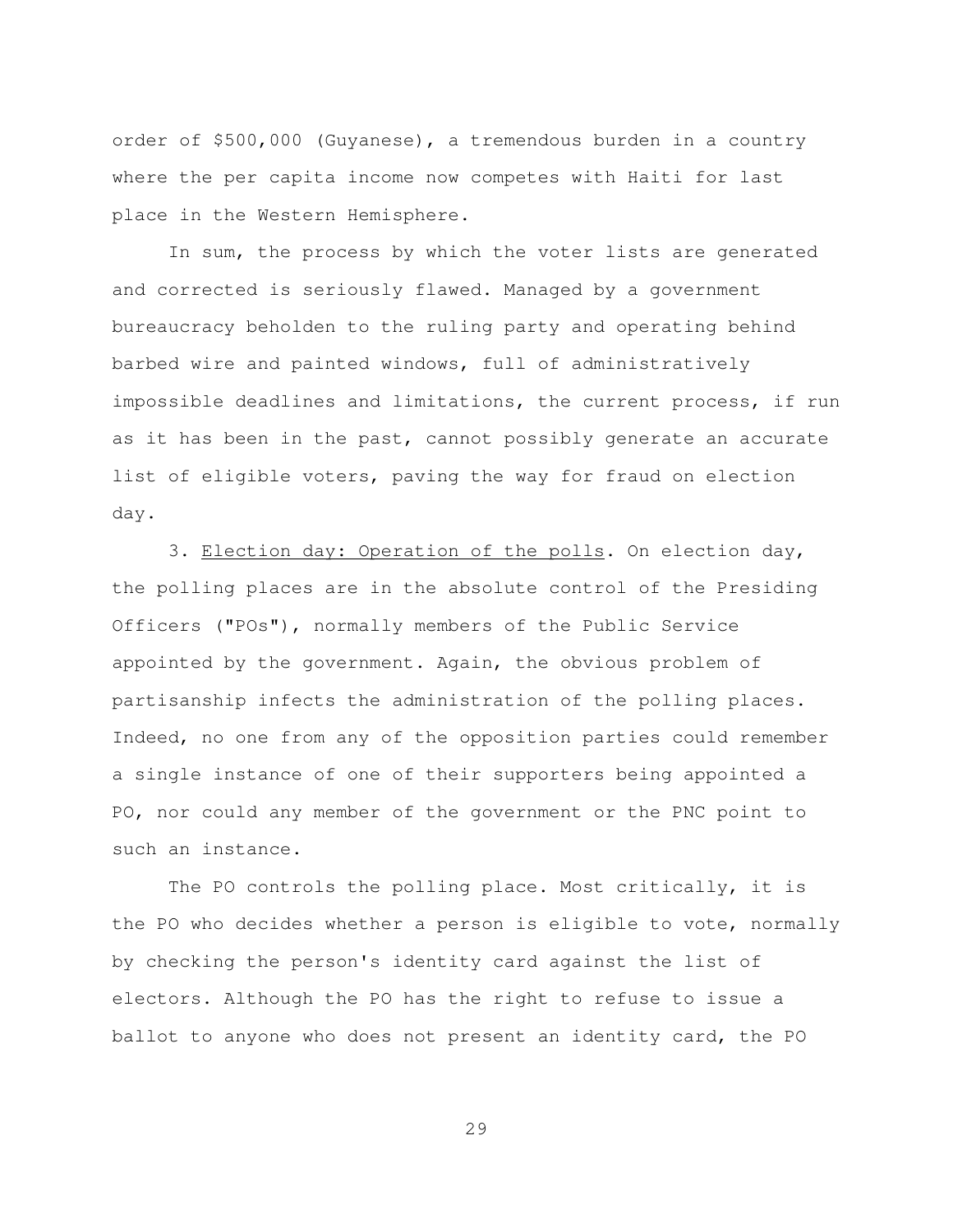may also "dispense" with that requirement if the PO is "satisfied as to the identity" of the elector.<sup>\*</sup>

 The enormous and total discretion given to the PO, coupled with the lack of any procedure to ensure that the PO is independent, has been the source of serious abuse. The various types of abuses that were catalogued on election day in 1985 were discussed above. Most if not all of those abuses would not have occurred if the PO had operated the polling place honestly and openly, without bias or favoritism, and in full compliance with the established laws.

 Indeed, many of the abuses documented involve outright violations of law by the PO. For example, it is a violation of Section 77(1) of the Representation of the People Act for anyone "attending the polling place" to communicate to anyone before the poll is closed "the name of any elector who has or has not applied for a ballot paper." Nevertheless, POs were observed in 1985 making lists of people who had not voted and passing those lists to PNC operatives, for the obvious purpose of getting those people to "vote," in one way or another.

 The only possible official check on abuse of authority by POs is the supposedly countervailing authority of the police officers stationed by law at each poll. However, since the police are no more independent from the PNC than the POs, they uniformly

È,

 $\degree$  Representation of the People Act  $\$  70, 75.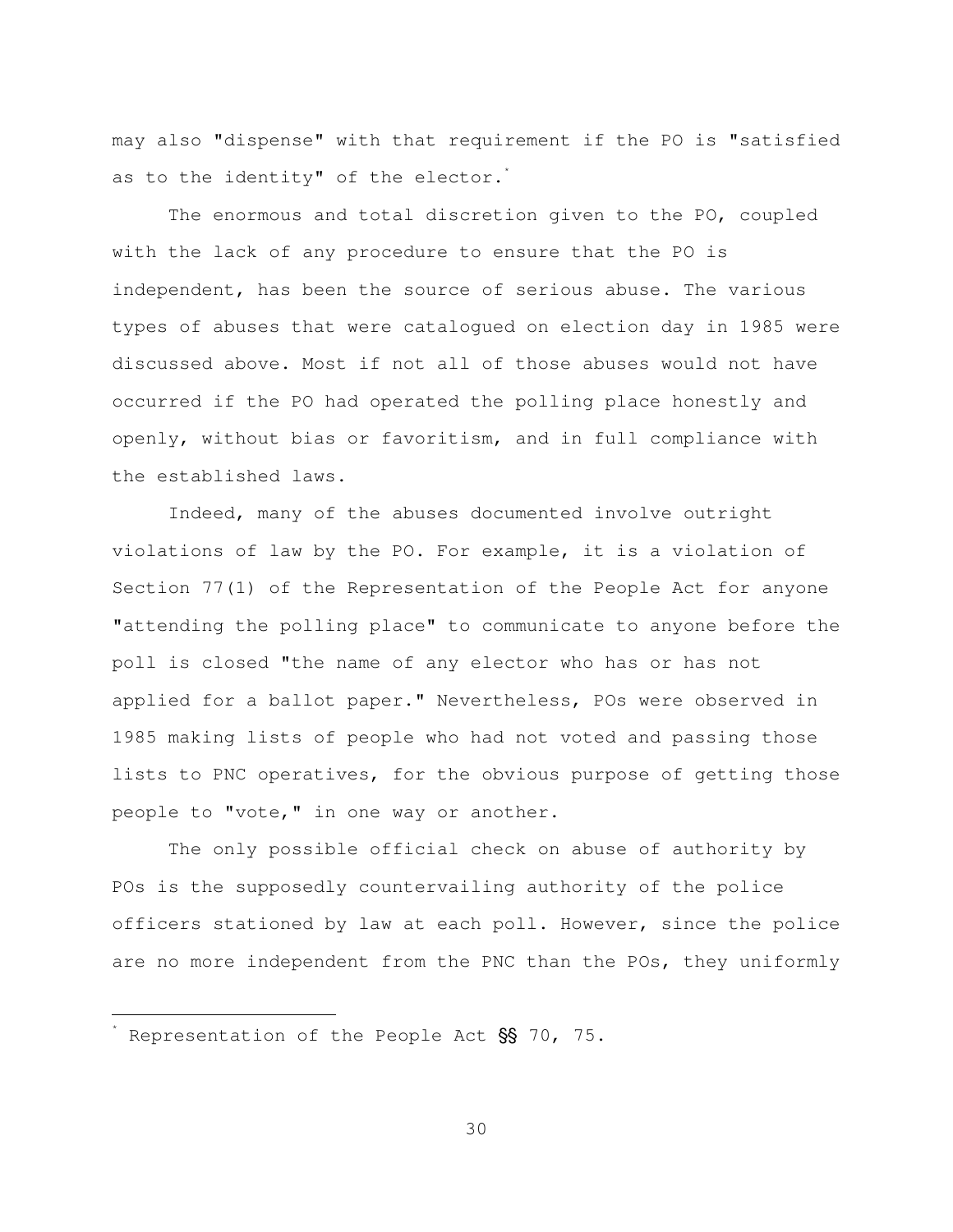refuse to exercise any independent authority.

 The law permits, at least on its face, the presence of observers at the polls, both the agents of political parties ("polling agents")\* as well as "any team of observers" appointed by the Home Minister.<sup>\*\*</sup> To date, however, there have never been any independent observers. That has left the opposition-party polling agents unprotected from the POs' unfettered discretion under the Representation of the People Act to order the police to remove from the polling place anyone who does not obey any "lawful" direction or order of the PO. (Such a person is then barred from the polling place for the rest of the day.) There have been many reports in the past of such forcible expulsions of legitimate party polling agents, witness to the effective absence of any safeguards against election-day abuses by POs.

 4. Counting the ballots. In the past 26 years, and despite the critical need to ensure that the ballot boxes were not tampered with, Americas Watch is unaware of any instance in which an independent observer or opposition agent has been able to ob-

 $\overline{\phantom{0}}$ 

 $*$  Representation of the People Act  $\S 24$ .

<sup>\*\*</sup> Representation of the People Act  $\S79(1)$ (b)(i). Americas Watch is unaware of any "team of observers" ever being accredited by the Minister of Home Affairs. Indeed, the government was apparently unaware of this statute, thinking it necessary to pass a new statute earlier this year to empower the President to invite observers.

<sup>\*</sup> The international team in 1980 was not accredited by the government and thus was not permitted within 200 yards of polling stations.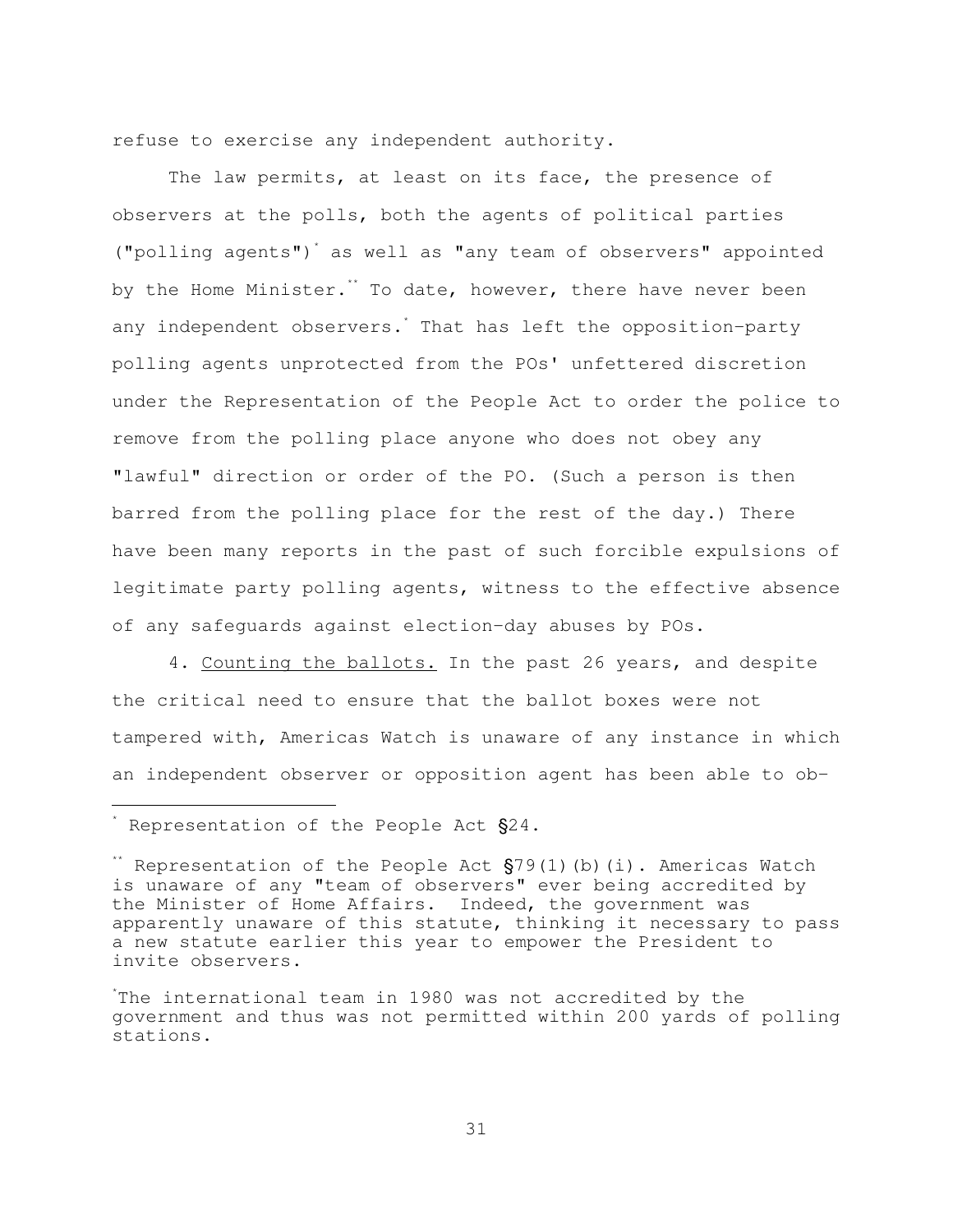serve a ballot box from the time the poll closed until the time the box was opened and the ballots counted. The obstacles placed in the path of anyone wishing to attempt such a task are overwhelming. When the polls close, the boxes are ostensibly sealed for transportation to a central location in each of the ten national election districts. The Representation of the People Act  $(S83(c))$  states that the PO shall, in the presence of those who are authorized to be present at the polling place, "deliver the sealed ballot box . . . to the returning officer of the district." In practice, however, the boxes are turned over for transportation to the military, ostensibly to protect the box. The Elections Commission did issue directions in 1980 and again

in 1985 that

 the Presiding Officer shall permit a polling agent of a political party contesting the elections to accompany the ballot box or boxes from the polling place to the counting centre, provided that in his opinion there is no security risk and he is able to provide suitable accommodation in the vehicle conveying the ballot box or boxes to the counting centre.

This instruction was either misunderstood, disregarded or not communicated in most instances, and few, if any, polling agents were able to accompany the ballot boxes even on this first leg of their journey.

 But the ordeal does not end there. Even after the boxes arrive at the counting center, they are routinely locked away, out of view, and the opposition agents are told to go home and come back for the counting, which sometimes does not start until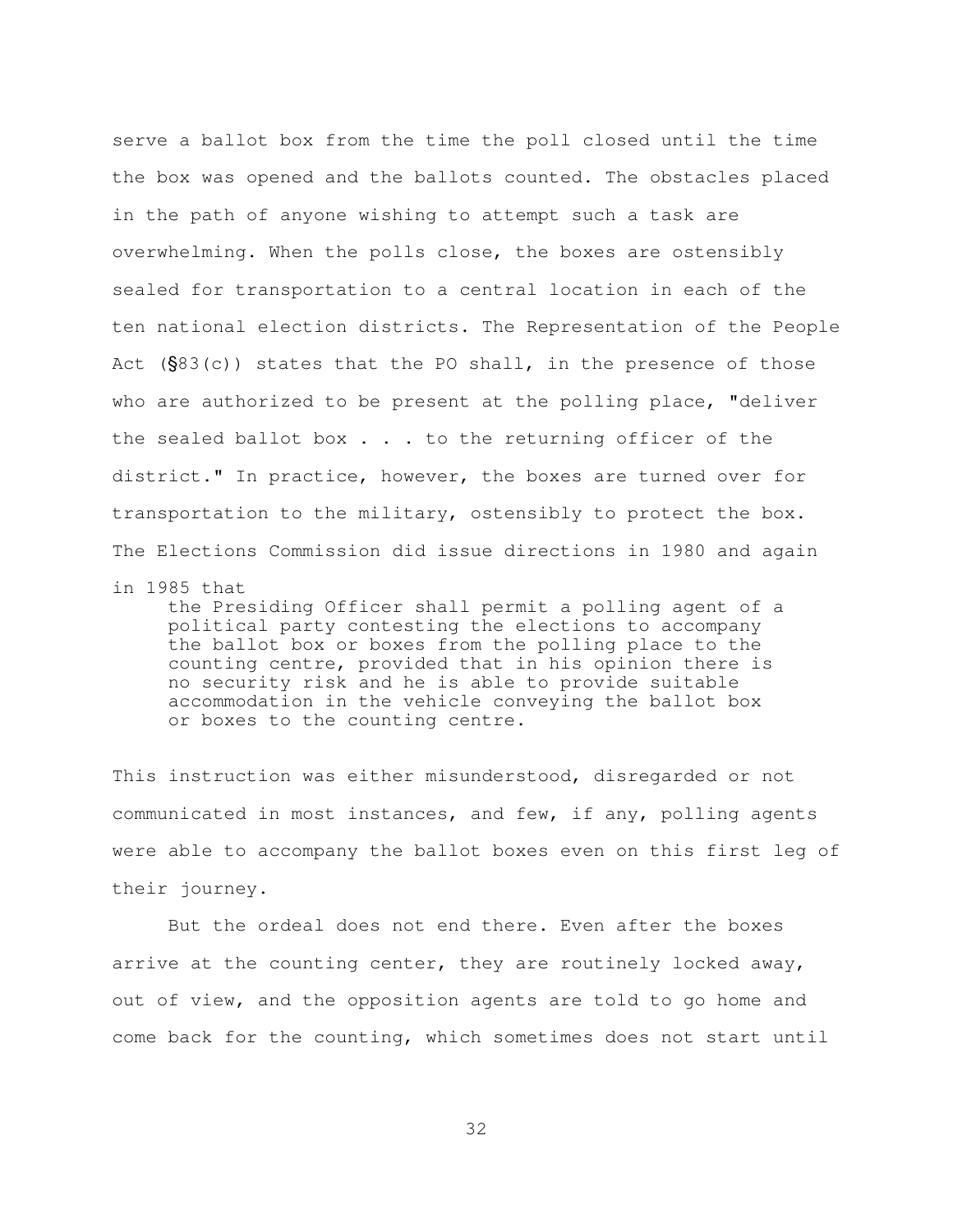almost two days after the polls have closed. Even if one were allowed to remain with the box, it is the rare observer who would be able to stay awake for as many as 60 consecutive hours to ensure the security of the box.

 There is a firm conviction throughout Guyana that massive fraud takes place during the period between the closing of the polls and the counting of the ballots. There are reports of boxes being destroyed or thrown away and replaced; of ballots thrown from helicopters and found in garbage dumps; of ballots being removed from boxes wrapped in rubber bands, although they were supposedly deposited into the box one-by-one by the voters. So widespread and firm is the national suspicion of the entire counting process that it is fair to say that no Guyanese election can be perceived as free and fair unless an open and honest alternative to the process of transportation and delayed counting is used.

 There is one further problem inherent in the counting process. It has been the Guyanese tradition, for at least the last 26 years, to take all the ballots for a district (there are now only ten in the country) and mix them together, making it impossible to discern the particular results from any of the 807 polling places throughout the country. While the government defends this practice as necessary to the protection of ethnic minorities in certain divisions (a claim refuted in detail below), it is in fact a process tailor-made for disguising fraud,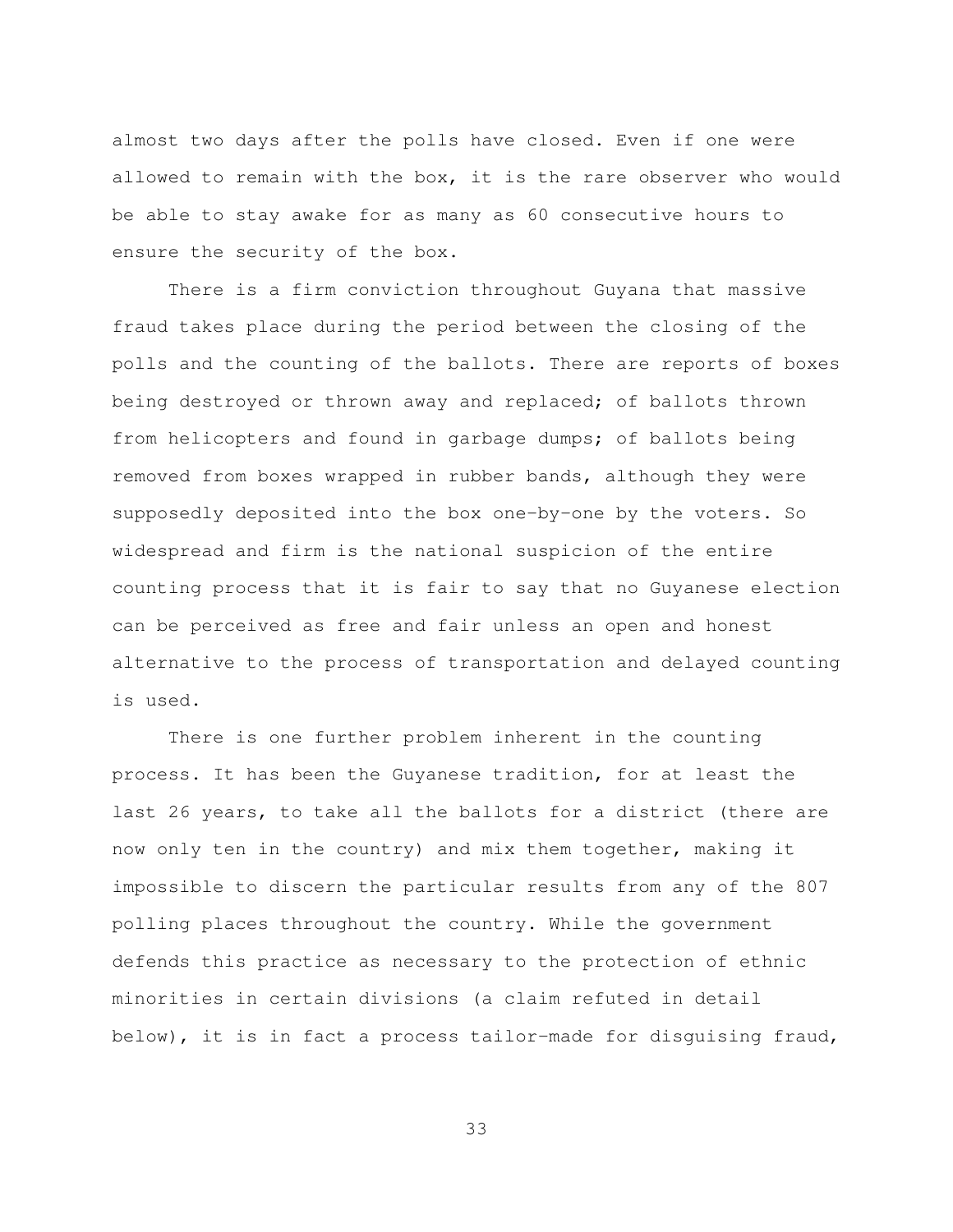since it makes it impossible to check results against any meaningful yardstick.

 5. Voting by disciplined services. Before the 1985 election, the government established a new procedure permitting the "disciplined services" (military, police and others, as designated by the Minister of Home Affairs) to vote separately and in advance of election day. This procedure created a substantial opportunity for further abuse. Lists were impossible to check, either for accuracy or for duplication of the general voter lists. Opposition and independent polling agents had difficulty attending the special polling places and, as a result, only the PNC was represented. There were reports of multiple voting, both on the special election day and again on the general election day. There were also reports that the disciplined forces were instructed how to vote, as part of their responsibilities to support the government,  $i.e.,$  the PNC.

 6. Impossibility of legal challenges. A combination of court decisions and the legal standards established by the Representation of the People Act have made legal challenges to Guyanese elections all but impossible. Members of the opposition first attempted a broad-based challenge to the Guyanese electoral process before the 1968 election, specifically targeting the constitutionality of the Representation of the People Act. The petitioners argued that the Act effectively negated the Election Commission's constitutional mandate to conduct elections,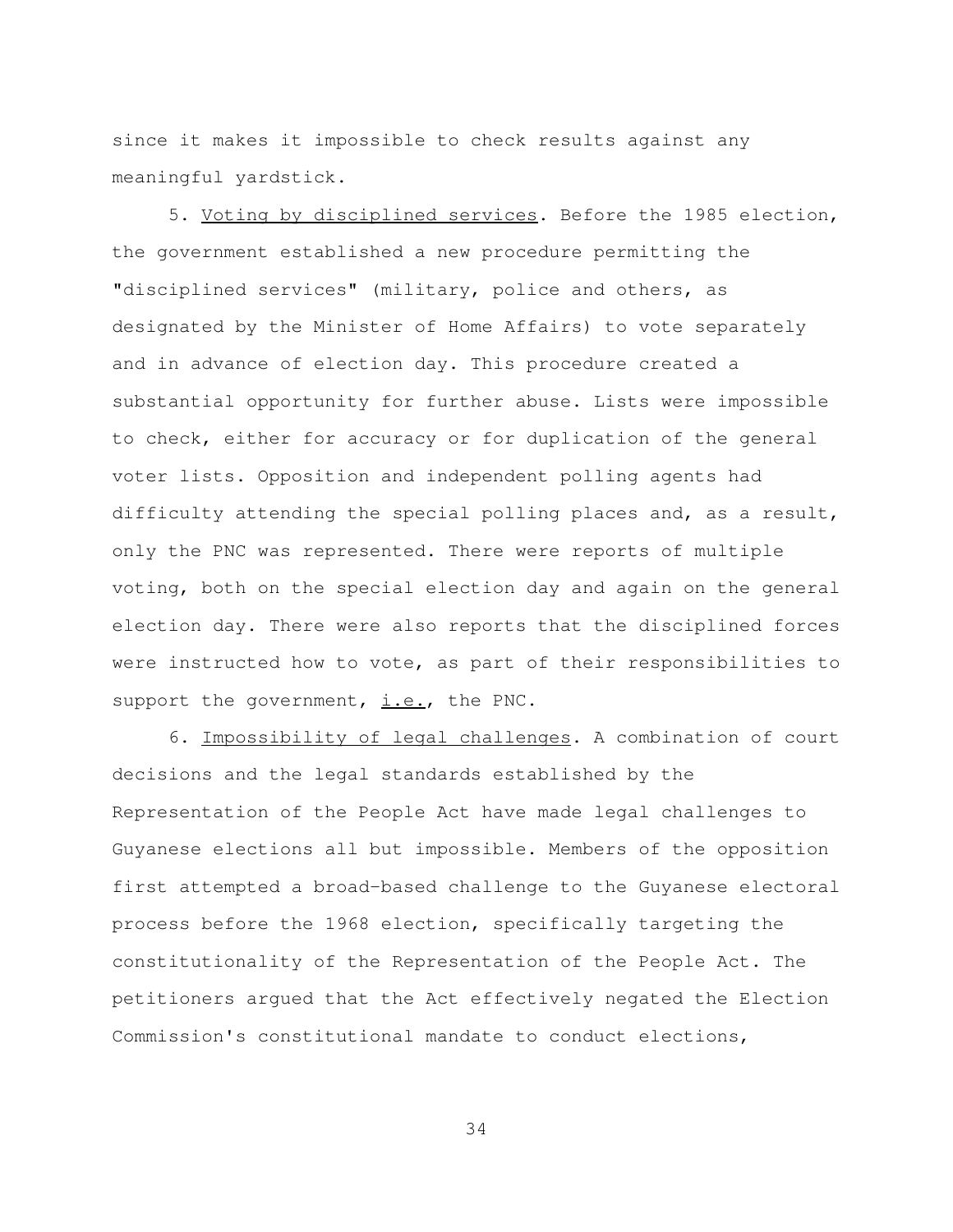including the independent preparation of voter lists. They sought an injunction against the election.

The injunction was denied. The presiding judge -- Sir Harold Bollers, now Chairman of the Elections Commission -- rejected the constitutional arguments, affirming the presupposition of the election statute that any challenge to an election should wait until the election is completed. Of course, at that point, under the statute, the petitioner to prevail would have to establish, beyond a reasonable doubt, that the entire result of the election would have changed. Today, there is no part of the conduct of an election that can be subject to independent judicial review, except by these excessively demanding standards.

 7. Lack of an independent Elections Commission. The lack of an independent and credible Elections Commission underlies many of the electoral deficiencies described in this report. A more neutral, broad-based body could on its own take steps to rectify these problems.

 As detailed above, the Elections Commission was established by the Constitution to "exercise general direction and supervision over the registration of voters and the administrative conduct of all elections of members of the

 $\overline{\phantom{0}}$ 

<sup>\*</sup> The National Assembly (Validity of Elections) Act  $\$  S 28-30; Gladys Petrie and Others v. The Attorney General and Others, (1968) 14 W.I.R. 292. Sir Harold confirmed these principles in the later case of Seecomar Singh and Another v. R.C. Butler, (1973) 21 W.I.R. 34, in which members of the opposition had attempted to challenge the 1973 election.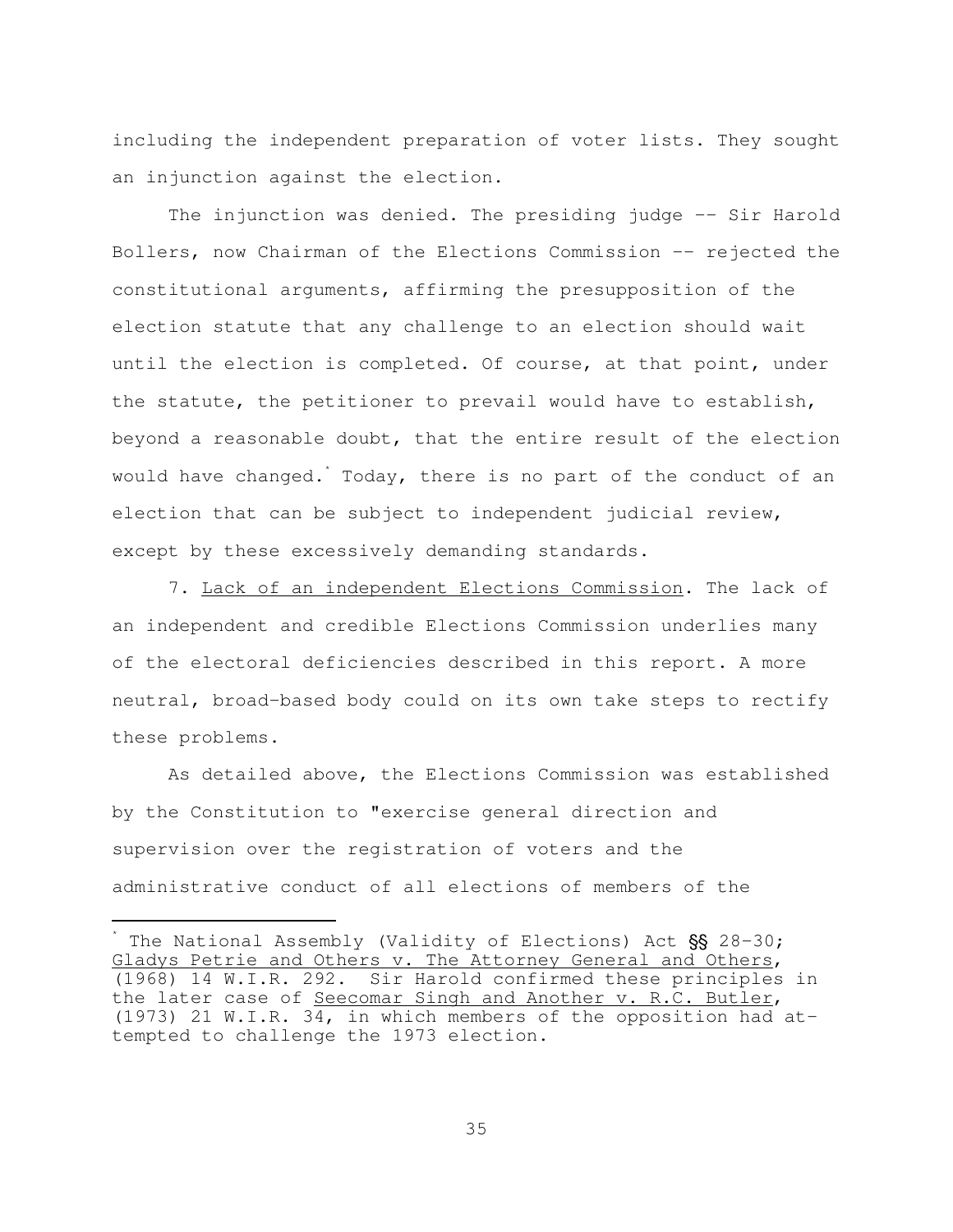national assembly" and to "take such action as appear to it necessary to ensure impartiality, fairness and compliance" in elections. While ostensibly an independent body, the Commission has abdicated its authority entirely to the government, through the Ministry of Home Affairs and the Commissioner of Registration and Chief Elections Officer.

 This abdication of responsibility is due in part to the Commission's Chairman, Sir Harold Bollers, a presidential appointee. Sir Harold is, as the Constitution requires, a former judge; indeed, he served as Chief Justice of Guyana until 1980, when he reached the age of 65. Sir Harold does not, however, display the independence demanded by such a position. More than any other individual interviewed by Americas Watch, he vehemently insisted on the propriety of everything that had ever been done with respect to Guyanese elections, characterizing as "liars" anyone who would attempt to maintain a position to the contrary. Sir Harold was not even interested in appearing to be independent and impartial.

 Sir Harold, however, is only part of the Commission's credibility problem among broad segments of Guyanese society. In addition, because membership is currently limited to representatives of parties with five or more seats in the National Assembly, the Commission is composed of only the PNC and PPP representatives, plus the Chairman. In the view of many of those interviewed by Americas Watch, a broader membership, more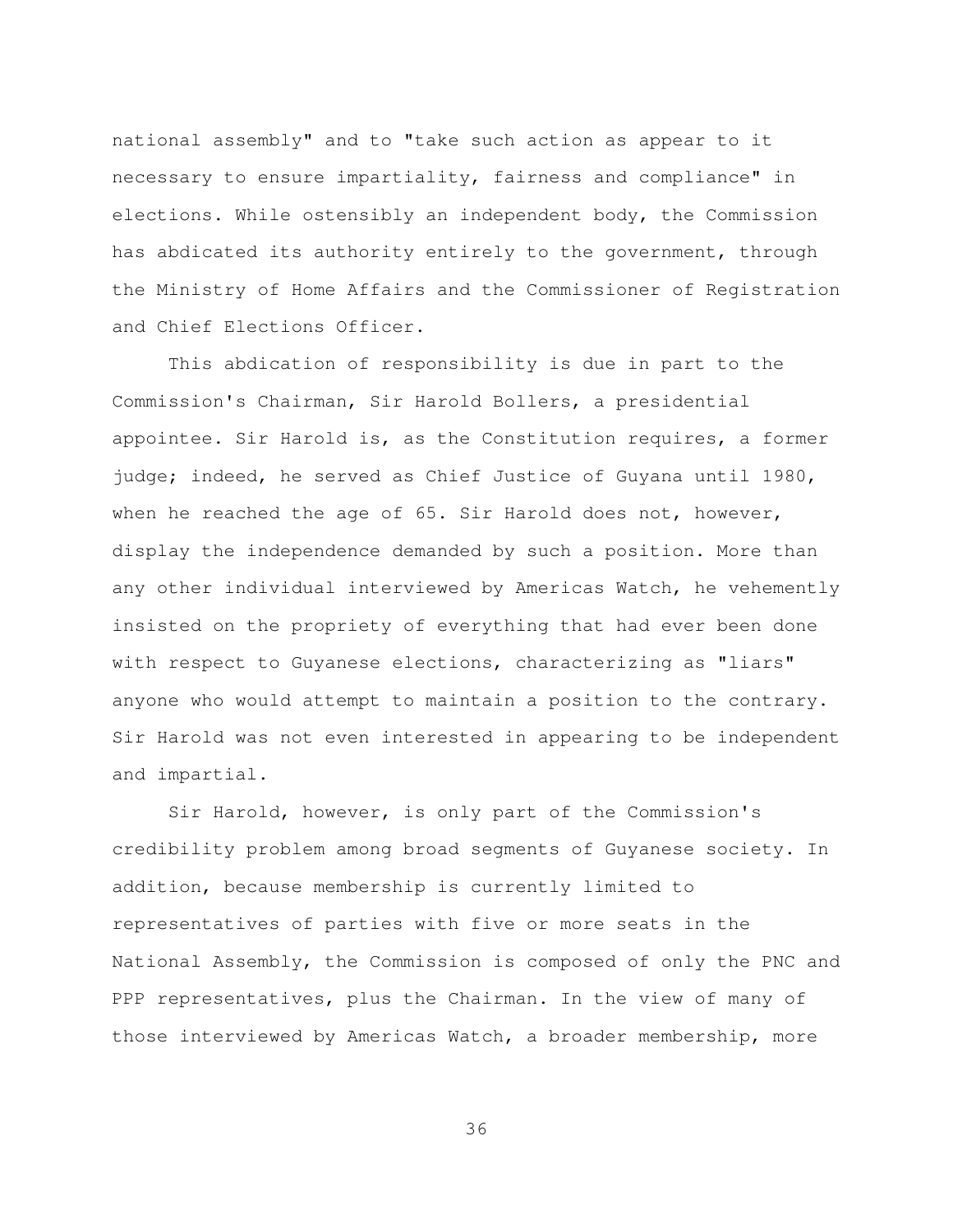reflective of Guyana's diverse society, is crucial to creating and maintaining national confidence in the freedom and openness of Guyanese elections.

# **Changes Necessary to the Conduct of a Free and Fair Election**

 Free and fair elections cannot take place under the current system in Guyana. Americas Watch believes that changes must take place in several basic areas, none of which would require any constitutional or statutory amendments. Indeed, several of them require nothing more than the fulfillment of the government's promises -- made to Americas Watch and others -- to administer the election process fairly.

 1. A preliminary count at the polls. No single change is as important or will have as positive an effect as adopting a procedure that will allow observers and polling agents to monitor the ballots from the time they are cast until the moment they are counted. Given the history of abuse of other methods purportedly designed to serve this purpose, the method universally endorsed by those advocating electoral reform in Guyana is to conduct a preliminary count of the ballots at each polling place. By this step, the electoral process would be opened and clarified, in a simple, honest and direct way, for all to see. There is no provision of Guyanese law that would prohibit such a step. The Representation of the People Act requires that, "as soon as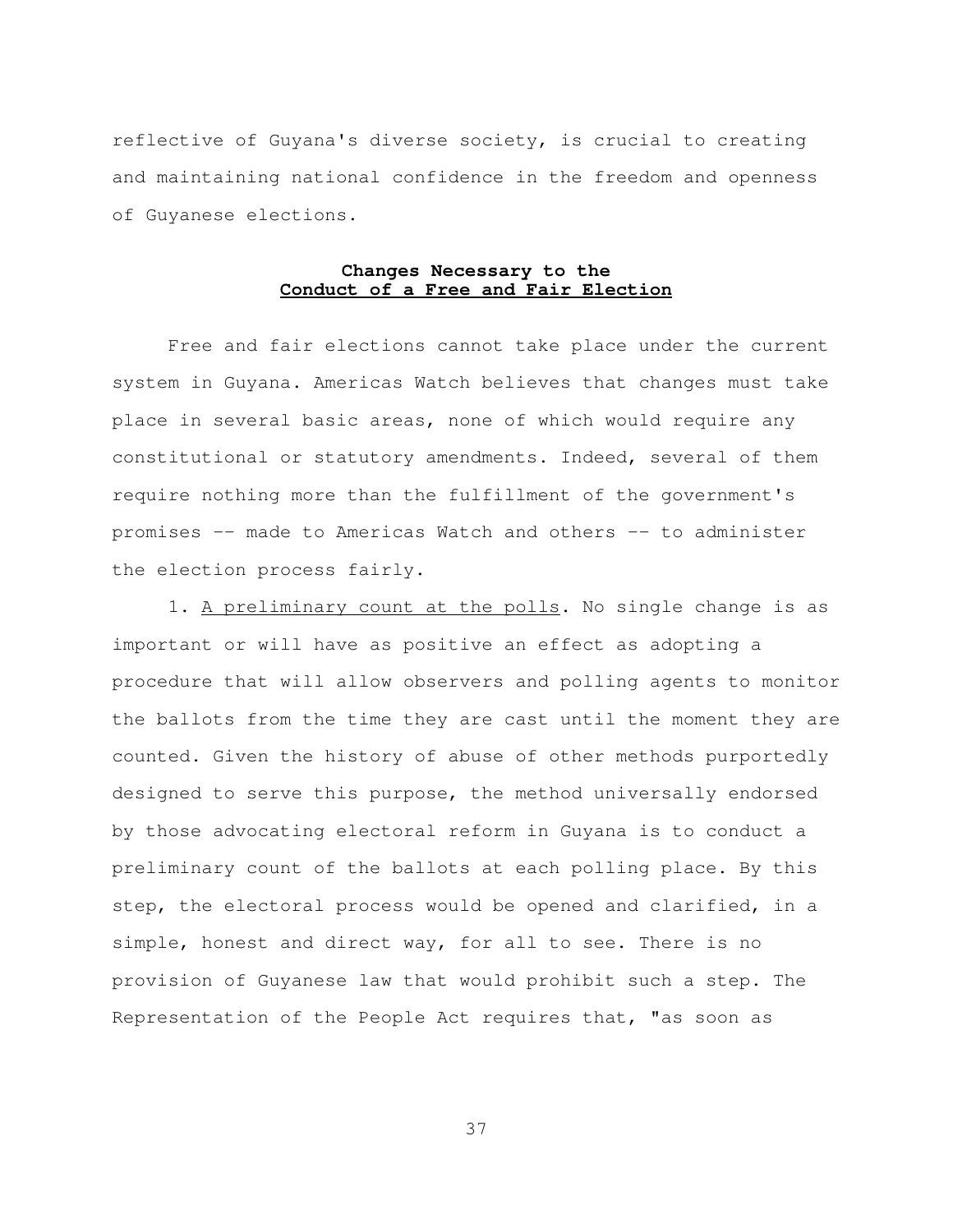practicable after the closing of the poll," the PO shall secure and seal the ballot box and deliver it to the returning officer of the district  $(S83)$ . There is nothing to prohibit the PO, after the polling place is closed and before the box is sealed, in the presence of the handful of persons permitted by law to be present in the polling place, to remove the ballots from the box, count them with everyone watching, announce the results, and return the ballots to the box before sealing it.<sup>\*</sup>

 The government strenuously opposes this change, offering a wide range of logistical, theoretical, historical, political, sociological and other justifications for the current practice. In fact, none of the government's proffered justifications withstand scrutiny.

 a. Logistical/administrative problems. The government contends that counting the ballots at the polling place would be "impracticable" and "a painstaking manual exercise."\* In fact, nothing could be farther from the truth. The Guyanese national ballots are the simplest imaginable and extremely easy to count.

È,

<sup>\*</sup> If there is any doubt about the authority of the Presiding Officer to perform a preliminary count, the government, with an overwhelming majority in the National Assembly and with all the opposing parties calling for a preliminary count at the polls, could easily amend the law.

<sup>\*</sup> Notwithstanding the fact that this position was still being argued to Americas Watch in August 1990, President Hoyte was quoted in the Stabroek News of September 30, 1989 as saying that there was "no good logistical reason" for not counting votes at the polls and that the actual justification was "political and sociological."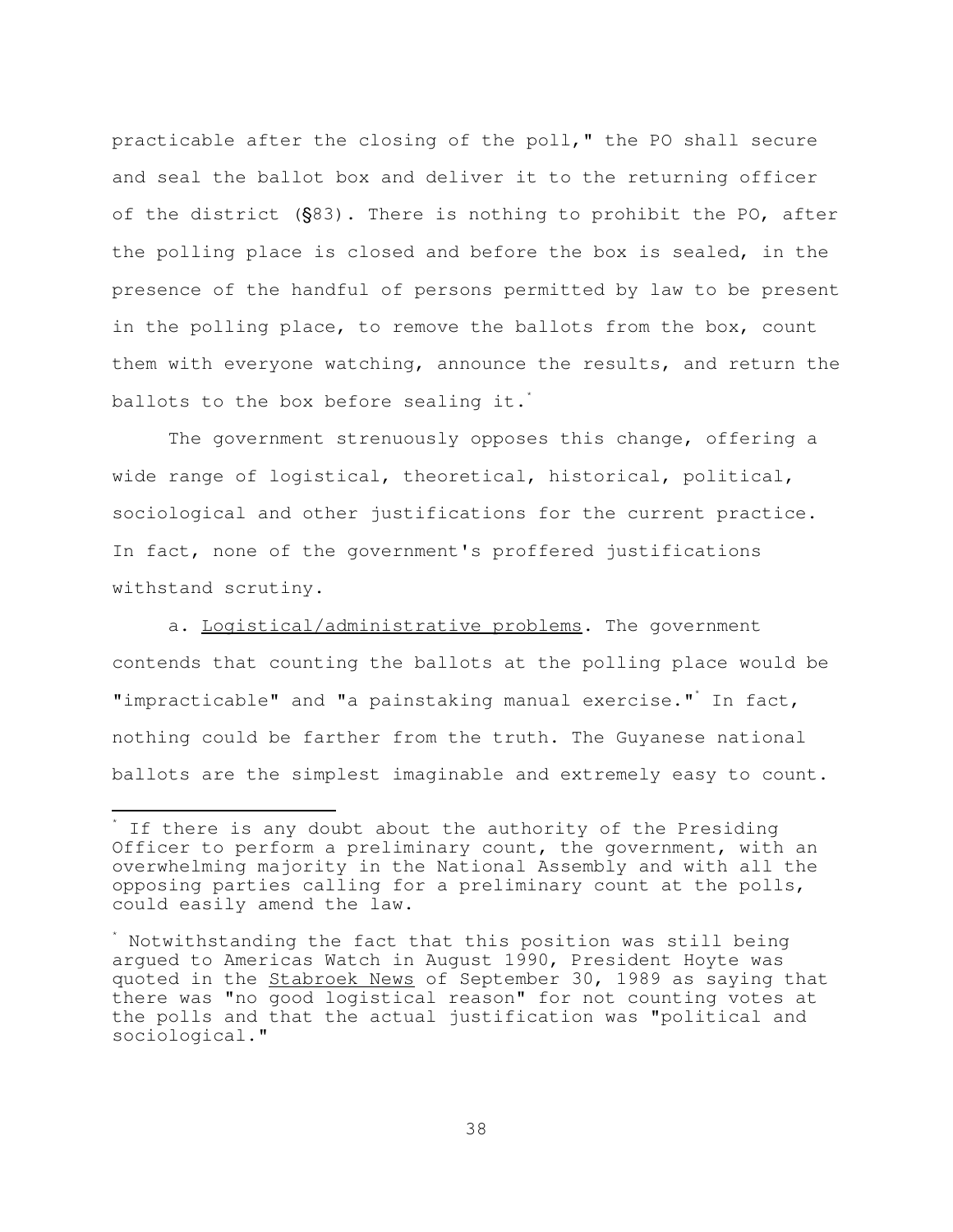Each voter votes once, for a party, by placing an "X" next to the name of the party. Even if there were 500 such ballots in a given box, it could take no more than 20 to 30 minutes to count them all. That is hardly a burden in the context of a counting process that has been known to take up to two days.<sup>\*\*</sup>

 b. Historical justification. The government argues that votes have not been counted at the polls for decades, citing a 1953 statement by one H.R. Harewood, then the Crown's Registration Officer, that "it was not found practicable to make arrangements for a preliminary count at each polling place." The statement is meaningless, saying nothing about why the count would be "impracticable" today. The government also points to the traditions of Barbados, Antigua and Belize, where votes are apparently not counted at polling places. Of course, there are many counter examples of Caribbean countries where ballots are counted at polling places. More to the point, none of the countries cited by the government is attempting to overcome a history of 26 years of rigged elections.<sup>\*</sup>

÷.

There is a certain amount of government disinformation being spread on this issue. A government position paper given to Americas Watch speaks of the difficulty of separating the "National" from the "Presidential" ballots before they can be counted. In fact, there is no separate election for President: the President is designated by the party winning the most seats in the National Assembly.

<sup>\*</sup> The government often falls back on a variant of this historical/political argument: changes are to be resisted if they are suggested by "strangers" unfamiliar with Guyanese conditions. For example, the Chronicle reported on February 23, 1990 that President Hoyte "exhorted" the nation: "We must resist vigorously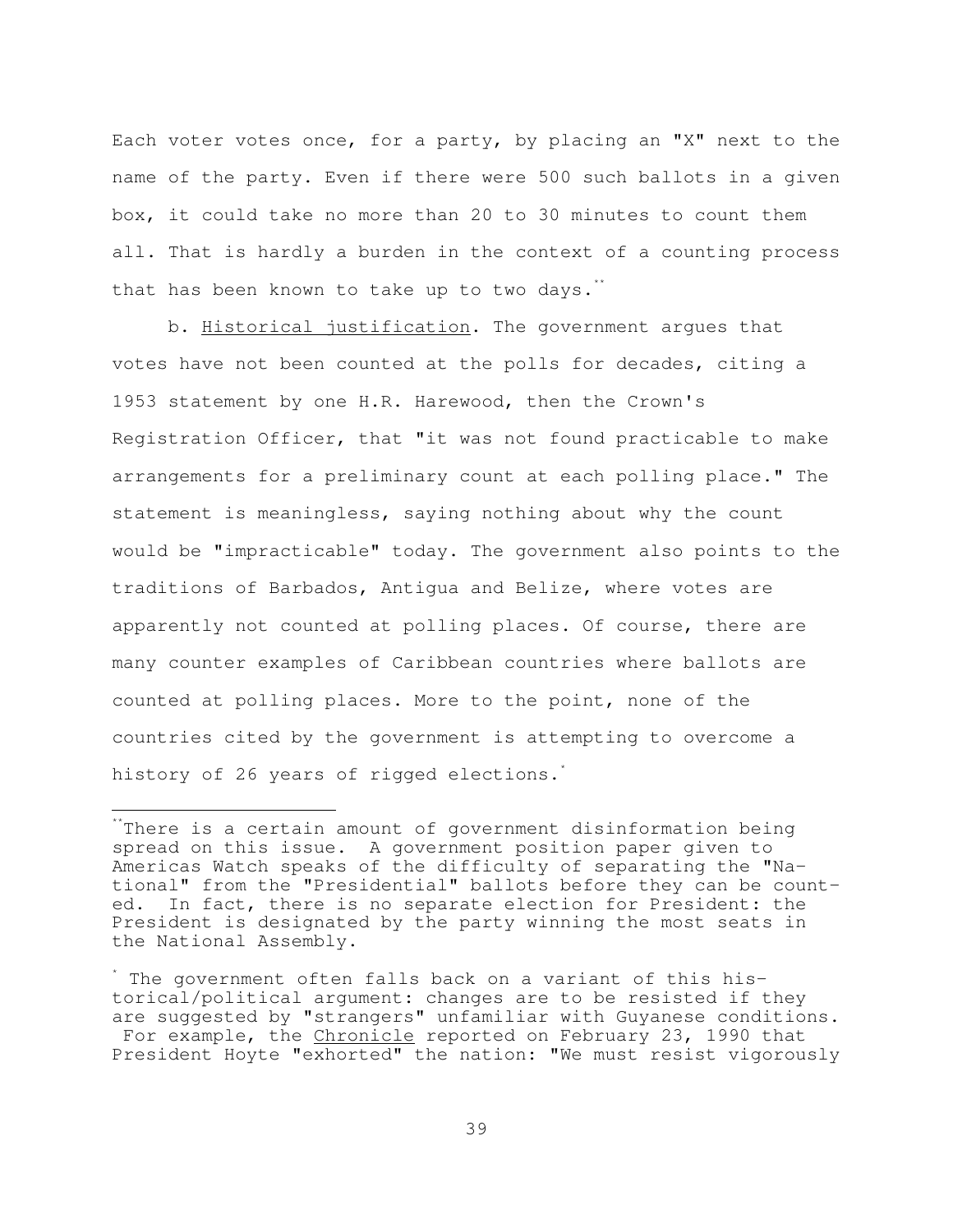c. The threat of racial violence. This is the government's last resort. Citing episodes of violence in the 1973 elections and racial riots in the 1960s, the government raises the specter of recurrent violence if ballots are counted preliminarily at

polling places. An official government paper states: In small polling places with a concentration of ethnically identifiable population there is the added danger of the secrecy of the ballot being exposed through obvious trends in voting patterns and small communities being consequently threatened by political parties committed to racial voting tendencies.

Thus, the argument runs, if the residents of a given community expect a unanimous vote in favor of the PPP, for example, and then learn that someone has voted for the PNC, that person will be subject to violence. The counter to the government is obvious: how will the community know who voted for the PNC? The government answer is, "Because a certain person is a known PNC supporter." Why, then, wouldn't a community inclined toward violence prevent that person from going to the poll in the first place? And if no

i<br>H

 I do not know who he is and I do not know by what right he comes to Guyana to tell us how to organize our political affairs. . . . Even if he were an expert in the US or in Mexico, that does not make him an expert in Guyana -- so I reject all these people. (Stabroek News, August 7, 1990.)

any attempt by strangers to manipulate our domestic transactions and arrangements and we must oppose implacably anyone who seeks to encourage intervention." Thus, when Juan Andrade of the Midwest/Northeast Voter Registration Project in Chicago came to Guyana in June and offered the opinion that there was no practical reason why votes could not be counted at polling places, President Hoyte later called him "an officious" and "ignorant person" and added: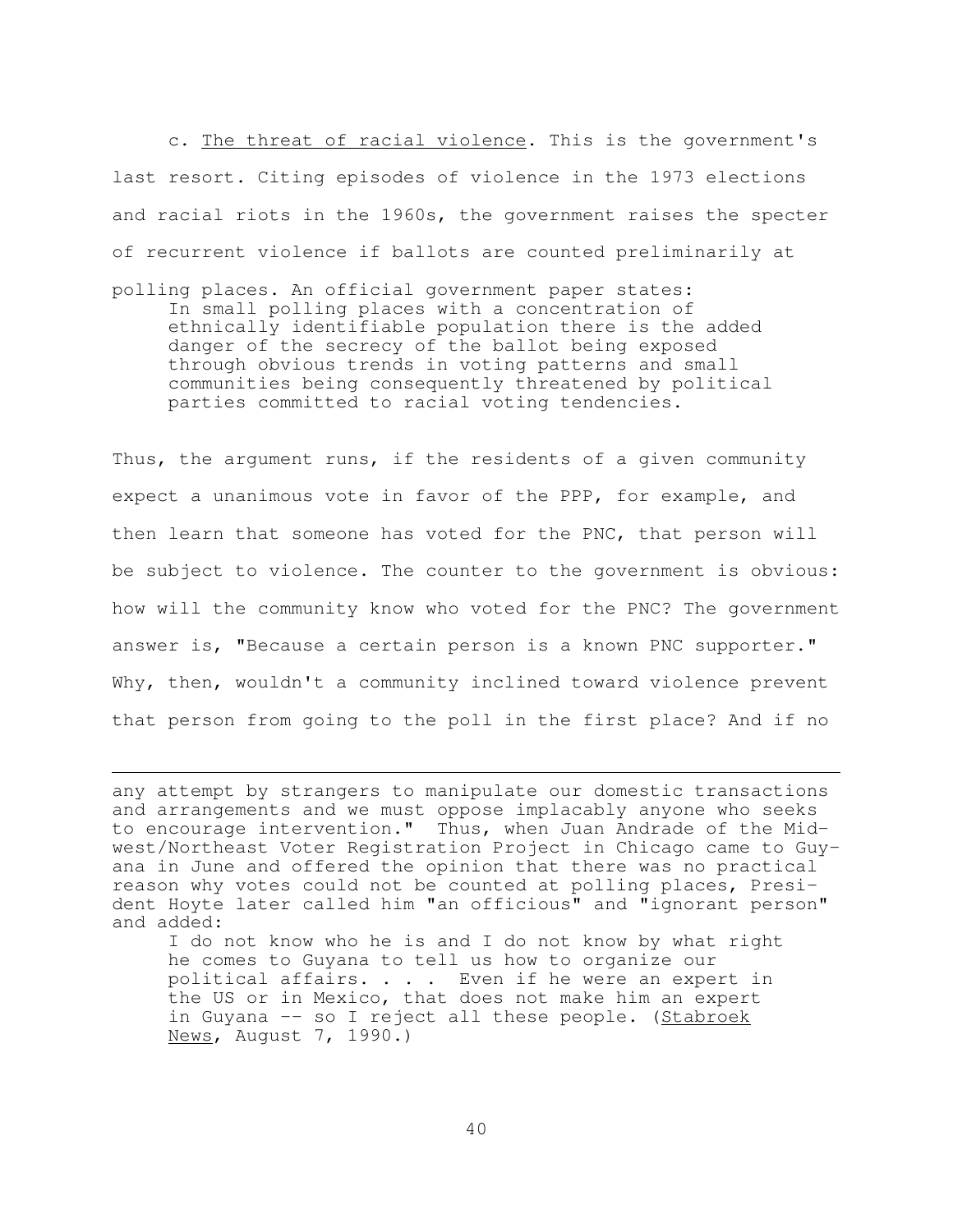one in the community can be identified as a PNC supporter, how will the community know whom to attack?

 The government has also pointed to historic racial tensions in certain villages along the coastal road east of Georgetown. In the 1960s, racial rioting in those villages caused a racial realignment to take place over the next few years. Today, the villages are more ethnically separate, alternating between Afro-Guyanese and Indo-Guyanese in a pattern easily discerned as one drives along the road. The government suggests that violence will reoccur in and between those villages if ballots are counted at the polling places.

 To test this hypothesis, which no one other than the government would credit or defend, Americas Watch visited two Afro-Guyanese villages and two Indo-Guyanese villages in the area and spoke with a number of local citizens. The results were unequivocal and positive: although the residents candidly remembered the problems of the 1960s, they universally reported that those problems were behind them. And no one thought there was any possibility that there would be violence in their communities if ballots were counted at the local polling stations. Indeed, it was commented more than once that, given the history of rigged elections, there was more likely to be violence if the ballots were not counted at the local polling stations.

 This local perspective is consistent with the national viewpoint. No one -- including the Chief of Police -- can point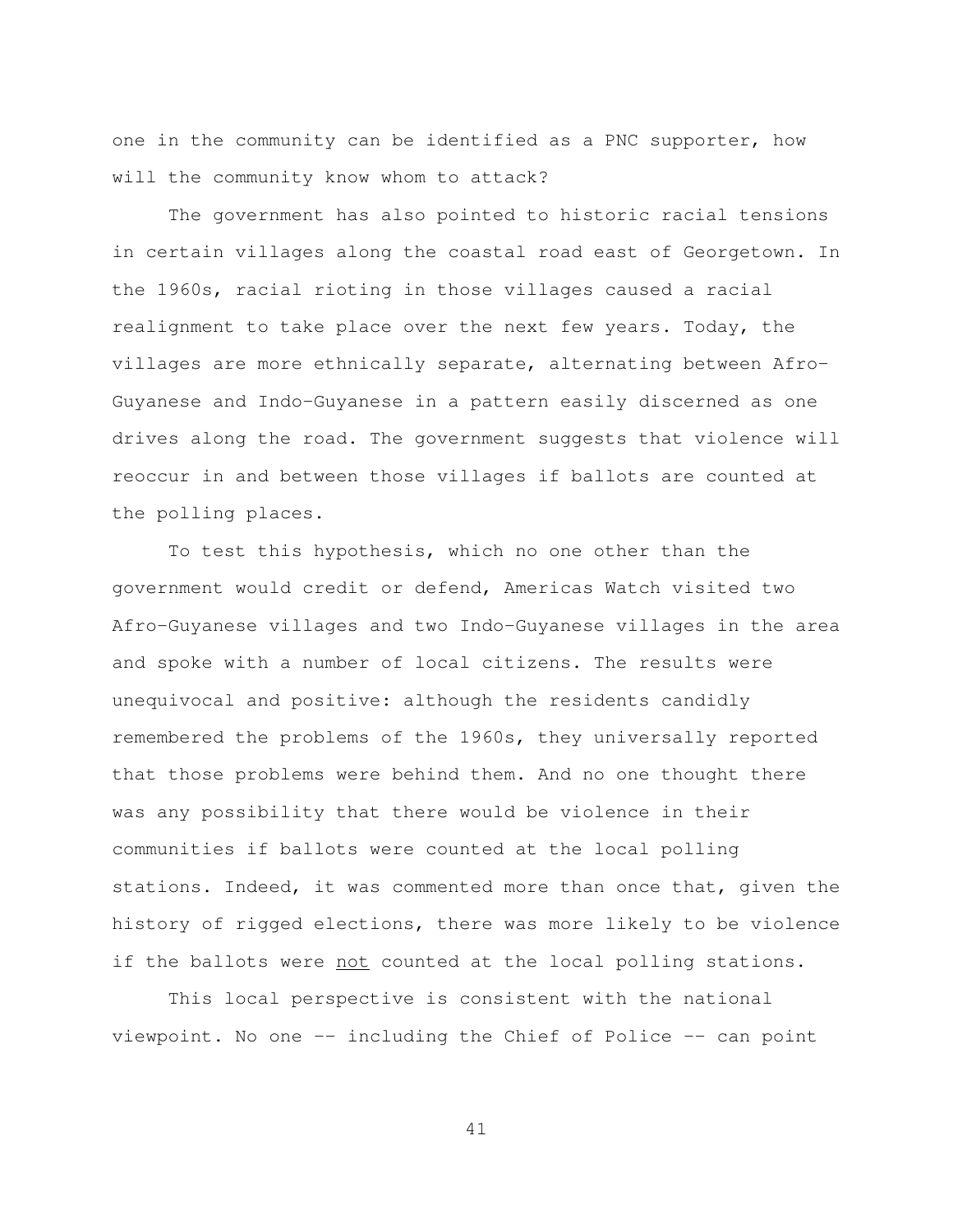to any proven examples of racial or political violence in recent years. Nevertheless, the government has worked hard to characterize certain criminal events as racial and political in origin, attempting to create a divisive atmosphere that will support its position that ballots cannot be counted at the polling place. For example, when Americas Watch was in the country, the government newspaper, The Chronicle, was full of reports of supposed racial violence against one Archie Adams, a supposed PNC supporter who was assaulted on the Essequibo Coast in July. More objective observers cited Adams's criminal record and noted his apparent lack of involvement in any political activity, concluding that this was a simple event of criminal violence without any political or racial overtones.

 Indeed, to the neutral observer it appears that the PNC, and the PNC alone, is seeking to foster an atmosphere of violence and discord. A telling example occurred while Americas Watch was in the country. In Trinidad, a dissident armed band led by Iman Yasin Abu Bakr had taken over the Parliament, kidnapping the Prime Minister and a number of political leaders. The PNC immediately attempted to draw a didactic parallel to Guyana. The Chronicle of July 29, 1990 carried an article entitled "PNC

deplores coup attempt in TT," which contained the following: Within recent months, in Guyana, there have been repeated calls for violence from prominent members of the People's Progressive Party, the WPA and the Guyanese Action for Reform and Democracy, as a means of gaining political power.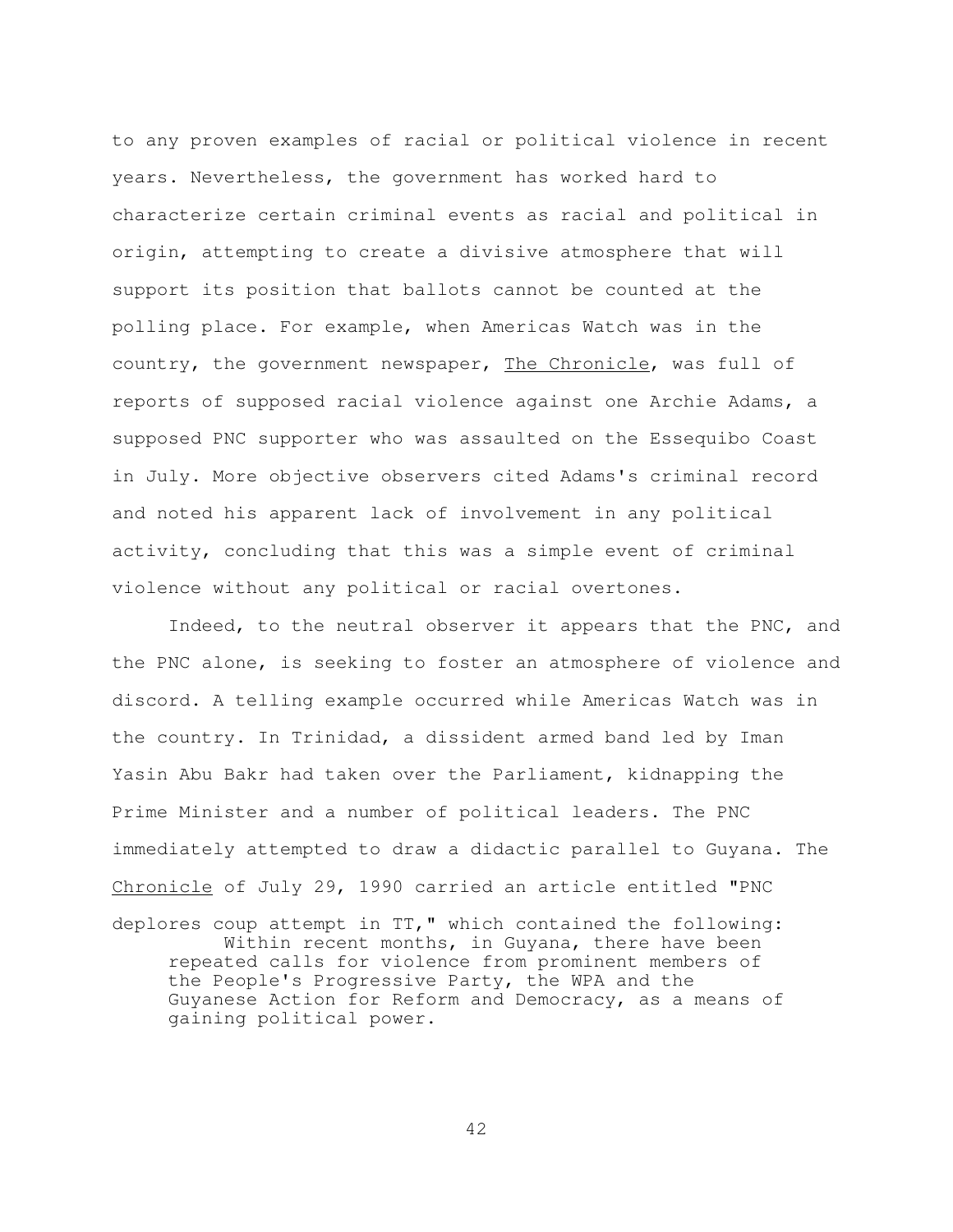The people of Guyana have grown accustomed to conditions of peace and tranquility over the past 25 years under PNC government. In the circumstances, the PNC calls on the people of Guyana to take note of the tragic situation that has arisen in a sister Caribbean country and to be vigilant in maintaining peace and good order in Guyana.

 Every Guyanese has a duty to prevent elements in our country that are bent on promoting political violence from achieving their sinister designs to create conditions of instability and chaos in our country. The PNC stands ready to join with all rightminded citizens to ensure that conditions of peace and due constitutionality are preserved in our country.

Americas Watch asked the government and the PNC to identify the "prominent members of the People's Progressive Party, the WPA and the Guyanese Action for Reform and Democracy [GUARD]" who were calling for violence as a means of gaining political power. No one was able to do so. In fact, Americas Watch met with representatives of each of these three groups and found their goals to be exactly the opposite: the promotion of peaceful political change through free and fair elections.<sup>\*</sup>

 Reports and predictions of violence serve the PNC's goals. By reminding the public of ancient history,<sup>\*\*</sup> by characterizing neutral events as political events and by generally fomenting racial disharmony, the PNC is seeking to create an atmosphere

È,

<sup>\*</sup> It is no coincidence that the PPP, the WPA and GUARD are the three most important and influential opposition political and civic organizations.

<sup>\*</sup> Lately, the Chronicle has taken to rerunning stories from the early 1960s in which Dr. Jagan and others are reported to talk of violence and to be themselves accused of tampering with elections and of promoting racial discord.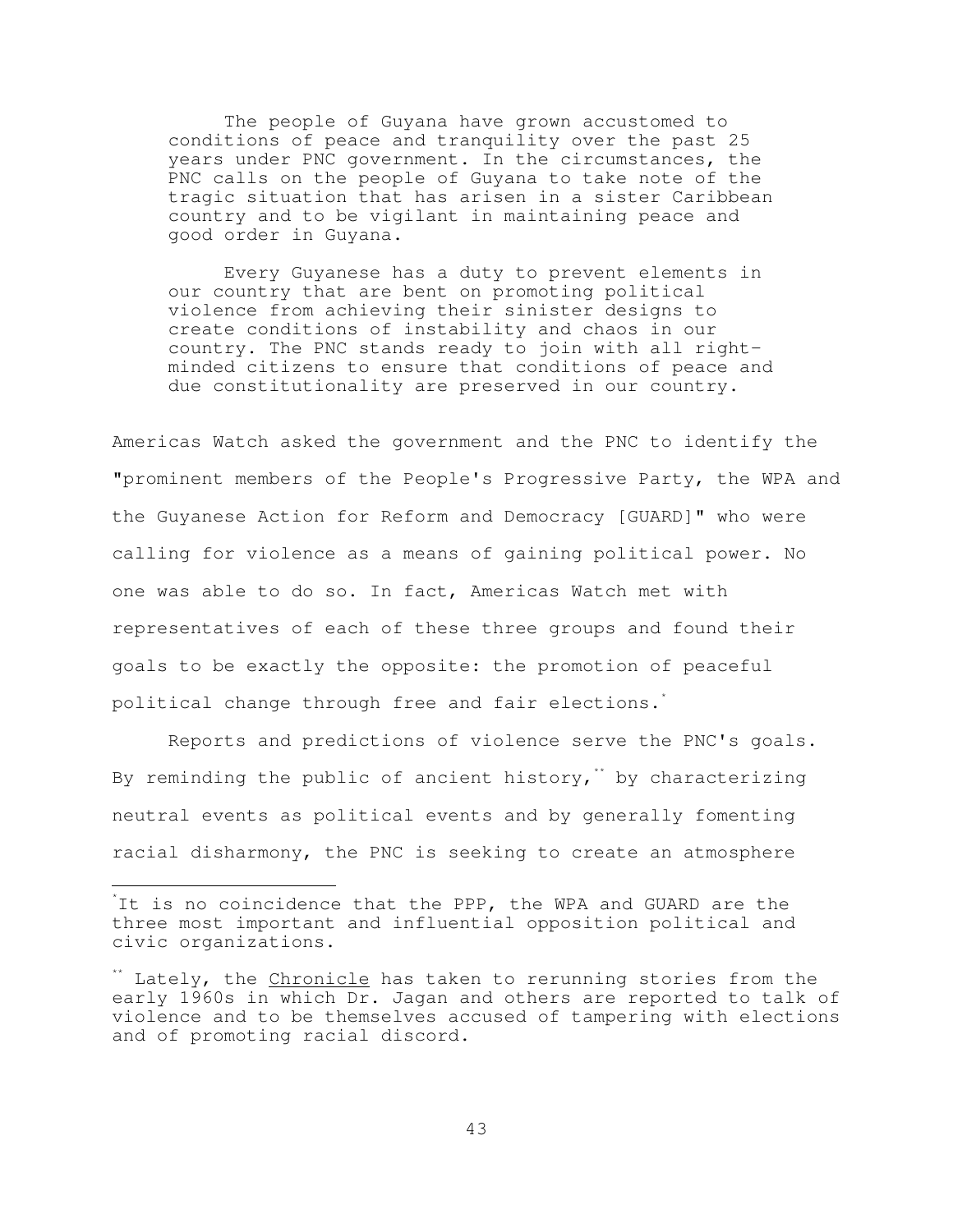that will legitimatize its refusal to count ballots at the polls and permit it to call out the army to "keep the peace." This strategy should be categorically rejected by all who truly wish to see free and fair elections in Guyana.

2. Substantial international observer presence. For the Guyanese electoral process to work, there must be a substantial international observer presence at all stages to bolster domestic monitoring efforts. Guyanese elections since 1968 have been characterized by an enormous gap between promise and performance, between the law and its observance. The presence of international observers is an essential supplement to domestic attempts to close that gap. International observers will make it significantly more difficult for the government to bar domestic monitors from meaningful observation of the electoral process. That, in turn, will require the government either to live up to its promises and honor the law or to have its failures documented for all to see.

 The international observer presence must be substantial. It must start with a full monitoring of the process by which the voter lists are generated and corrected. It must continue with a presence sufficient to continuously monitor a significant portion of the 807 polling places on election day. It must conclude with enough observers to follow the ballot boxes to the place of official count and to observe that count.

The presence of a single Commonwealth team of observers,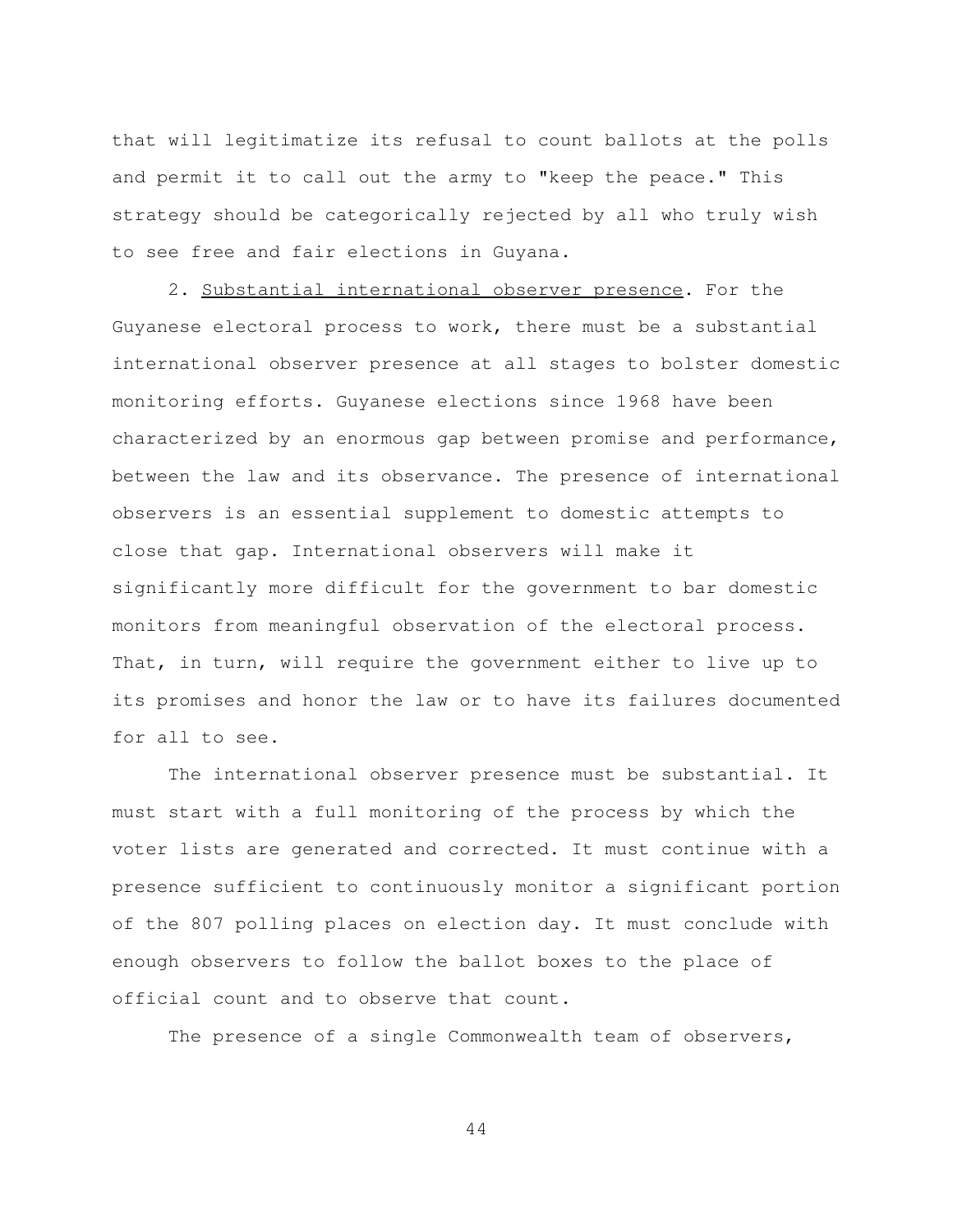invited by the President, is unlikely to achieve these goals. Because of the historically close ties between the Commonwealth Secretariat and the PNC (see above), a Commonwealth team could well lack the necessary credibility, certainly within Guyana if not abroad. Nor will adding a group led by President Carter help sufficiently, in light of the small number of observers that as a practial matter he can lead. Rather, the nation's doors should be opened wide enough to permit a diverse and substantial international observer presence, with sufficient variety and experience to be credible.

 Furthermore, the government should abolish at least that part of the recently enacted international observer statute that makes it a crime to impersonate an observer. There is no legitimate purpose to such a statute; its only goal is to intimidate and harass. Any improper conduct by observers can certainly be controlled by good sense and the ordinary laws of Guyana.

3. Free access by the press. In the past, journalists have not been permitted within 200 yards of polling places. There is no justification for such a restriction, and it should be removed. In a recent interview, President Hoyte said that the press would have open access to the polls, and that promise should be kept.

4. Free speech and association. Freedom of speech, including full and equal access to the broadcast media, must also be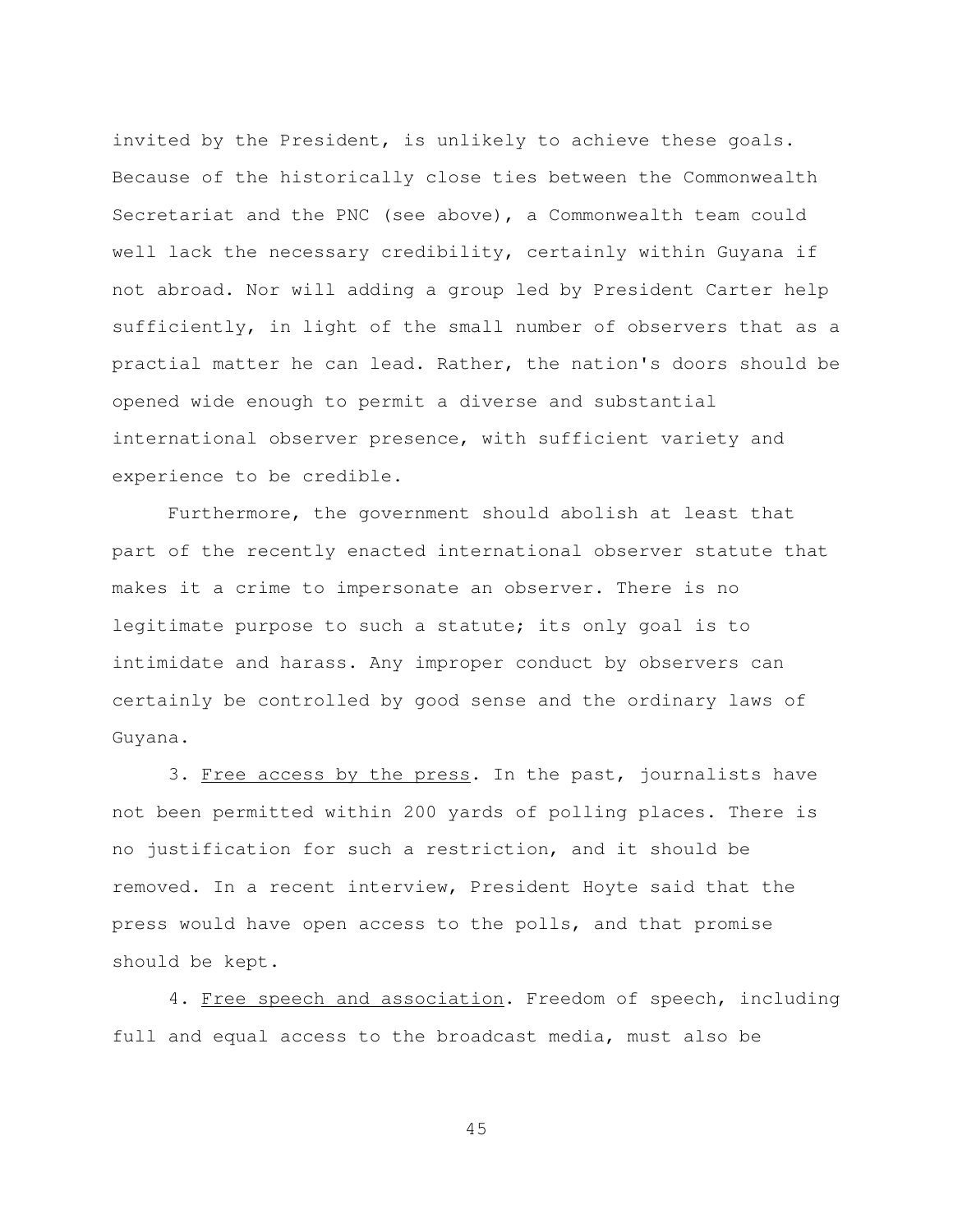guaranteed to all Guyanese candidates and parties. Marches and rallies should not be limited except as absolutely necessary to protect the public safety; permits should be issued according to clear, public standards that on their face and as applied do not discriminate against any political party.

 5. Enforcement of the laws in a spirit of openness. The procedural protections of the National Registration Act and the Representation of the People Act must be respected and enforced in the liberal spirit which the government has promised. Presiding Officers must honor the rights of opposition polling agents and enforce the electoral laws. The police must enforce those laws as well, including the statutes that restrict the activities of the Presiding Officers, prevent electoral fraud and protect the rights of opposition polling agents and observers.

 With respect to the publication and correction of voter lists, the entire process must be kept simple and open. As a simple matter of fairness, all parties should be given copies of the voter lists, for every division in the country, as soon as they are available to the government and the PNC. Copies should also be provided to those, such as GUARD, which wish to participate in the process of correcting the lists. The government should also make available copies of the official lists of those who have died since 1985, to facilitate inspection and correction of the voter lists.<sup>\*</sup>

È,

<sup>\*</sup> Since the voter lists are ostensibly "extracted" from the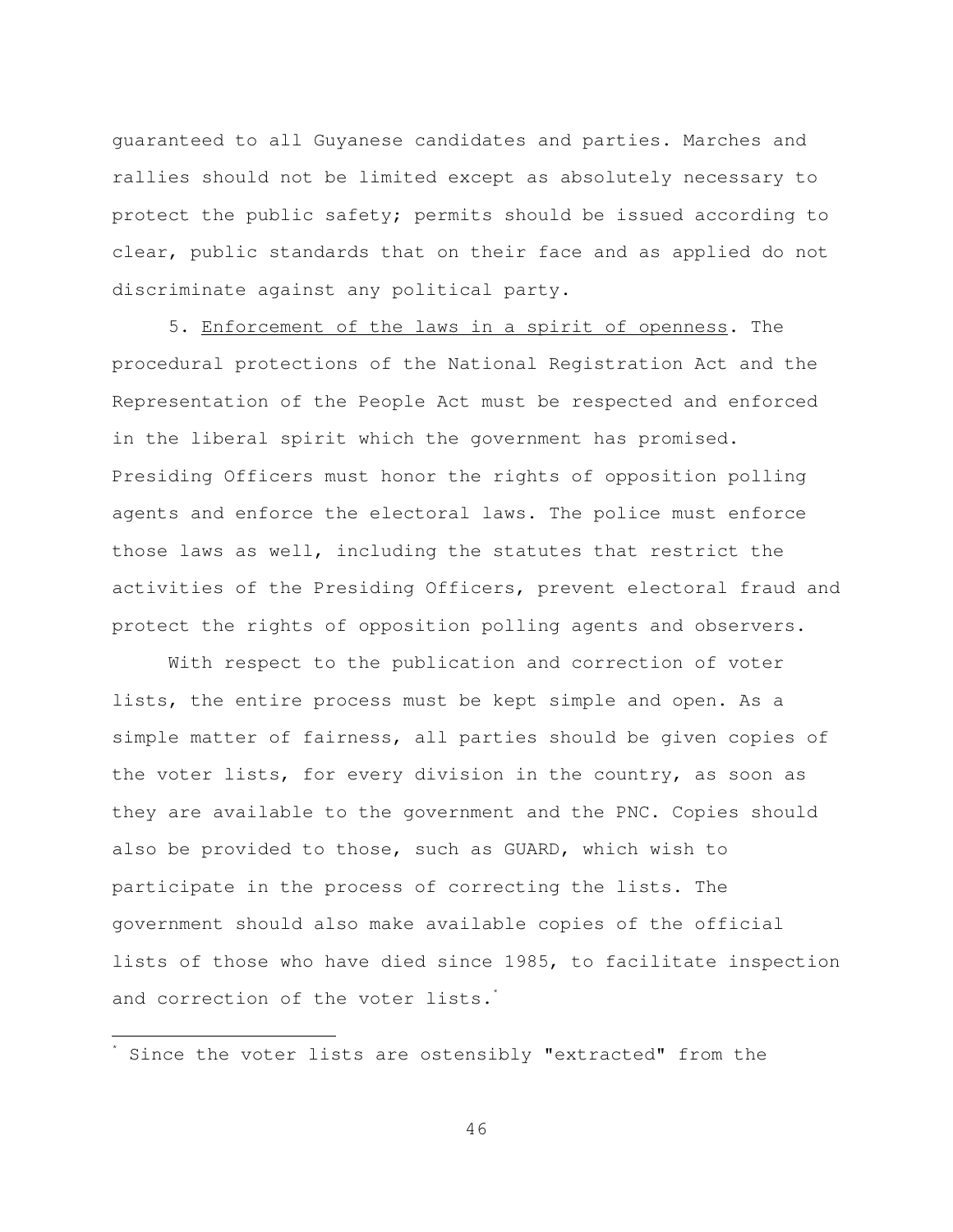The deadlines for objections and claims should be extended beyond the two-week period currently provided for, as the government has promised to do in the past. In view of the tremendous, acknowledged inaccuracy of the lists, the \$5.00 deposit for objections should also be waived. A mechanism should be employed to allow parties to file forms on a national basis, rather than division-by-division, and the requirement that objections must be filed by persons residing in the divisions in which the objections are lodged should be removed altogether.

 Care should be taken to see that the lists remain posted for the entire period in which claims and objections can be filed. Voters should also be informed clearly and far in advance of the election of the location of their particular polling places. The voter lists given to each party should state the precise location at which each list of voters will actually vote on election day. The timetable for claims and objections should be announced in advance and widely publicized, not just in The Gazette but also in other newspapers such as the **Stabroek News**.

 On election day, the voter lists should be clearly posted outside polling places and kept there. Everyone authorized to be in the polling place should be given a copy of the latest text of

i<br>H

national registration list by a computer (an "IBM 3742"), it follows that the government could also produce the list in a computer data-base form. If the opposition parties or GUARD had the list in this form, with some technical assistance, the task of mounting objections would be greatly simplified.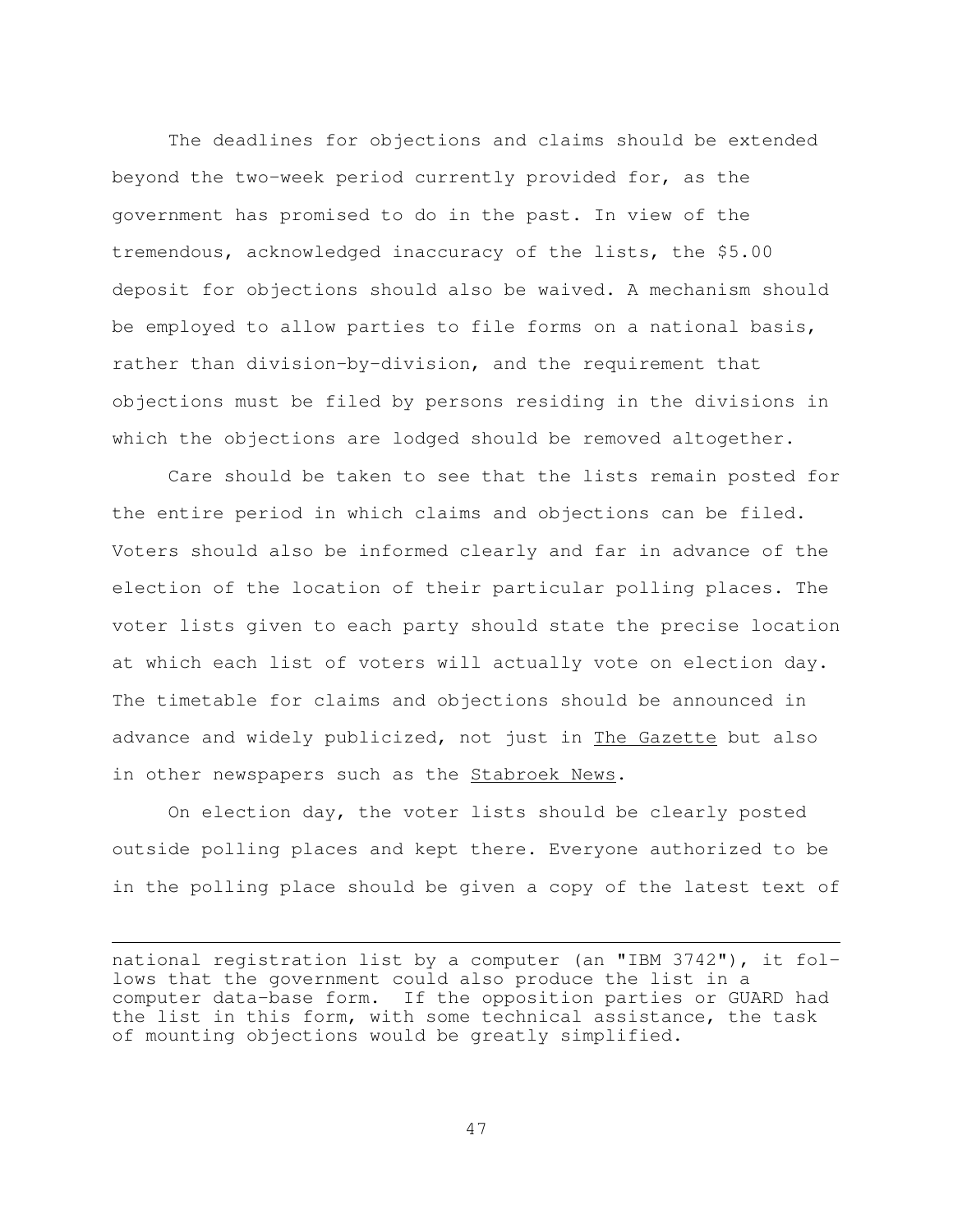the Representation of the People Act and all applicable regulations. Polling agents must be permitted to observe everything that goes on, including the identification of prospective voters, the examination of their identity cards and the comparison of the voter list to the identification card. Polling agents should be permitted to have their own copies of the voter lists, to mark on them, and to keep notes and take photographs if they so desire.

 All of these things are either required by statute or have been promised by the government. Those promises should be kept. Americas Watch believes that a substantial observer presence will ensure that they are.

 6. Acceptance of technical assistance. A number of international groups have offered to provide technical assistance in the conduct of the elections, from the printing of the ballots to handling communications and transportation on election day. In particular, the following items of technical assistance would be valuable as a means of ensuring the integrity of the balloting and should be accepted by the government and the Elections Commission:

- New ballot boxes. In the past, ballot boxes reportedly have been taken apart or otherwise tampered with. Sturdy ballot boxes, counted and marked or otherwise controlled so that they could not be substituted, could prevent such abuses.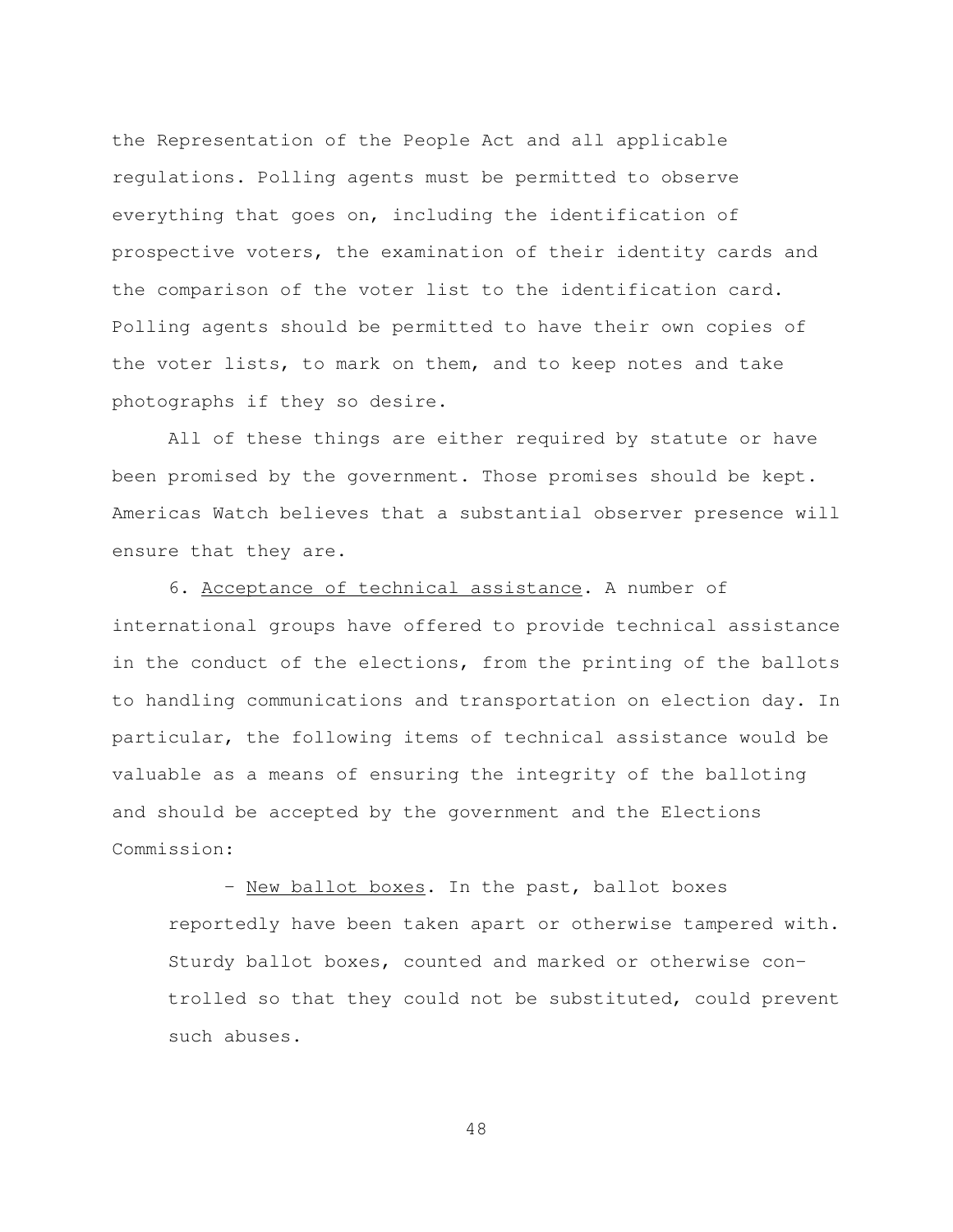- Printing and control of ballots. Americas Watch received consistent reports of fraud in the printing and control of ballot papers. The Elections Commission refused to tell Americas Watch who would print the ballots for the upcoming election and further stated that such information would never be released for "security" reasons. If an independent source provided the ballots, which would be controlled and unable to be duplicated, such fraud could be prevented.

 - Transportation and communications. Members of the government, the Elections Commission and the opposition parties all discussed the problems of traveling to and communicating with remote polling places. All opposition parties, as well as the Elections Commission, recognized the problems of ensuring that the vehicles used to transport the ballot boxes to the place of final counting be large enough to carry the opposition polling agents as well. With international assistance, vehicles could be rented -- there is an ample supply of minivans in and around Georgetown - or provided by others.

- Publishing the electoral laws. The laws governing elections are not generally available. Americas Watch tried for a month to obtain a copy and was finally told by the Attorney General's office to make its own. Section 40(1)(c) of the Representation of the People Act requires that each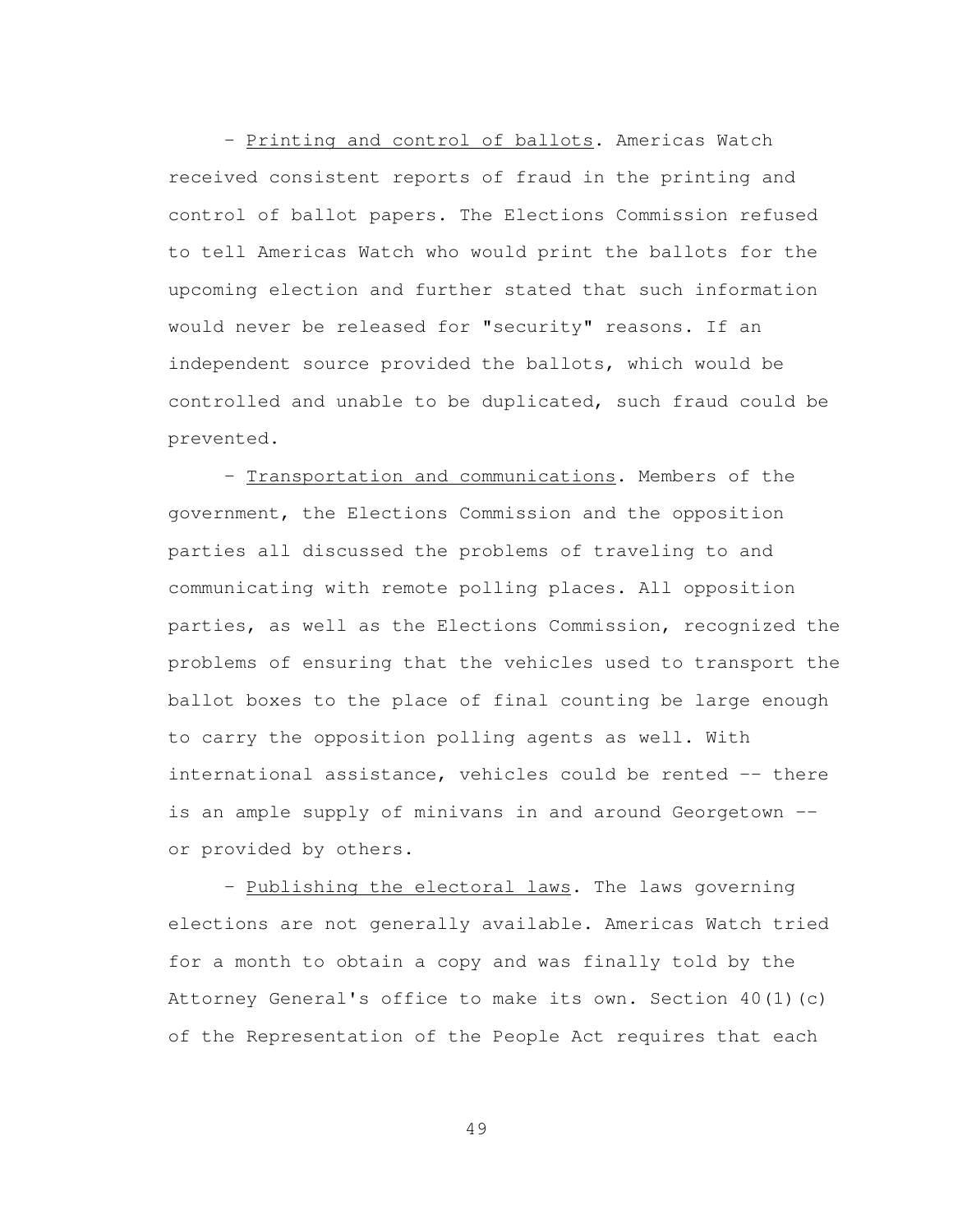Presiding Officer receive "sufficient copies of this Act" for use at the polling place, but that has apparently never happened. With international assistance, enough copies could be printed so that everyone, including all opposition polling agents and all international observers, could have copies.

 - Improved finger ink. When a voter has voted, his or her finger is dipped in "electoral ink" to prevent a second vote. There have been many reports of such ink being washed off in past elections. International assistance could provide better ink, that could not be washed off.

7. Long-term changes. Beyond these essential, short-term changes  $-$ - which must be put in place before the next election  $-$ there are a number of long-range changes which should be made if the independence and freedom of future Guyanese elections are to be guaranteed.

 Most important is the reconstitution and revitalization of the Elections Commission. The current scheme, in which an Elections Commission with limited membership, controlled by the ruling party, delegates the conduct of the elections to the government, should be replaced by an open and independent plan, in which a widely representative Elections Commission controls the entire electoral mechanism, independent of the government or any party. Such a commission should have representation from a broad range of Guyanese society and should conduct its meetings